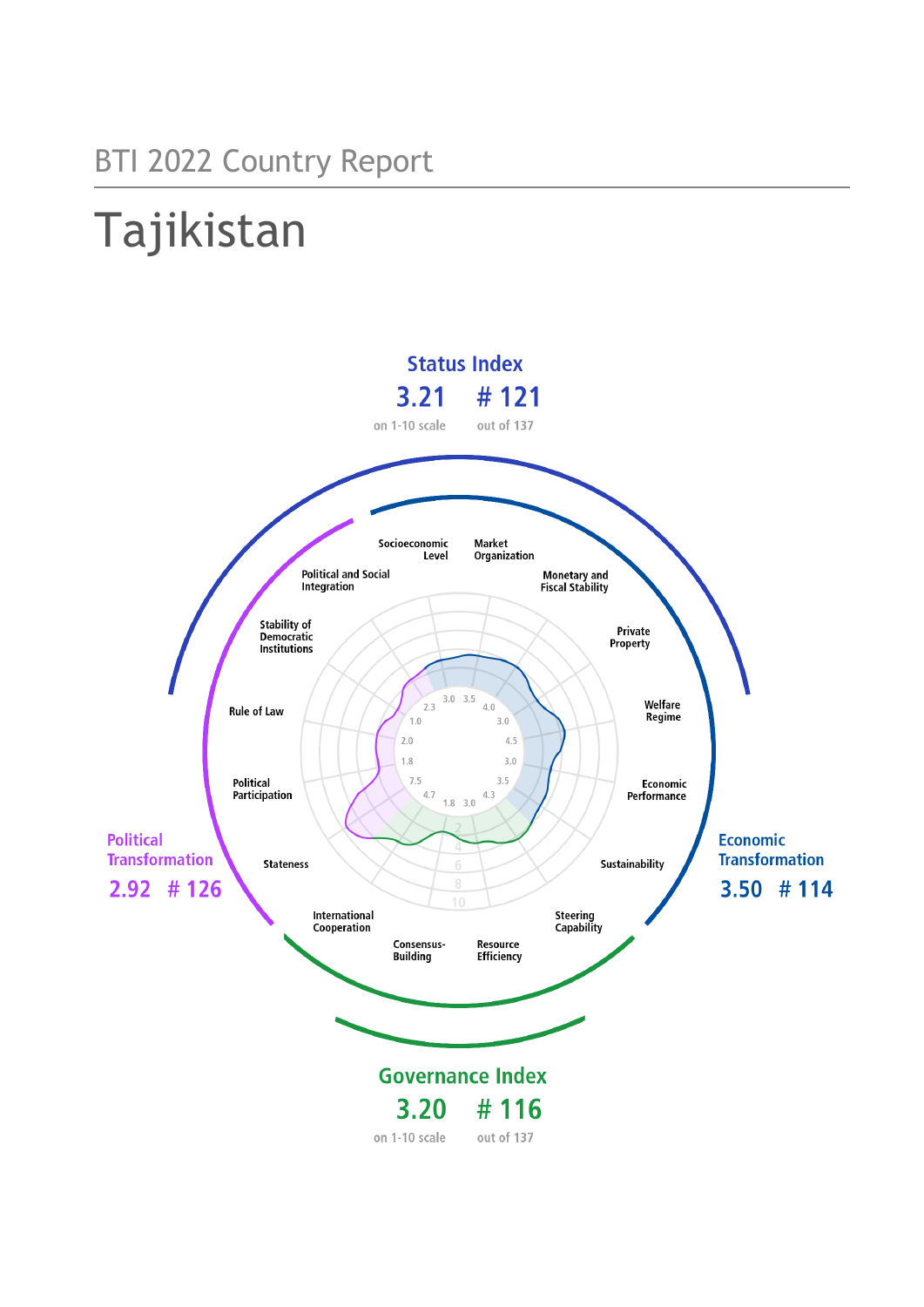This report is part of the **Bertelsmann Stiftung's Transformation Index (BTI) 2022**. It covers the period from February 1, 2019 to January 31, 2021. The BTI assesses the transformation toward democracy and a market economy as well as the quality of governance in 137 countries. More on the BTI at [https://www.bti-project.org.](https://www.bti-project.org/)

Please cite as follows: Bertelsmann Stiftung, BTI 2022 Country Report — Tajikistan. Gütersloh: Bertelsmann Stiftung, 2022.

This work is licensed under a **Creative Commons Attribution 4.0 International License**.

#### **Contact**

Bertelsmann Stiftung Carl-Bertelsmann-Strasse 256 33111 Gütersloh Germany

**Sabine Donner** Phone +49 5241 81 81501 sabine.donner@bertelsmann-stiftung.de

**Hauke Hartmann** Phone +49 5241 81 81389 hauke.hartmann@bertelsmann-stiftung.de

**Claudia Härterich** Phone +49 5241 81 81263 claudia.haerterich@bertelsmann-stiftung.de

#### **Sabine Steinkamp** Phone +49 5241 81 81507 sabine.steinkamp@bertelsmann-stiftung.de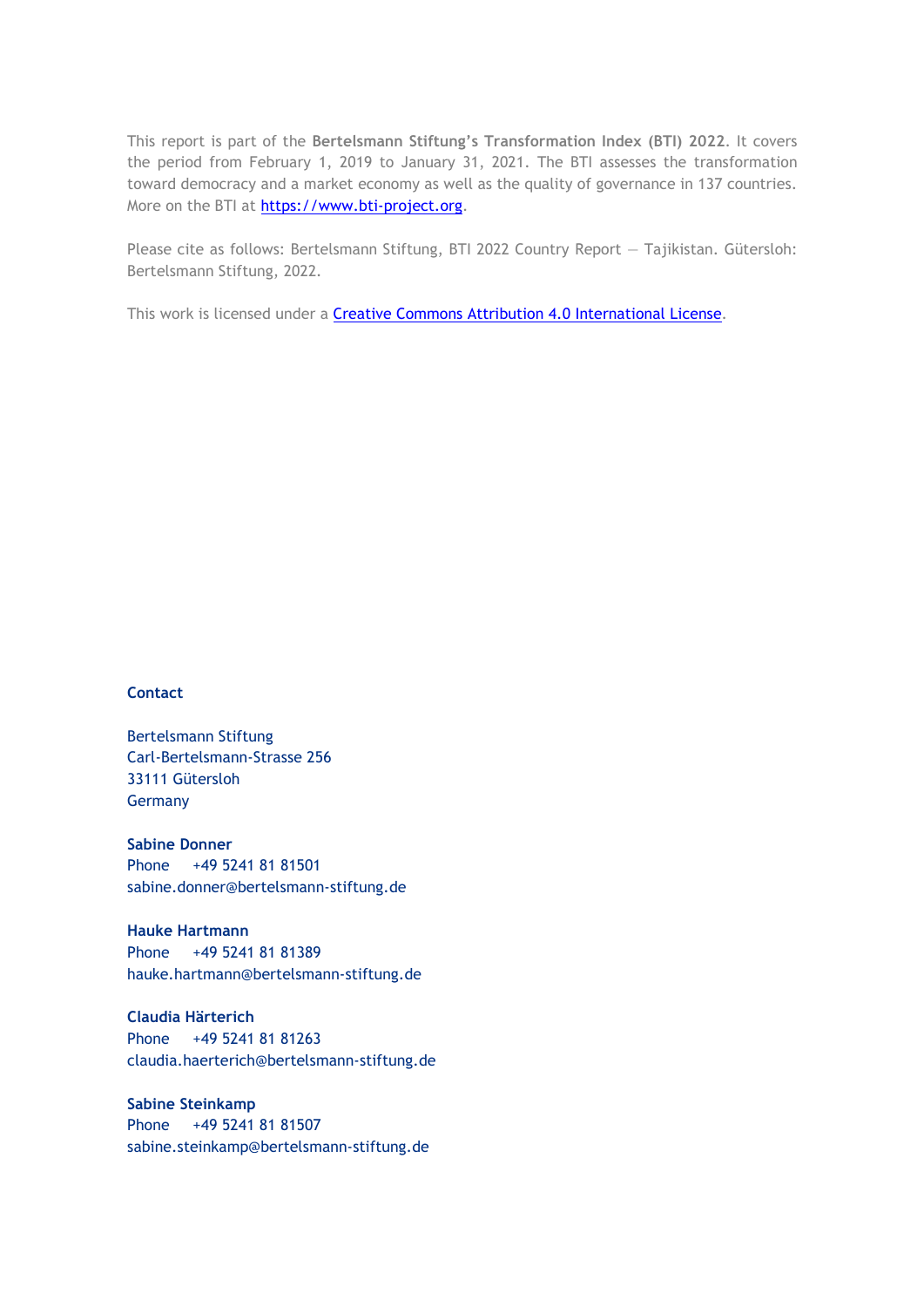#### **Key Indicators**

| Population               | M      | 9.5  | HDI                            | 0.668 | GDP p.c., PPP $\ S$          | 3858 |
|--------------------------|--------|------|--------------------------------|-------|------------------------------|------|
| Pop. growth <sup>1</sup> | % p.a. | 2.3  | HDI rank of 189                | 125   | Gini Index                   | 34.0 |
| Life expectancy          | vears  | 71.1 | UN Education Index             | 0.682 | Poverty <sup>3</sup><br>$\%$ | 17.8 |
| Urban population %       |        | 27.5 | Gender inequality <sup>2</sup> | 0.314 | Aid per capita $\mathsf S$   | 39.3 |
|                          |        |      |                                |       |                              |      |

Sources (as of December 2021): The World Bank, World Development Indicators 2021 | UNDP, Human Development Report 2020. Footnotes: (1) Average annual growth rate. (2) Gender Inequality Index (GII). (3) Percentage of population living on less than \$3.20 a day at 2011 international prices.

## Executive Summary

During the period under review, Tajikistan's authoritarian entrenchment continued. In the March 2020 parliamentary elections, the ruling People's Democratic Party of Tajikistan (PDPT) secured an absolute majority in the lower chamber and local councils. In October of the same year, President Emomali Rahmon was declared the winner in the presidential elections with a staggering 93% of the votes. The president, his family and a small group of confidants have monopolized power and are in firm control of the political institutions and the major economic enterprises in the country.

The authoritarian retrenchment was overshadowed by the COVID-19 pandemic, which plunged Tajikistan's economy – after successive years of recovery – into its most serious crisis since its civil war (1992 - 1997). With remittances from labor migration in sharp decline and inflation rising, more than 40% of the population struggled to afford food and essential goods in the summer of 2020. The official response to the pandemic illustrated the blatant lack of professionalism, accountability, transparency and responsibility among the authorities and the political elite. While officials denied the existence of COVID-19 in the country until late April 2020, civil society activists and NGOs organized the first response to the pandemic, informing the public about COVID-19, registering cases, reporting on deaths and mobilizing support for the most vulnerable communities. In May 2020, the government eventually reported the first COVID-19 cases and applied for financial assistance from the IMF and Asian Development Bank (ADB) in an effort to alleviate the social and economic fallout of the pandemic. Emergency relief was directed toward the public health care system, which was not prepared for a pandemic of this scale. Simultaneously, the authorities silenced civil society and imposed strict censorship on information related to the pandemic. As of January 2021, data on COVID-19 related deaths, incidence rates, testing capacity and accuracy are considered unreliable and manipulated.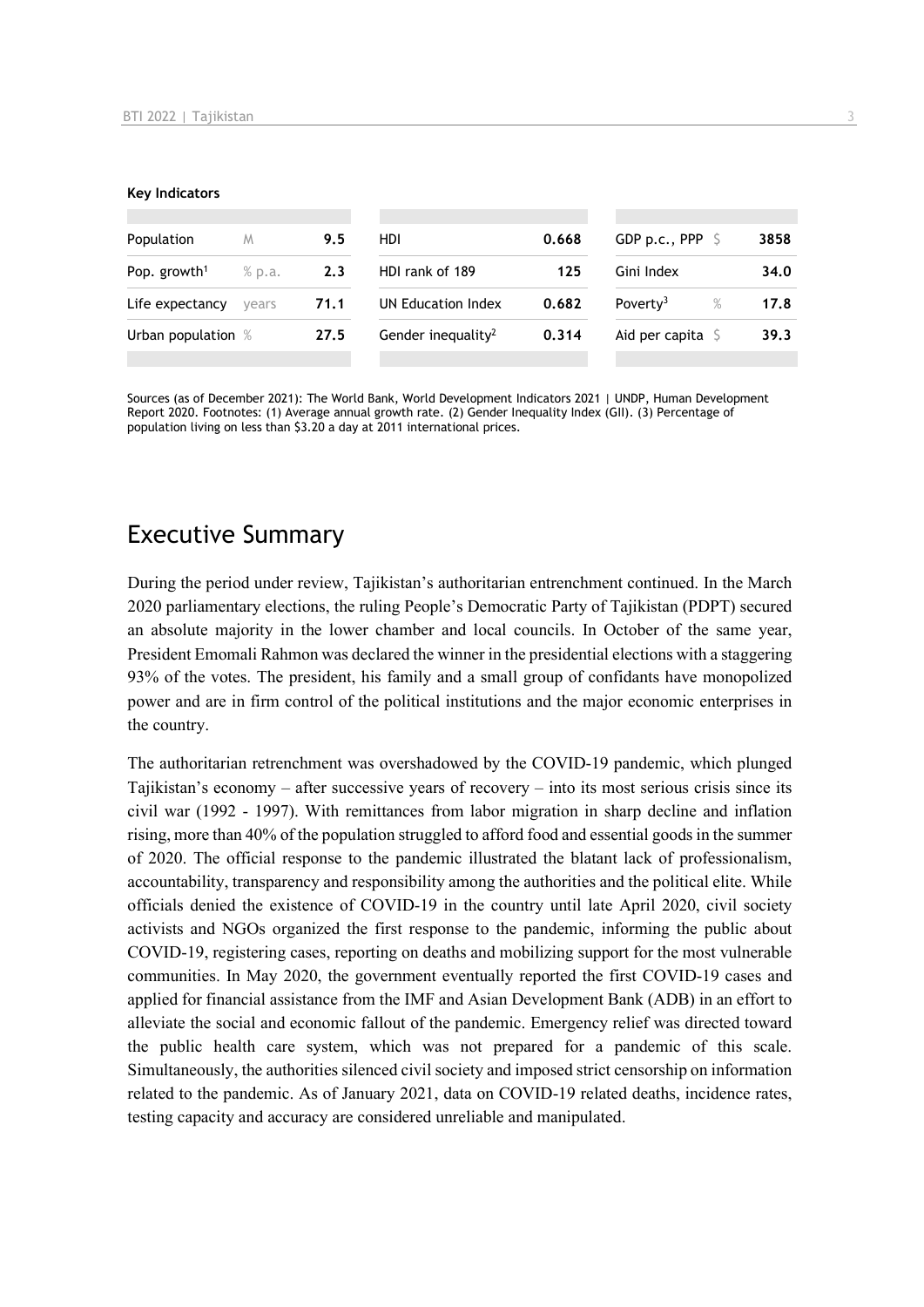Security problems in recent years have been primarily domestic, despite the government's attempt to present them as foreign in origin. The country's security services continued to repress all dissent in the peripheral regions of the Rasht Valley and the Pamirs (i.e., the Gorno-Badakhshan Autonomous Province). The security situation in Afghanistan and the Middle East, where a sizable, yet unknown number of Tajiks have joined the Islamic State (IS) group, has had little direct impact on Tajikistan's internal stability so far. Nevertheless, the government claims to have thwarted dozens of terrorist attacks in recent years, allegedly originating within exile movements such as the banned Islamic Revival Party of Tajikistan (IRPT).

The composition and nature of the authoritarian, clientelistic and patriarchal regime centered on President Rahmon has changed very little during the review period. Although Rahmon was reelected president until 2027, he is apparently preparing for a dynastic transition of power. He appointed his eldest son, Rustam Emomali (born 1987), as chairman of the Upper House in 2020, the second-most important political position in the country (Rustam Emomali is also mayor of the capital city, Dushanbe). Criticism by Western states has become less vocal, and interventions by international human rights organizations tend to fall on deaf ears.

In 2020, Human Rights Watch reported that "Tajikistan's human rights record continues to deteriorate amid an ongoing crackdown on freedom of expression and the political opposition, as well as the targeting of independent lawyers, journalists, and even the family members of opposition activists abroad. Torture remains a serious concern in detention." International aid targeting governance reform has declined in political significance as Chinese loans and credits increase significantly. All this serves to strengthen the power of the executive over other institutions – a tendency accelerated by the COVID-19 pandemic. The regime sets strategic goals and maintains working relations with donors and the United Nations. Tajikistan's civil society remains weak, fragmented, under state pressure and dependent on donors.

Tajikistan remains the most remittance-dependent country in the world. After a precipitous decline of remittances between 2014 and 2016, remittances have stabilized since then to represent an estimated 30% of the GDP (or \$3 billion), highlighting the volatility of labor migration and the susceptibility of the economy to external shocks. In 2020, remittances declined sharply once again, in the wake of the COVID-19 pandemic, which tested the resilience of the population.

Bilateral relations between Uzbekistan and Tajikistan continued to improve during the review period, as both countries agreed on a comprehensive border agreement in 2020, settling disputes that had their origins in Soviet times.

The government continues to focus its economic development strategy on large-scale infrastructure projects in hydropower and transportation; aluminum and cotton remain Tajikistan's primary exports. Throughout the review period, construction on the Rogun Dam continued, however, financial constraints and a lack of skilled labor due to the COVID-19 pandemic has delayed the construction. The business environment continues to be dominated by state-owned utilities and enterprises owned by associates of the regime. In practice, most families outside the privileged elites struggle to subsist and rely on the dwindling remittances from labor migrants. The government has so far resisted Russian overtures to join its neighbor Kyrgyzstan in the Eurasian Economic Union.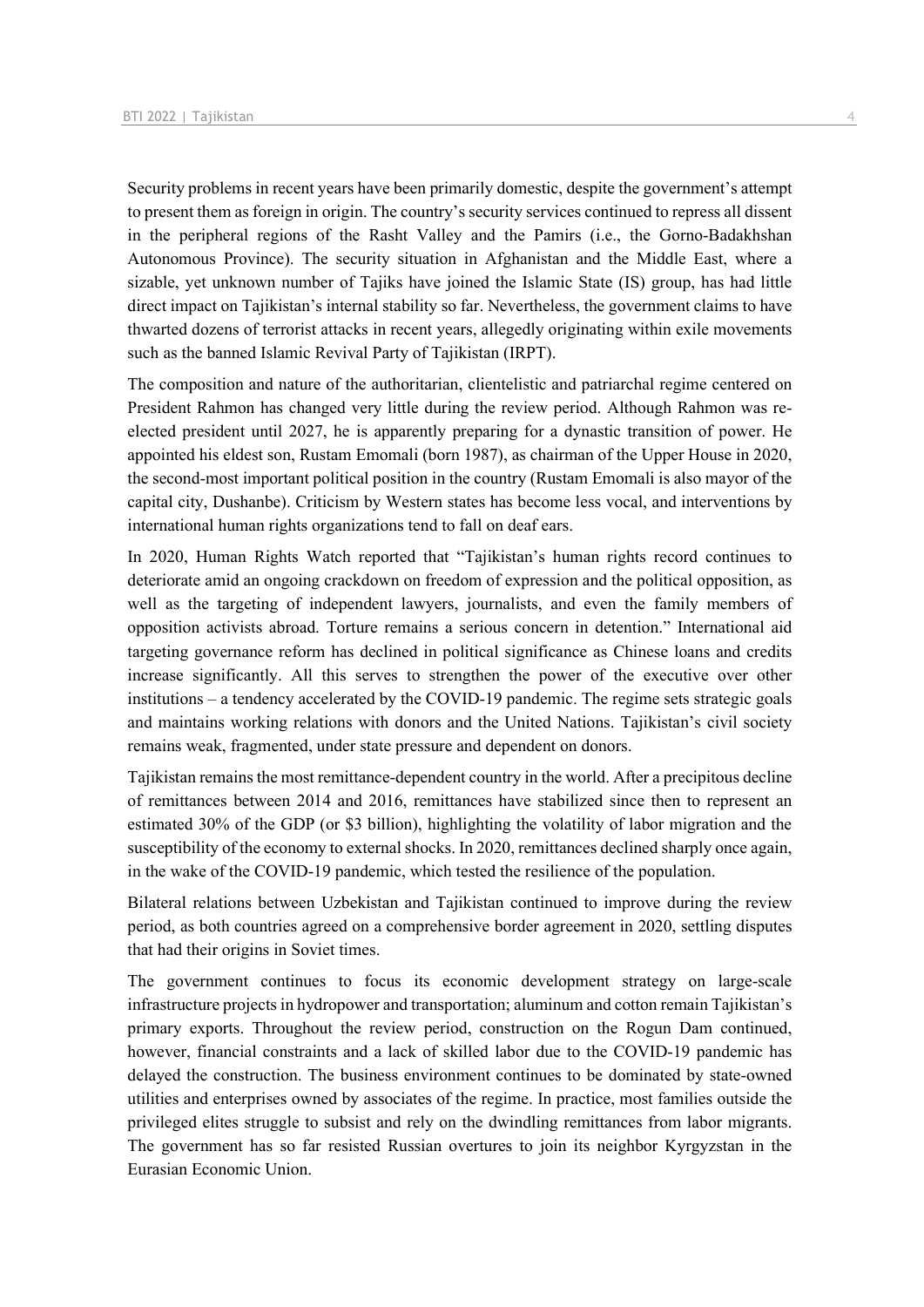## History and Characteristics of Transformation

Once the poorest republic in the USSR, Tajikistan is now the poorest state within the former Soviet territory. After the collapse of the Soviet Union in 1991, independence was overshadowed by a severe political and economic crisis that propelled Tajikistan into five years of civil war (1992- 1997). The war was fought between commanders loyal to the government led by Emomali Rahmon and commanders who pledged allegiance to the United Tajik Opposition (UTO), a heterogenous movement of political and regional groups. There are no accurate casualty figures and there has been no attempt, for political reasons, to open a commission of enquiry to establish the facts regarding abuses committed during the conflict. However, anywhere from 50,000 to more than 140,000 people – mostly citizens – are estimated to have been killed. Over half a million further individuals were either internally displaced or fled the country.

In 1997, under the auspices of the United Nations, the government and the UTO signed a peace accord and created the National Reconciliation Commission to supervise the peace process. The Commission's last meeting was held in 2000. Elections to a new bicameral parliament were held in March of the same year, formally bringing the peace process to a successful end. Tajikistan is among the few post-conflict countries to have transitioned quickly from war to internal stability and to have formed a functioning government. Most remarkably, order was re-established without the liberal reforms deemed essential by international actors. Nevertheless, the country has experienced several incidents of minor armed conflict since 1997, each of which were suppressed by the government. The main opposition party, the Islamic Revival Party (IRPT), whose members were allied with the UTO, held a handful of posts in the government until the mid-2000s and two seats in parliament from 2000 to 2015. In 2015, the IRPT lost its seats and was declared a terrorist organization. Its moderate leader Muhiddin Kabiri fled into exile.

Although Tajikistan is burdened with a deteriorating infrastructure, and poor public health and education systems, it has managed to recover economically since the war. After 2000, the economy demonstrated strong growth, officially averaging 7% annually. External debt was cut in half, and the poverty level reduced from 83% of the population in 1999 to 27% in 2019. However, structural reforms and a recovery in capacity utilization only partially account for these improvements. For the most part, the country's growth was aided by favorable global prices for aluminum and cotton, and, importantly, increasing remittances from Tajik labor migrants in Russia. Tajikistan is ranked as the most remittance-dependent state in the world.

Since 2000, the notion of stability has continued to trump any meaningful move toward democratic reform. The parliamentary and presidential elections held between 2000 and 2020, merely rubberstamped the existing order and were met with muted complaints from the international community. In the years following the peace accords, Rahmon pursued a strategy of co-opting key opposition figures into senior positions and opening the spoils of power to them.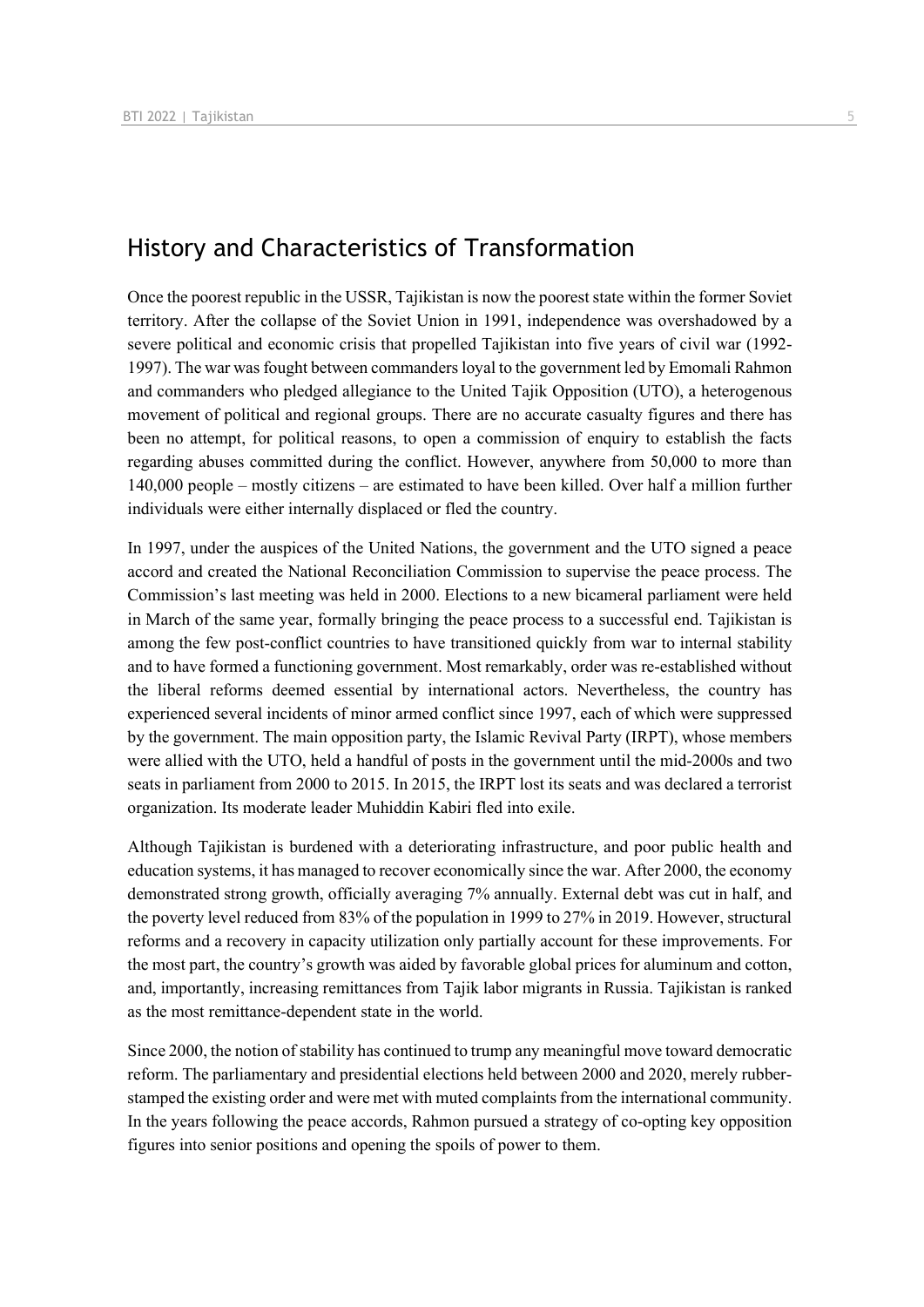Since 2010, Tajikistan has been a consolidated autocratic state in which dissidents, potential opponents and those who fall out of favor with the government are suppressed, often jailed or forced to flee the country, some of them even killed. Politics in Tajikistan are heavily dependent upon patronage networks and personal loyalties. Governance is often exercised through informal channels. NGOs are weak and scarcely exist beyond the capital city and some other major towns. Local governments (jamoats) and neighborhood (mahalla) committees are of some importance in local decision-making. However, they are beholden to the central government and tend to be characterized by a patriarchal mode of governance. Electoral democracy and a market economy are a façade for a consolidated autocracy and a patron-client system.

Tajikistan is considered to be a necessary, if weak, security partner by Western states, Russia and, increasingly, China. Tajikistan has not, as feared, been pitched into the throes of a "New Great Game," but has instead been able to engage with and extract resources from all of the great powers – to the benefit of the regime. Because of its long border with Afghanistan, Tajikistan is deemed important for strategic security reasons (e.g., combat against extremism and the drug trade), yet it has been largely unaffected by the strategic balance of the conflict and the (perceived) threat to Central Asia of transnational Islamic militancy. Instability in Afghanistan and the Middle East has not spilled over into Tajikistan, despite repeated fears that this would take place.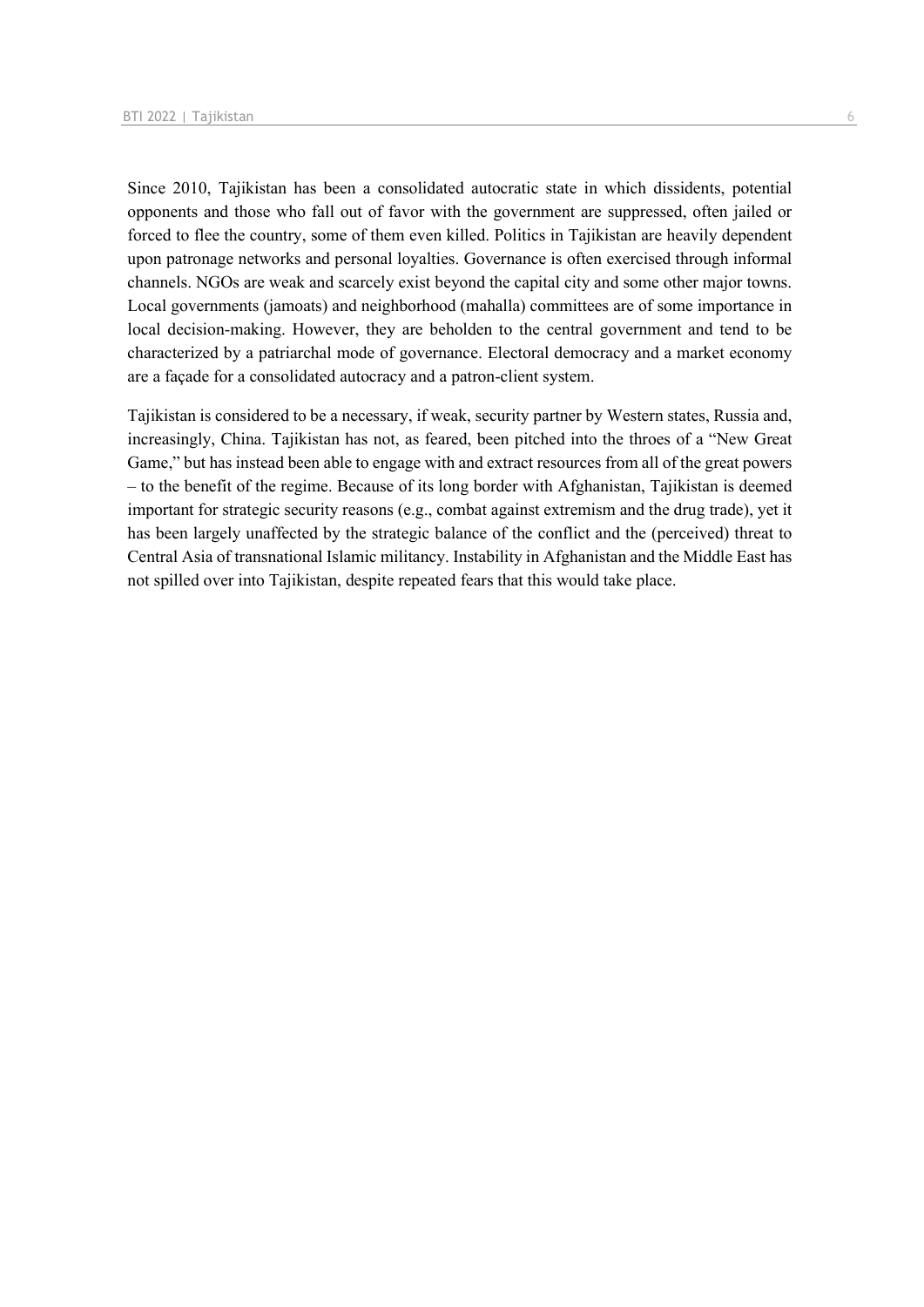The BTI combines text analysis and numerical assessments. The score for each question is provided below its respective title. The scale ranges from 1 (worst) to 10 (best).

## Transformation Status

## I. Political Transformation

#### **1 | Stateness**

Tajikistan is a consolidated authoritarian state which enjoys a complete monopoly on the use of force over its entire territory. Although Tajikistan is classified as a postconflict state, incidents of terrorism remain low by global standards. Rare incidents of violence are mostly associated with organized crime, in particular transborder drug trafficking. There are sporadic incidents of violent clashes along the Tajik-Kyrgyz border, which have resulted in fatalities (e.g., in September 2019 and May 2020). However, these incidents do not represent significant and sustained insurgent or violent movements contesting the state in territorial enclaves of Tajikistan. Although the authorities frequently mention the threat of militant Islamic groups, the capacity of such groups to challenge the state has not been demonstrated and is, probably, grossly exaggerated.

In the past few years, the tensions in Gorno-Badakhshan Autonomous Province (GBAO) and the Rasht Valley receded (see BTI 2020). However, relations with the local population remain tense due to continued repression and alienation. Sporadic violent incidents at the Tajik-Kyrgyz border have originated in local disputes over water resources, arable land and infrastructure. However, these conflicts do not challenge the state's territorial integrity.

In the review period, the regime's stability was not challenged by security incidents comparable to the defection of Gulmurod Halimov to the Islamic State (IS) or the attempted coup of Deputy Minister of Defense Abduhalim Nazarzoda in 2015 (see BTI 2020). The most serious militant attack in the review period occurred in November 2019, at a border post close to Uzbekistan. As in the case of the attack on foreign bicycle tourists in 2018 (see BTI 2020), IS claimed responsibility for this attack which left 17 people dead. Two large prison riots in 2018 and 2019, in which at least 50 inmates and guards were killed (including members of the IRPT), were also attributed to the IS. Although the Tajik authorities did not allow any independent investigation, they issued contradictory reports on the background of the attack and

#### **Question** Score

Monopoly on the use of force 9 $\frac{22}{10}$  $106$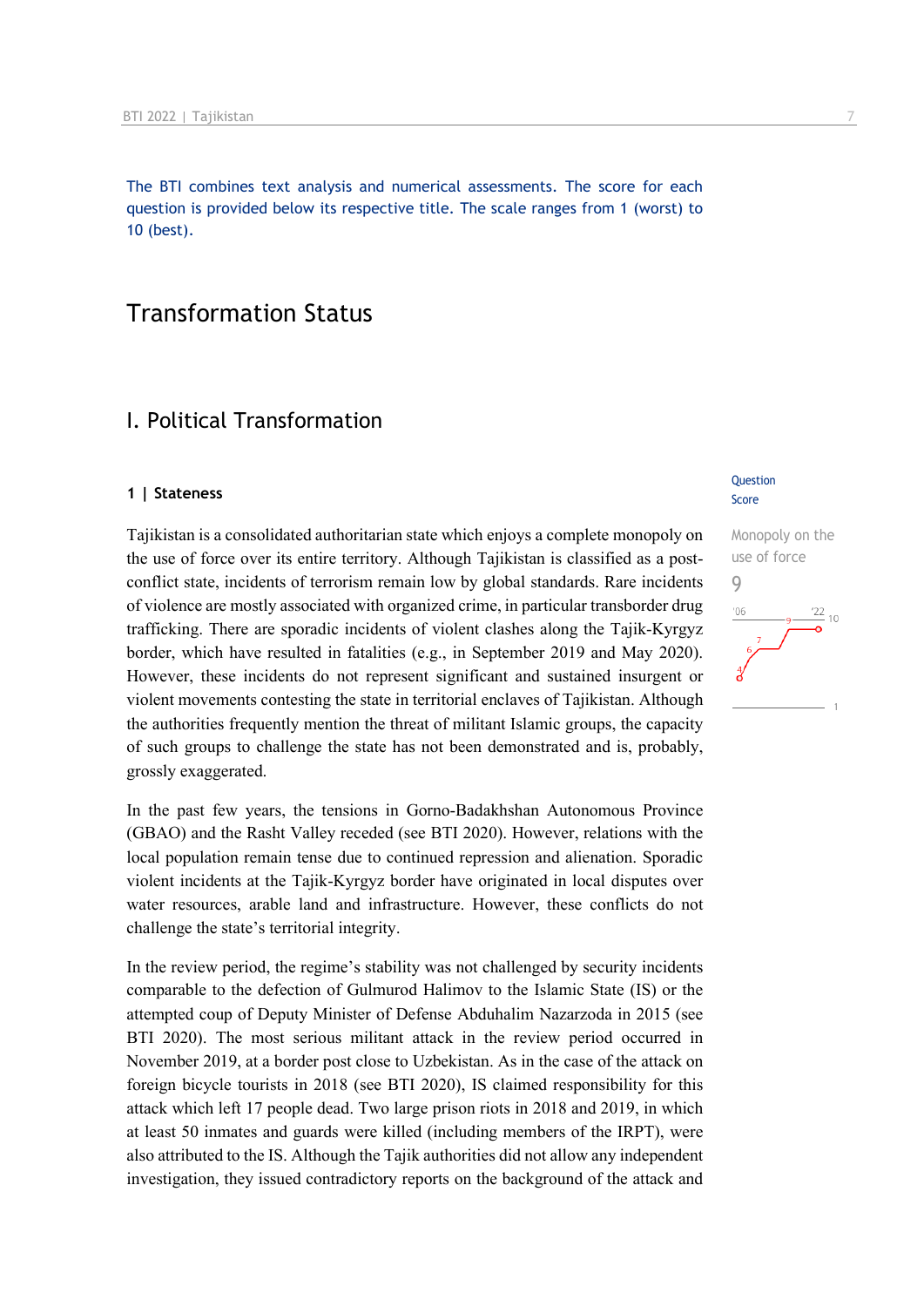riots, implicating IS, Iran or the IRPT. The limited level of organization and the lowtech character of the attack indicate that the militant groups acted in isolation and were not part of a larger, more sophisticated organization. While none of these incidents challenged the regime's stability, similar isolated terrorist attacks may occur in the future.

The overhaul of the security structures in Tajikistan continued during the review period, including substantial assistance in training and equipment provided by China, Russia and the United States. Political loyalty and the operational capacity of the country's internal security agencies further improved.

All major groups accept the legitimacy of the Tajik nation-state. At the same time, natives of the former opposition regions (Rasht Valley and GBAO) feel increasingly marginalized due to their economic, cultural, and social exclusion, as well as continuous repression by the state security apparatus. According to the last official census conducted in 2010, ethnic Uzbeks comprise 14% of the population. This statistic is commonly believed to be inaccurate, in part, due to the politicized nature of the census, which discouraged citizens from claiming an Uzbek identity and in some cases was deliberately manipulated by local authorities. The number marks a further decline in the number of ethnic Uzbeks estimated by censuses in 2000 (16.5%) and 1989 (23.5%). Most independent analysts put the number of Uzbeks in Tajikistan at approximately 20-25%.

The government's ethnic-based nationalism and exclusive identity politics contribute to the alienation of many members of ethnic and religious minority communities. Official nationalism generates a sense of unity for ethnic Tajiks, but also serves to divide them. Politically, Tajiks hold all major posts. Proficiency in the Tajik language is required for all major political officeholders. Government attempts to strengthen national identity vis-à-vis traditionally strong regional affiliations continue to be undermined by the prevailing pattern of distribution of government positions, which strongly favors individuals from Danghara district in southern Tajikistan, President Rahmon's native district.

While all citizens are formally granted equal rights, widespread corruption and nepotism increasingly limit certain rights to those who are wealthier and have good connections. Women, young people and minorities remain marginalized, and are frequently informally hindered from exercising their civil rights. Although access to citizenship is formally granted to all groups without discrimination, there is a strong push for nativization, demonstrated by the state-approved list of baby names and restrictive rules covering "russified"  $(-ev/ov(a))$  surnames.

The only known groups that question Tajikistan's stateness are clandestine and banned radical Islamic groups. The government has continued to repress individuals suspected of supporting these banned groups (notably Hizb ut-Tahrir, Jamaat-e-Tabligh, Muslim Brotherhood, Jamaat Ansarullah, and the Islamic Movement of State identity

 $\frac{1}{22}$  10

7

 $^{\prime}06$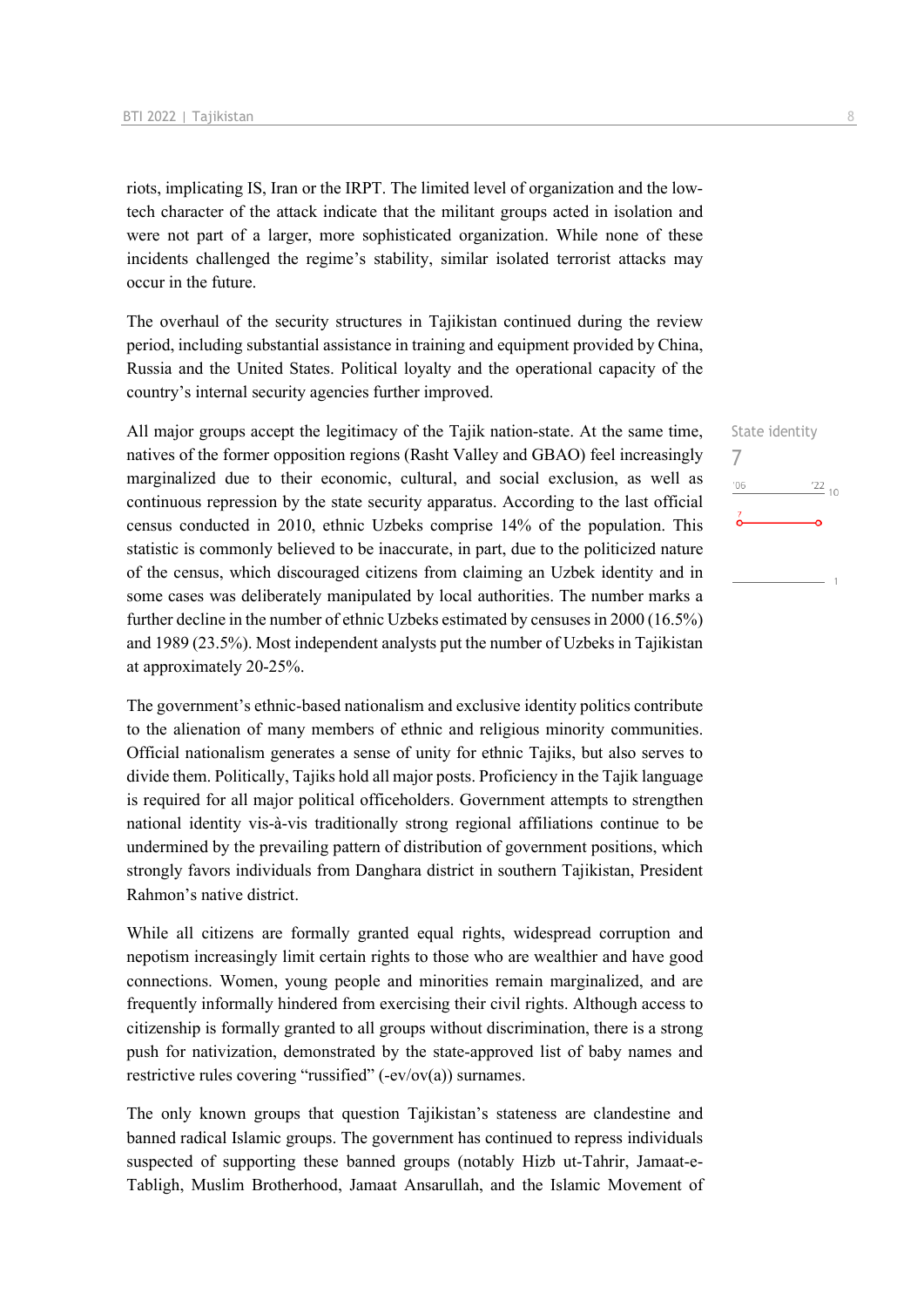Uzbekistan). However, since also being banned in 2015, the IRPT has replaced these groups in the government's security discourse. The prevalence of the banned groups is unknown, but they are unlikely to be widespread within the country due to the impact of state surveillance and repression. The IRPT's chairman, who is in selfimposed exile in Europe, has consistently denied that his party has any involvement in terrorist attacks and has vowed to adhere to democratic principles and a peaceful political struggle.

Formally, Tajikistan is a secular state, and it is forbidden by law to involve religion in political matters such as election campaigns and the work of state bodies. However, the state officially celebrates several Islamic holidays and the governing elite increasingly use rhetoric which employs Islamic symbols. Religious belief is an important part of Tajik culture. Religious dogmas have a limited and informal influence on politics and the law, by implicitly confirming patriarchal concepts of social and political order. As a legacy of the post-civil war peace accord, the regime allowed the moderately Islamist IRPT to operate legally until 2015, but this opposition party has now been outlawed and declared a terrorist movement.

As pointed out by the UK Stabilization Unit in 2018, the Tajikistan authorities ostentatiously defend the secular nature of the state, persecuting all religious activities outside the state-run institutions and their narrow interpretation of authentic religious tradition. During the review period, authorities continued to marginalize independent religious leaders who were seen as restive or insufficiently loyal. Simultaneously, the government increased the capacity of official institutions regulating religion, such as the Islamic Center and the Committee on Religion, Regulation of Traditions, Celebration and Ceremonies. Both institutions certify religious personnel, pay salaries, monitor registered mosques and religious schools and distribute mandatory topics for the important Friday sermons. Government intervention has reduced the diversity of religious practice and has undermined the independent authority of religious figures in the country. In 2012, three new articles were added to the Code of Administrative Offenses in order to punish those violating the Law on Religion's tight restrictions on religious education and holding unsanctioned ties with foreign institutions.

In 2019 the parliament passed amendments to the Census Law, and in 2020 the national census included a question on religion for the first time. This provision violates domestic laws and international commitments which guarantee a right to privacy and freedom of thought, conscience and religion.

The formal secularism of the government and its designation that only a very narrow interpretation of Hanafi Sunni Islam is genuinely Tajik, is a form of dogma that has had significant negative effects on the freedom of religion. This contributes to the political polarization in the country, as well as to the marginalization of religious minorities (e.g., the Ismaili-Muslims).

No interference of religious dogmas

 $^{22}$  10

8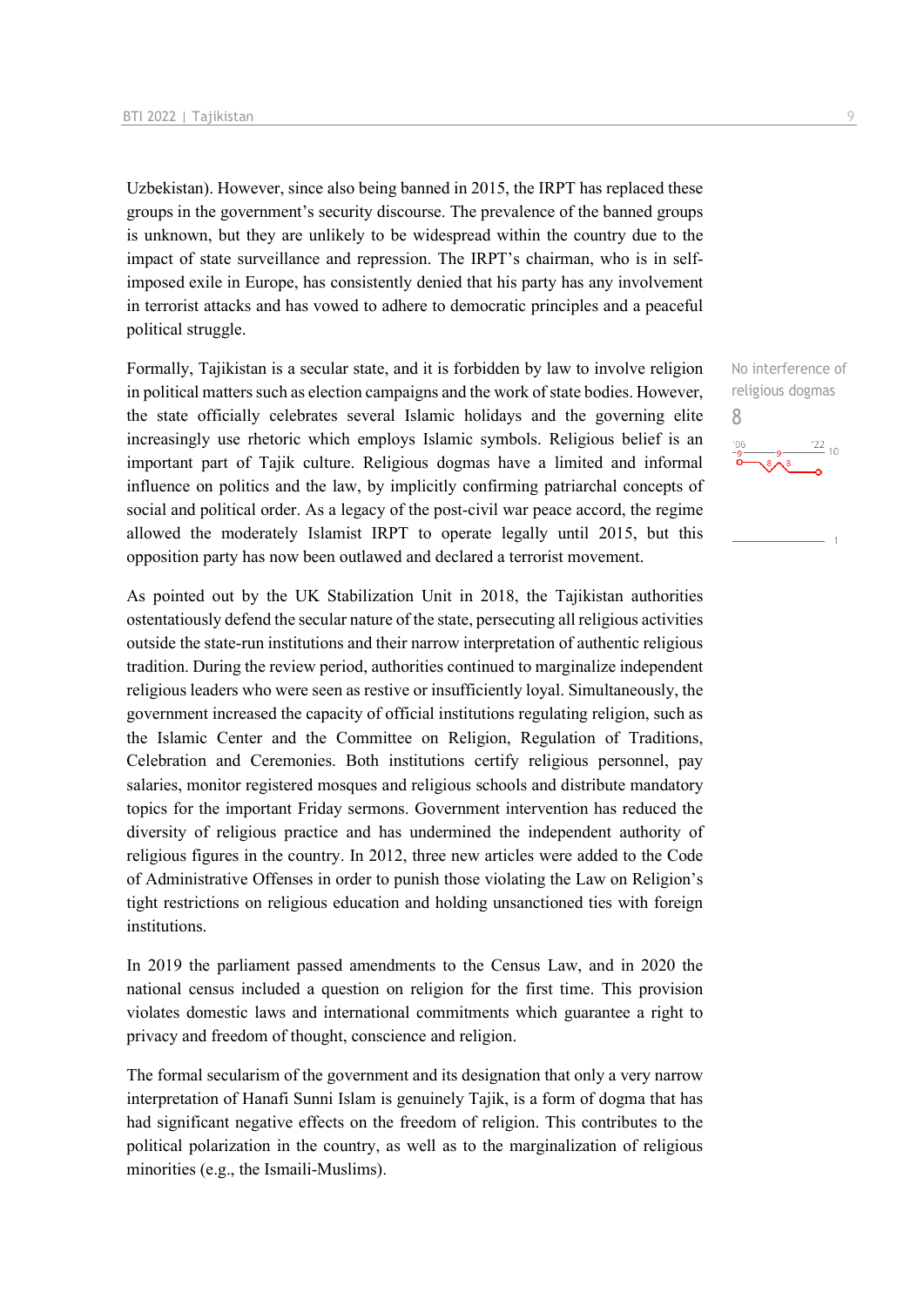The state maintains a highly centralized though multilevel system of administration throughout the entire territory. The system includes all major civilian institutions, such as local governments functioning at the municipal, district and provincial levels; a system of courts; tax authorities; law-enforcement agencies; and local health and education departments, which supervise hospitals and schools. All spheres of public service suffer from underfunding, rampant corruption, arbitrary intervention by superordinate authorities and inadequate technical facilities. The official response to the COVID-19 pandemic has revealed these deficits. In the summer of 2020, hospitals and health care facilities operated only on the material, food, and equipment provisions collected by self-mobilized local groups. Families of patients affected by COVID-19 faced the exorbitant costs of treatment without state support.

During the review period, the authorities continued to implement a number of major infrastructure projects in the sphere of transportation with substantial funding from China. However, large areas in the Rasht Valley and, at times, the entire GBAO Province, remain isolated from the rest of the country during colder periods ranging from one to six months. Despite investments in hydropower and the power supply system, energy supply has remained deficient, especially in winter. Sustained power outages critically impair the operation of hospitals and schools.

The provision of basic services remains undermined by low public expenditures in the social sector. In 2019, only half of Tajikistan's population had access to an improved drinking water source. While it is an improving statistic, it nevertheless places the country alongside sub-Saharan African states, which never had the infrastructure development of Tajikistan afforded by the Soviet modernization programs.

#### **2 | Political Participation**

General presidential and parliamentary elections are regularly conducted in Tajikistan at national level through unhindered, universal suffrage with secret ballots. However, elections and a multiparty system are mostly a facade of democratic processes and institutions for an international audience. Local and international observers have characterized all past elections as fraudulent and lacking in even basic political competition. There has been no change in presidential leadership since 1994, and the president-led People's Democratic Party of Tajikistan (PDPT) has controlled the parliament since 2000, when it served as the vehicle for consolidating regional elites and the allies of the president under a single political party. Public trust in the election process is low.

Parliamentary and local elections were held in March 2020, and despite the COVID-19 pandemic, presidential elections followed in October 2020. Without significant campaigning, the parliamentary elections returned the PDPT to power with an overwhelming majority. A handful of remaining seats were distributed among five

6  $'06$  $\frac{22}{10}$ 

administration

Basic

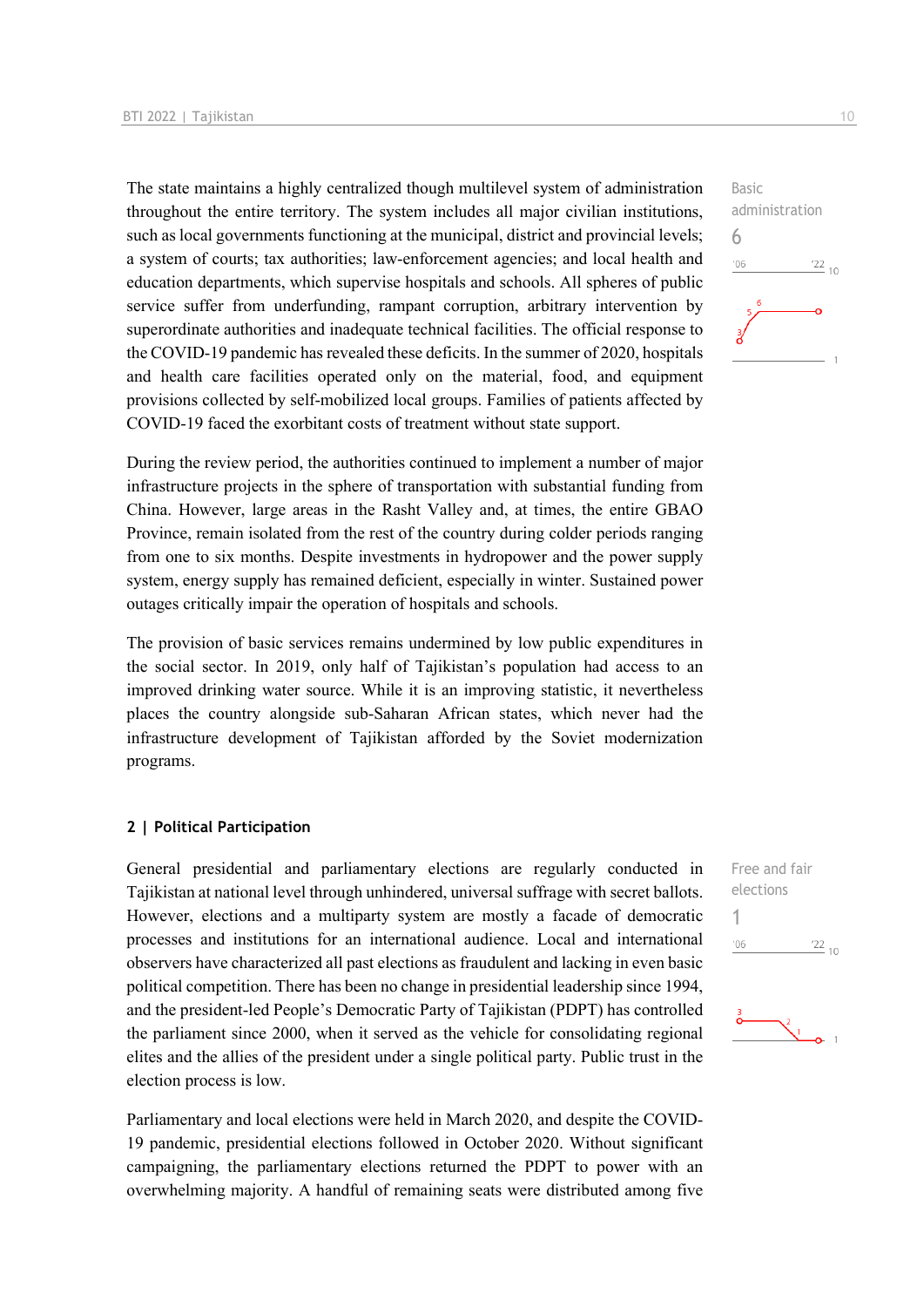minor parties that barely register in the public consciousness and are explicitly loyal to the president. The only remaining legal oppositional party, the Social Democratic Party of Tajikistan (SDPT), did not clear the 5% threshold of votes and therefore is not represented in parliament. The Islamic Revival Party of Tajikistan (IRPT), a party to the peace agreement signed in 1997, and until 2015 the most important opposition party, is banned, and its leading members are in exile or imprisoned.

The OSCE election observation mission's final report on the parliamentary elections remarked that the elections took place in a "restricted political space and failed to provide a level playing field for candidates." The elections were not "administered in an impartial manner" and voting included "significant shortcomings" and "disregard of counting procedures meant that an honest count could not be guaranteed."

In the local elections, which were not monitored by international observers, the PDPT won an absolute majority in all district and city councils. In October 2020, Rahmon was re-elected president for the fifth consecutive term (to serve until 2027) with 93% of the votes. The four other presidential contenders were largely unknown to the public and, without any campaigning, received between 1.5% and 3% of the votes. This indicated election engineering on a substantial scale since each contender needed the signatures of at least five percent of registered voters in order to formally register as a presidential candidate.

The president holds an unchallenged monopoly over the governance of the country, but his election is only de jure democratic. Most important decisions are taken by the president and an informal circle of his family members and close associates. There are no significant veto players, but the president must consider regional interests and a few power brokers in certain issues. The parliament has limited competencies and, in practice, acts as a rubber stamp for the president's initiatives. In 2016, the president's oldest son, Rustam Emomali, was appointed to the position of mayor of Dushanbe and, in 2020, to chair of the parliament (the second-most important position in the country). Rahmon and his family appear to be planning a dynastic transfer of power.

The constitution guarantees freedom of association, but the government severely restricts this right in practice. Some loyal political parties are allowed to operate because they are not considered as contestants for power but help the regime to sustain a democratic facade. Groups and individuals critical of the government particularly the president - are systematically harassed, imprisoned and persecuted. The actions of such groups are strongly restricted at district level, where local administrators unscrupulously curtail them. Citizens have the legal right to join trade unions, but the latter are largely subservient to the authorities and unable to effectively organize members.

Watchdog-type organizations, which tend to be exclusively foreign-funded, are strictly monitored. Since 2015, NGOs have had to register all foreign-funded activities with state authorities and in 2019 the Law on Public Organizations further







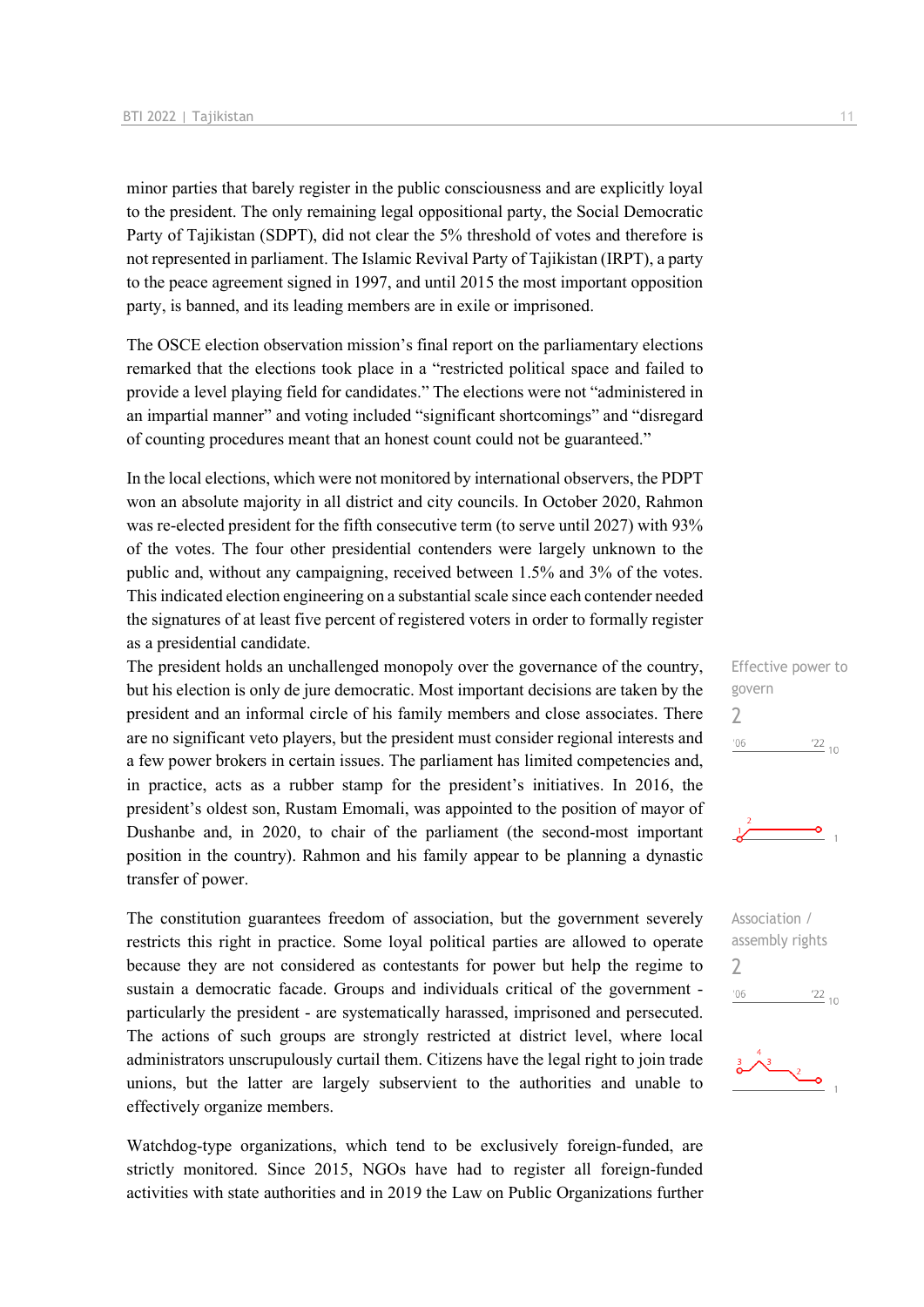tightened the legal regulations for NGOs. For instance, there is now a requirement to have a website providing full legal and financial information about their activities. There is also increasing evidence of repression of intellectuals, with anecdotal evidence suggesting that rising numbers are seeking refuge overseas.

The law provides for freedom of assembly, but this right is restricted and frequently denied by the government in practice. Local government approval is required to hold public demonstrations, and officials refuse to grant permission in virtually all cases, rendering gatherings illegal.

Considering the limited societal space for public exchange, the government did not need to impose too many additional restrictions when it finally acknowledged the existence of COVID-19 in the country. As additional preventative measures, visits to prisons (by relatives of the inmates) were banned, all mosques were closed, and public prayers were suspended. Some of these restrictions were lifted in February 2021 when public prayers were allowed to resume under appropriate social distancing measures. In April 2020, land borders, airports, markets (except for food markets), schools and universities were closed, but reopened in mid-June 2020.

While the government was in denial about COVID-19, local civil society activists and NGOs organized the country's initial response to the unfolding crisis by informing the public about the pandemic and monitoring the rising death toll on social media. Exceptionally, public pressure by civil society led to the dismissal of the health minister and the WHO representative, who had both denied the existence of COVID-19 in the country until late April 2020. Eventually, the government reestablished its information monopoly and suspended civil society's online activities relating to the pandemic. Activists were intimidated and silenced.

Freedom of expression, speech and the press are guaranteed by the constitution of Tajikistan. In practice, however, freedom of speech is restricted by government interference, widespread self-censorship, lack of independent financial support and severe criminal libel laws. The government owns all television stations and controls broadcasting facilities, leaving little room for independent news and analysis on television and radio. The popular Russian satellite TV offers no reasonable alternative. Most of the few independent newspapers have closed down due to political pressure, harsh libel laws and financial constraints. The state has increased its capacities to censor and restrict access to the internet. In 2020, the parliament passed a law which allows authorities to block websites or social networks without a prior court order. Furthermore, the parliament passed laws penalizing the spread of "misinformation" on the COVID-19 pandemic.

Websites of independent news agencies based outside of Tajikistan are frequently blocked and local websites are shut down by the monopolist internet provider due to "maintenance" reasons. Internet penetration in the country is estimated at 26% (2020), with significant differences between urban and rural areas. Tajikistan ranks

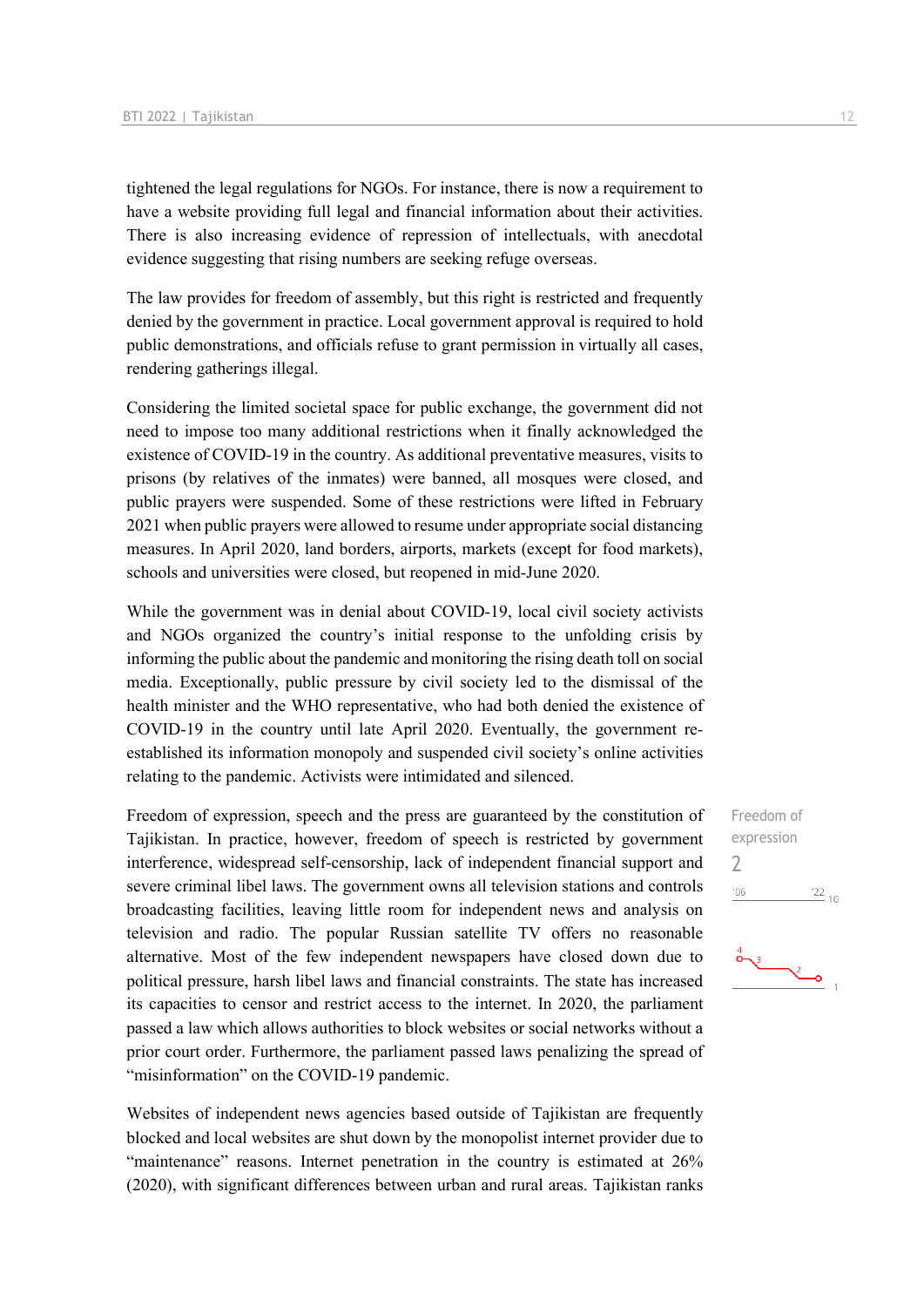161 out of 180 countries in the 2020 Worldwide Press Freedom Index by Reporters Without Borders. This constitutes a drop of 45 places since 2015. According to Reporters Without Borders, independent journalists are regularly subjected to interrogation by intelligence officers, intimidation and blackmail: "The authorities continue to step up their control of communications using new technology and have created "troll factories" to discredit critics. The blocking of the main news websites and social media is now virtually permanent."

Throughout the review period, the few remaining independent news agencies continued to be the subject of libel and insult accusations related to their coverage of politics. The media organization Asia Plus was evicted from its newly renovated premises, which were given to the government's information agency, Khovar. A number of journalists faced intimidation, violent assaults, arrest and prosecution. Even family members of journalists were harassed and threatened. Increasingly, citizens are targeted for social media and blog posts.

#### **3 | Rule of Law**

The executive has a tight control over Tajikistan's legislative and judicial branches. Despite the constitutional provision for the separation of powers and their institutional differentiation, the executive, represented by the president and his inner circle, holds both a formal and informal monopoly on power. Checks and balances are both formally limited and largely ineffective due to informal modes of governance. The bicameral parliament, dominated by the president's PDPT, has limited competencies and, in practice, tends not to exercise its constitutional powers, voting as instructed by the executive. Debates in the parliament occur primarily when the executive specifically requests them. Most members of parliament are former senior executives, promoted to the parliament as a form of honorary retirement.

The removal of presidential term limits in 2016 has increased the office's power, while the move to ban religious parties serves as a constitutional guarantee against the return to legality of the IRPT. The president appoints and dismisses senior members of the government, provincial governors and district heads, including the mayor of Dushanbe. Similarly, the president appoints judges and high court justices.

A 2009 change to the legal framework for local government – which was initiated and supported by representatives of the international community – has yet to have any noticeable effect on the power of local authorities with respect to the central powers. As the PDPT now controls all city and district councils, since the local elections in 2020, the prospects of rebalancing these power structures are dim.

In response to the COVID-19 pandemic, the government did not declare a state of emergency, but the parliament passed laws which penalized the spread of "misinformation" on the pandemic and enabled the criminal prosecution of those who transmit COVID-19.

Separation of powers 2 $-06$  $\frac{22}{10}$ 

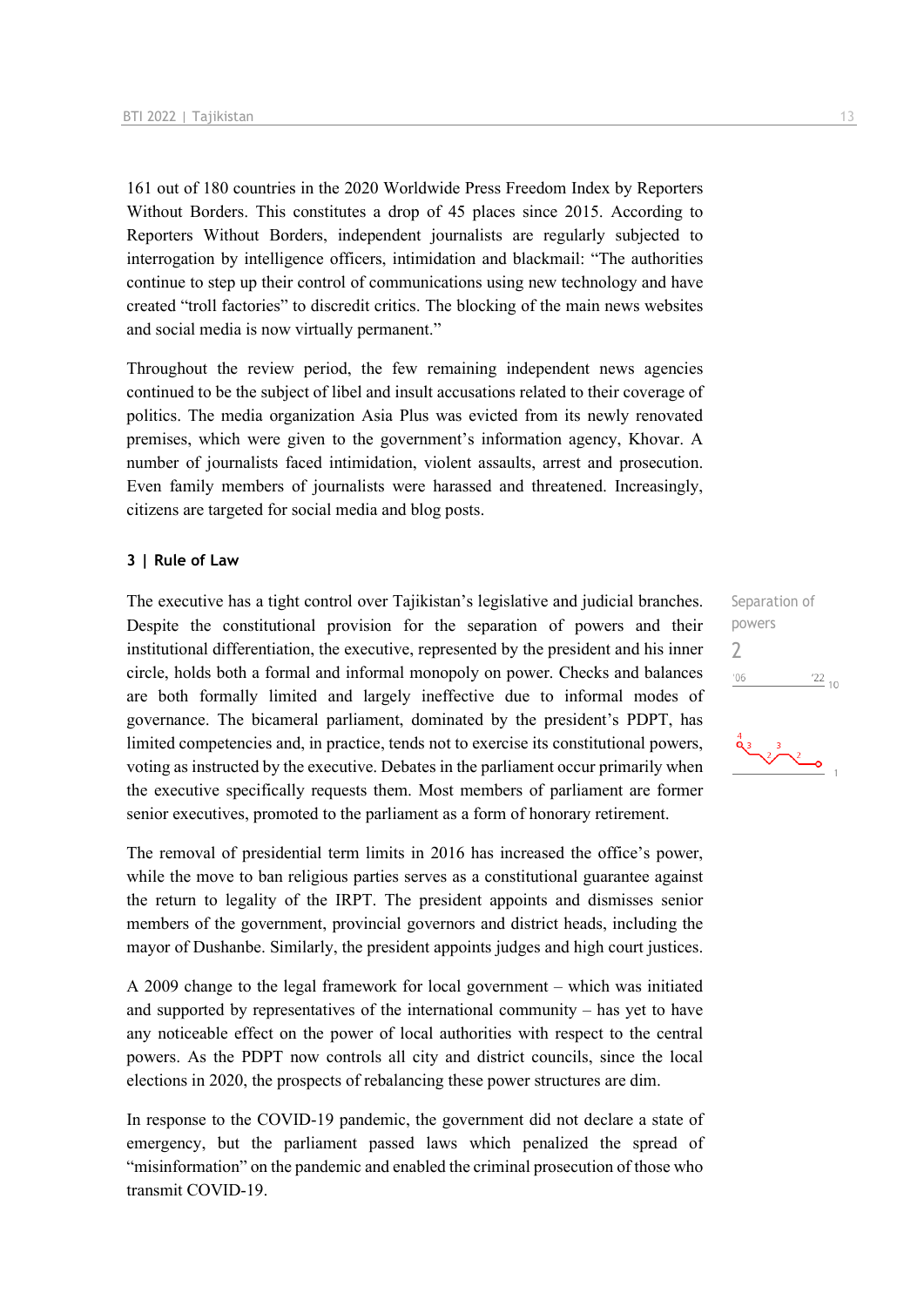The judiciary in Tajikistan is de jure independent and institutionally differentiated but, in practice, remains tightly subordinated to the executive. The separation of powers is suspended. The president controls the judiciary through his constitutional prerogative to nominate and dismiss judges at all levels, as well as the prosecutor general. Appointments are not based on merit. The courts are swayed by rulings delivered by the prosecutor's office, which ranks above them in terms of influence and political power.

In politically sensitive cases, the legal proceedings are held in camera and judges rule as instructed by powerful officials in the presidential administration. Defendants in political cases have no access to legal assistance. Independent defense lawyers have been arrested on politically motivated charges after having defended opposition politicians or dissident intellectuals, as in the case of Buzurgmehr Yorov (see BTI 2018).

Once charged, individuals are invariably convicted in all but the most exceptional circumstances. The judiciary's operation is severely constrained by functional deficits such as rampant corruption, limited resources and poor training. In 2020, new legislation on extremism came into force with a vague definition of extremism that allowed the authorities to suspend online communication and freeze bank accounts without prior court hearings.

Rampant levels of corruption and abuse of power have remained part of Tajikistan's political system despite repeated presidential announcements that anti-corruption efforts were being stepped up. Public prosecutions of corruption occur almost exclusively at lower levels of state administration, particularly in health, education and agriculture. In the period under review, there have been a few corruption and bribery cases involving mid-level law enforcement officials and judges. Another notable corruption case involved the mayor of the country's fourth biggest city of Kulob in the summer of 2020, who is believed to have been targeted by president Rahmon's family members. Otherwise, high-level figures are rarely penalized for corrupt practices. Many senior officials in the Tajikistan government have secondary roles in business and even extensive property, in the country and abroad. This is typically tolerated unless an official falls out of favor for a separate reason.

All civil rights in accordance with international human rights standards are encoded in domestic legislation. However, in practice, civil rights are frequently violated. Arbitrary arrests, lengthy pretrial detentions, torture and abuse are systematic. Torture and death continue to occur in custody. Conditions in prisons remain life threatening due to overcrowding, unsanitary conditions and high levels of tuberculosis and HIV/AIDS. In 2018 and 2019, security forces quelled two riots in penal camps, reportedly killing more than 80 inmates, including former members of the IRPT.

Independent judiciary 2  $^{\prime}06$  $\frac{22}{10}$ 

۰Ó





Civil rights

 $\overline{\phantom{0}}$ 

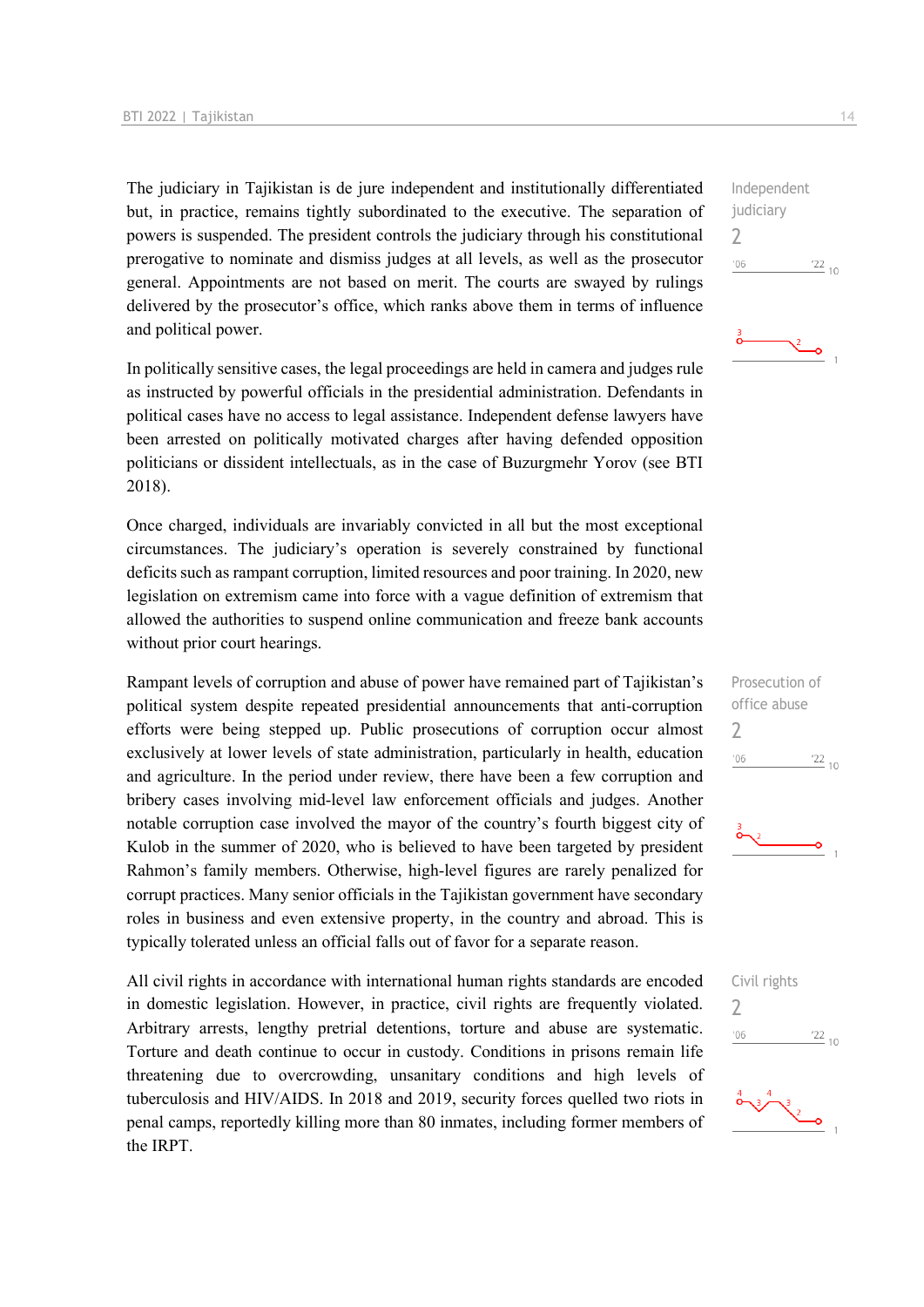The government did not declare a state of emergency in response to the COVID-19 pandemic. However, it did impose discriminatory measures that are, as of January 2021, still in effect, namely the complete ban on prison visits, which suspended the delivery of food, medication and other indispensable supplies brought by relatives on which many inmates survive.

Police and security forces frequently violate citizens' civil rights and are very rarely prosecuted for such offenses, resulting in a culture of impunity. Justice mechanisms are impaired by corruption, patronage and the arbitrary application of the rule of law. Domestic violence against women remains commonplace, and cultural and institutional barriers prevent women from seeking redress for violations of their rights.

Religious groups that do not adhere to the national brand of Islam defined by the government's religious administration are targeted. The police have frequently cracked down on public observance of religious practice or alleged "alien" Muslim attire (such as the hijab or a "Muslim" beard). During the period under review, dozens of nonviolent Muslims were detained and sentenced to lengthy jail terms, mostly without a fair public trial, for alleged membership of banned Islamic groups. Non-Muslim religious groups, including several Christian churches, remained subject to persecution through bureaucratic and administrative means.

#### **4 | Stability of Democratic Institutions**

Tajikistan is an authoritarian state where democratic institutions and processes are merely a facade. Governance is monopolized by the president and his inner circle. The executive, legislative and judicial powers merely respond to decisions taken by this circle. The parliament tends not to exercise its constitutional powers and the courts often rule according to direction from the prosecutor or the executive. Opposition political parties and independent media groups are too weak and are tolerated only as long as they do not challenge the regime. The institutional framework for democratization formally exists but is not implemented. Presidential, parliamentary and local elections in 2020 were tightly controlled and fell far short of any democratic standards. Meaningful democratic reform is highly unlikely in the near future.

Tajikistan is a democratic state according to its constitution. However, commitment to democratic institutions is entirely superficial. These institutions are widely seen as lacking legitimacy and an election-based popular mandate. The country has little democratic experience and many older citizens associate political pluralism, freedom of the media and election campaigning with the political confrontation, chaos and violence that marked the eve of the civil war. An increasing number of young people feel abandoned and marginalized by the current government and are seeking alternative sources of equality and justice such as religion. The official handling of the COVID-19 pandemic has deepened this perception. Migration remains an important exit option for the better-qualified.

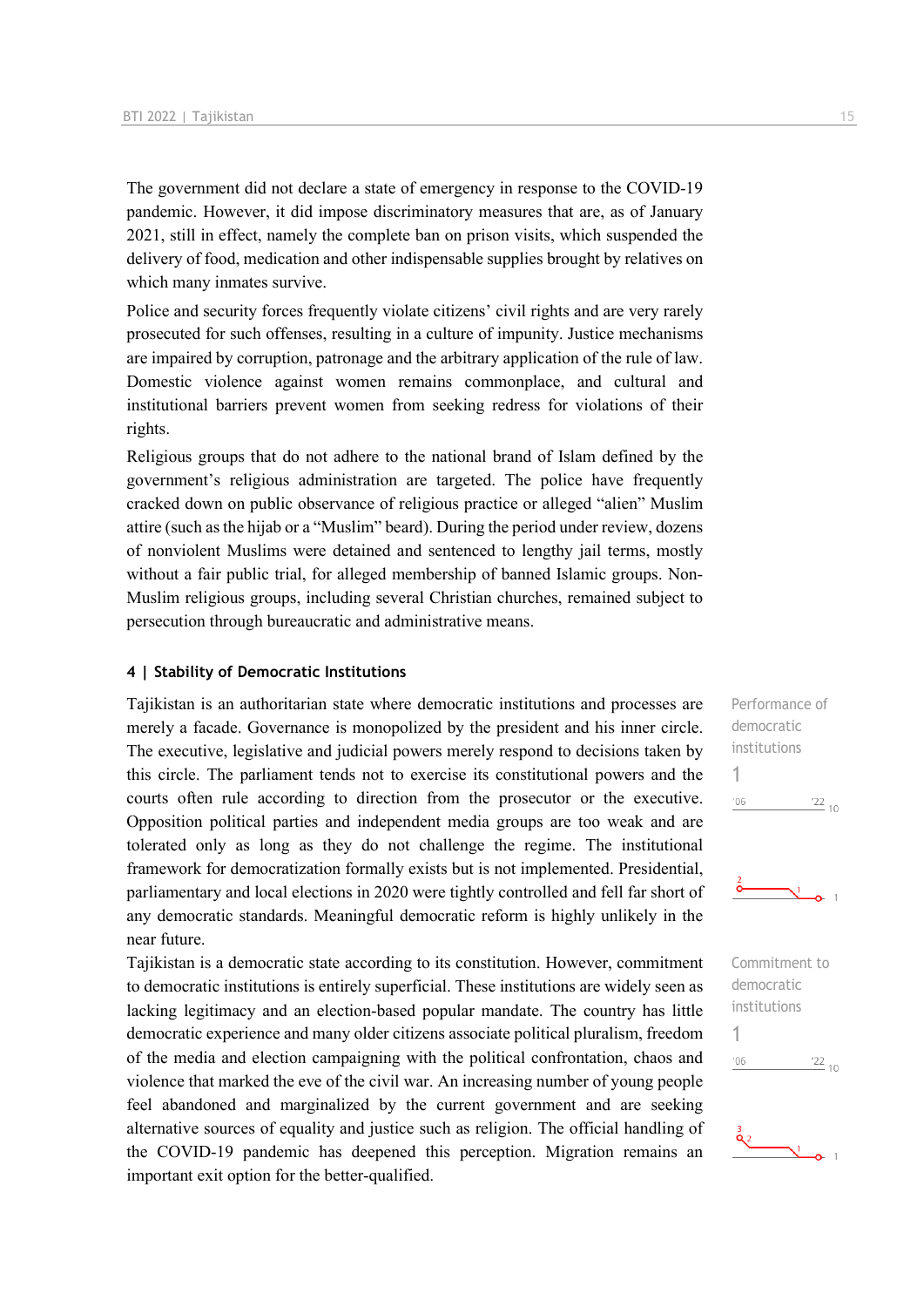#### **5 | Political and Social Integration**

Formally, Tajikistan has a functioning multiparty system, but political parties have shallow social roots and do not play an important role in shaping political will. After the 2020 elections there are six political parties represented in the lower chamber of the parliament (Majlisi Namoyandagon): The Agrarian Party (APT), Communist Party (CPT), Democratic Party, Socialist Party (SPT), People's Democratic Party (PDPT) and Party of Economic Reforms (PER). These parties affirm their loyalty to the president. The president's PDPT holds a near monopoly on political space in the party system. PDPT membership is mandatory for all high- and medium-level civil servants.

The only remaining registered opposition party, the SDPT, has been marginalized and repressed by the authorities and therefore failed to attain the 5% threshold in the election necessary to be awarded a seat in the parliament. The Islamic Revival Party of Tajikistan (IRPT), represented in parliament from 2000, was banned in 2015 on charges of terrorism and now exists only in exile. The 2016 constitutional referendum codified the exclusion of "religious" parties from politics.

The opposition in the country and in exile remains fragmented. Under the consolidated authoritarian system, opposition parties are monitored by the authorities and are allowed to function so long as they do not challenge the regime. In October 2018, the IRPT's Chairman Kabiri established the National Alliance of Tajikistan as an association of the exiled opposition. However, due to conflicting political views and personal distrust between members, the impact of this alliance on Tajikistan's politics will be limited. Nonetheless, the authorities labeled the National Alliance a terrorist organization in 2019.

Interest groups are present only in isolated social segments, and rarely cooperate with each other. Existing interest groups are represented by informal familial, regional, or professional networks and NGOs. Much of what is called "civil society" by international organizations are NGOs engaged in a relatively narrow field oriented toward technical assistance and service delivery. Many NGOs are more likely to resemble a consultancy than an advocacy group. Their organization and agenda are typically responsive to donor calls for proposals and do not address Tajikistani constituencies and their concerns. The vast majority of such organizations deal with issues of culture, education, gender and domestic violence, as well as the distribution of humanitarian aid to target populations.

Although NGOs do provide some assistance to vulnerable groups, by taking up some of the government's responsibilities, NGO work does not mobilize civil society in an effective way because the NGOs themselves see their role as providers of services rather than mobilizers of interests, resources or actions. To some extent, the NGO sector has turned into a lucrative market which supports the entrenchment of the elite.





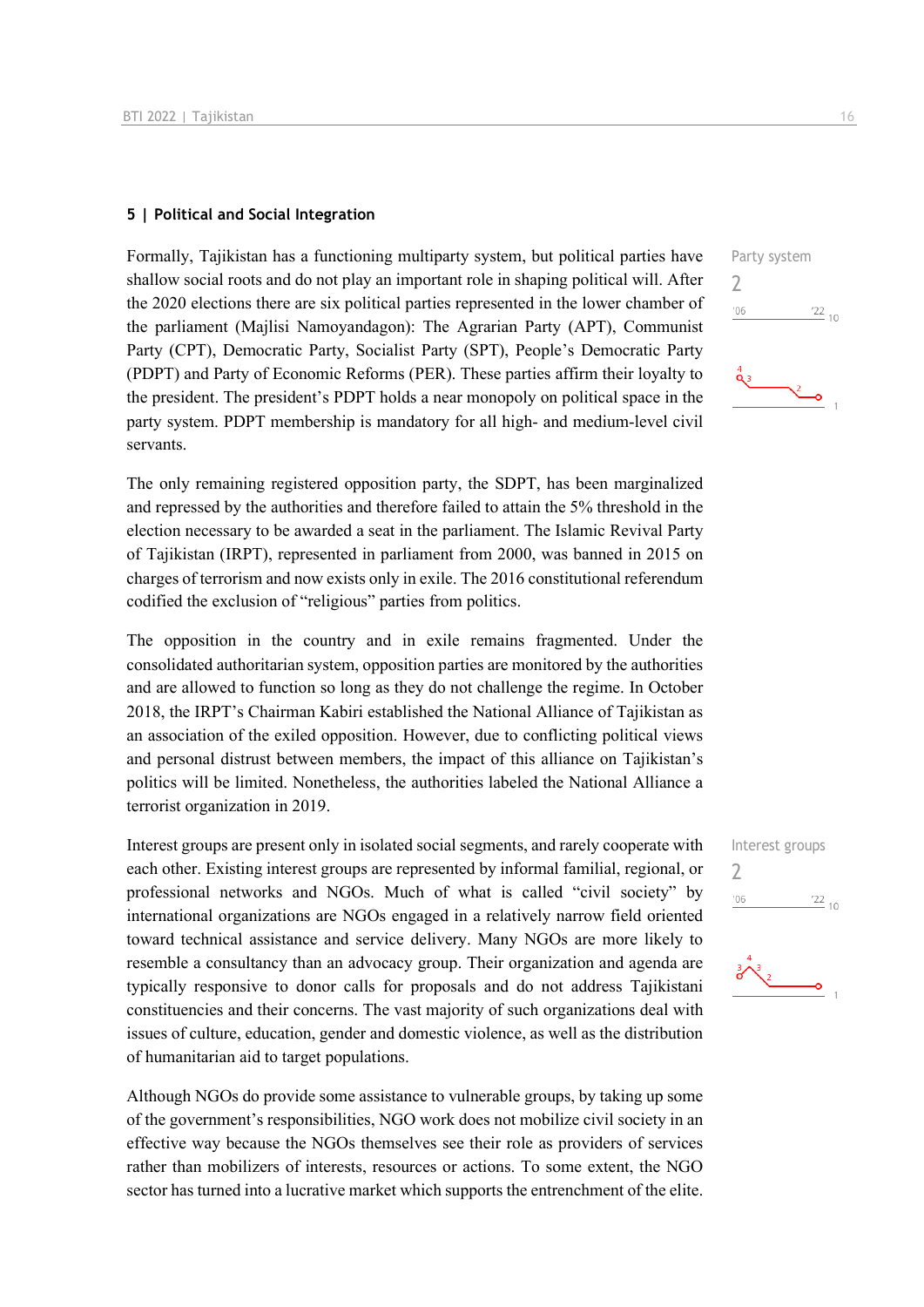Today, after about 25 years of expansion in the number and range of NGOs, there is much anecdotal evidence of cynicism among both international donors and NGO representatives themselves about their role and effectiveness in society. Overall, the population remains passive toward establishing interest groups. As a result, a large number of social interests remain unrepresented.

Tajikistan has little democratic experience and there is no reliable survey data on popular approval for democracy and democratic institutions. The majority of the older population in the country associate democracy with post-independence socioeconomic hardships and civil war. They are generally apathetic about elections and disdainful toward political parties. The political culture of Tajikistan remains authoritarian and is still influenced by the legacy of the Soviet Union and contemporary Russian media narratives which associate democracy with chaos, violence and instability. In general, the political discourse is underdeveloped. Parties have no real ideological basis or desire to compete for power. Authority and stability are the watchwords of the regime. The political elites have a patriarchal view of politics which attempts to justify the widespread nepotism and clientelism.

There is a fairly low level of trust among the population, particularly between groups from different regions and ethnic and religious backgrounds. There is a deep divide between the urban and rural population. Hence trust is extremely localized or familial, as is increasingly evident in marriage, migration and employment patterns.

The capacity to self-organize is distributed unevenly in Tajik society. Selforganization within neighborhoods (mahalla) and in shared labor (hashar) is highly developed in rural areas where traditionally strong bonds of solidarity within villages and the extended family help individuals cope with routine problems and emergencies, such as the COVID-19 pandemic. Such village-based mobilization has been widely supported by international development agencies as a means toward economic and social progress. However, rather than being the ideal grassroots organizations, mahallas should also be recognized as patriarchal institutions of order that are co-opted by local state authorities. When individuals migrate to the cities, most continue to support and rely on their extended families and former residents of their home region. These family- and village-based self-organized groups and associations are unevenly distributed and often resentful of each other. The patterns of social mobilization and activism during the COVID-19 pandemic exposes the social fractures in society since there is limited readiness for solidarity beyond immediate local communities.

Approval of democracy n/a  $\frac{22}{10}$  $106$  $\overline{n/a}$ Social capital 3 $\frac{22}{10}$  $^{\prime}06$ 

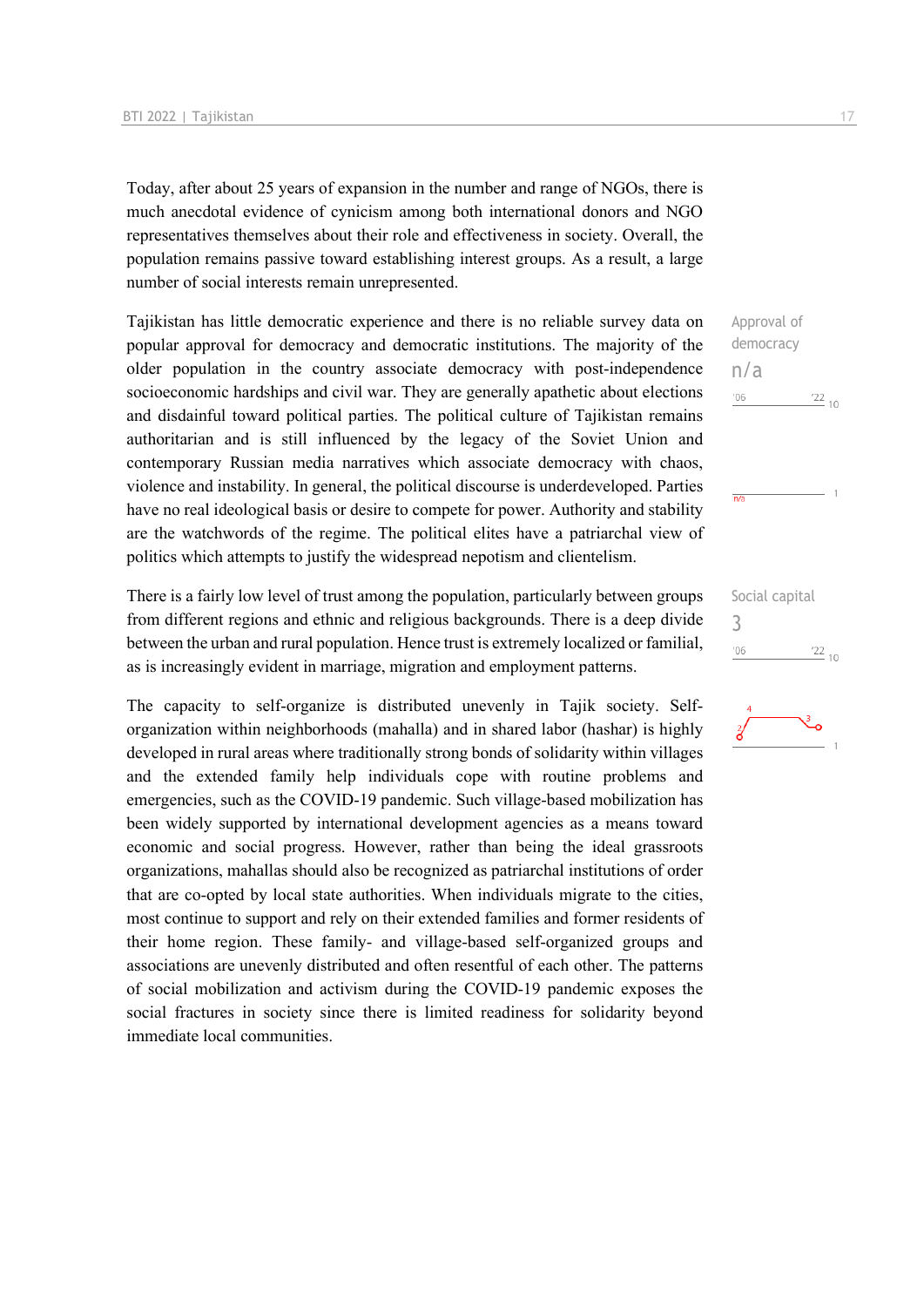## II. Economic Transformation

#### **6 | Level of Socioeconomic Development**

Tajikistan is a low-income, landlocked country in Central Asia. It is rich in hydropower potential and some natural resources, such as gold, silver, antimony, coal and precious stones. Unlike some of its neighbors, Tajikistan does not possess large proven oil or natural gas reserves. Tajikistan was the poorest and most underdeveloped part of the Soviet Union when it collapsed in 1991. Following a catastrophic post-independence drop in most socioeconomic indicators and the 1992 to 1997 civil war, Tajikistan experienced a steady recovery by an officially recorded 7% per annum on average. The COVID-19 pandemic has slowed economic growth due to significantly reduced remittances, and a decline in domestic consumption and the tourism and hospitality sector. The recovery in 2021 depends on the availability of a COVID-19 vaccine, Russia's opening of borders for migrants from Tajikistan and, relatedly, the restoration of remittances. Furthermore, the dollar value of the economy has declined continuously since 2016 as the Tajikistan somoni depreciated against the dollar. In 2020, due to currency depreciation and a decline in trans-border goods exchange, the prices of basic food staples increased by approximately 30%.

Since 2003, Tajikistan has made continuous progress in poverty alleviation. The poverty rate fell from 67% in 2003 to 27% in 2018. However, poverty reduction has developed unevenly to the disadvantage of rural communities in the periphery of the country and has slowed since 2015. The economic slowdown and severe disruption of remittances during the COVID-19 pandemic has further increased disparities and undermined poverty reduction prospects. The Gini (44 in 2018) and GII (0.374 in 2018) indices suggest that inequalities in Tajik society have increased over the past few years. However, due to unreliable national statistics, it is hard to analyze the level of inequality based on religion and ethnicity. It is predicted that the pandemic will aggravate the economic disparities between those who have and those who do not.

Tajikistan remains the poorest of all post-Soviet states. In 2019, Tajikistan ranked 125 out of 189 countries surveyed by the UNDP HDI, faring worse than all other former Soviet states and scoring slightly above its 1990 HDI value (2019: 0.668, 1990: 0.623). Tajikistan remains one the most remittance-dependent countries in the world. Remittances from labor migrants have been the key factor behind Tajikistan's economic growth and its limited poverty alleviation progress. The money sent home by usually more than one million Tajikistan migrant workers, mostly located in Russia, has in recent years provided for the most basic needs of more than half the population. In 2011, remittance inflow to Tajikistan amounted to \$2.3 billion.

#### **Ouestion** Score

## Socioeconomic barriers 3 $06'$  $\frac{22}{10}$

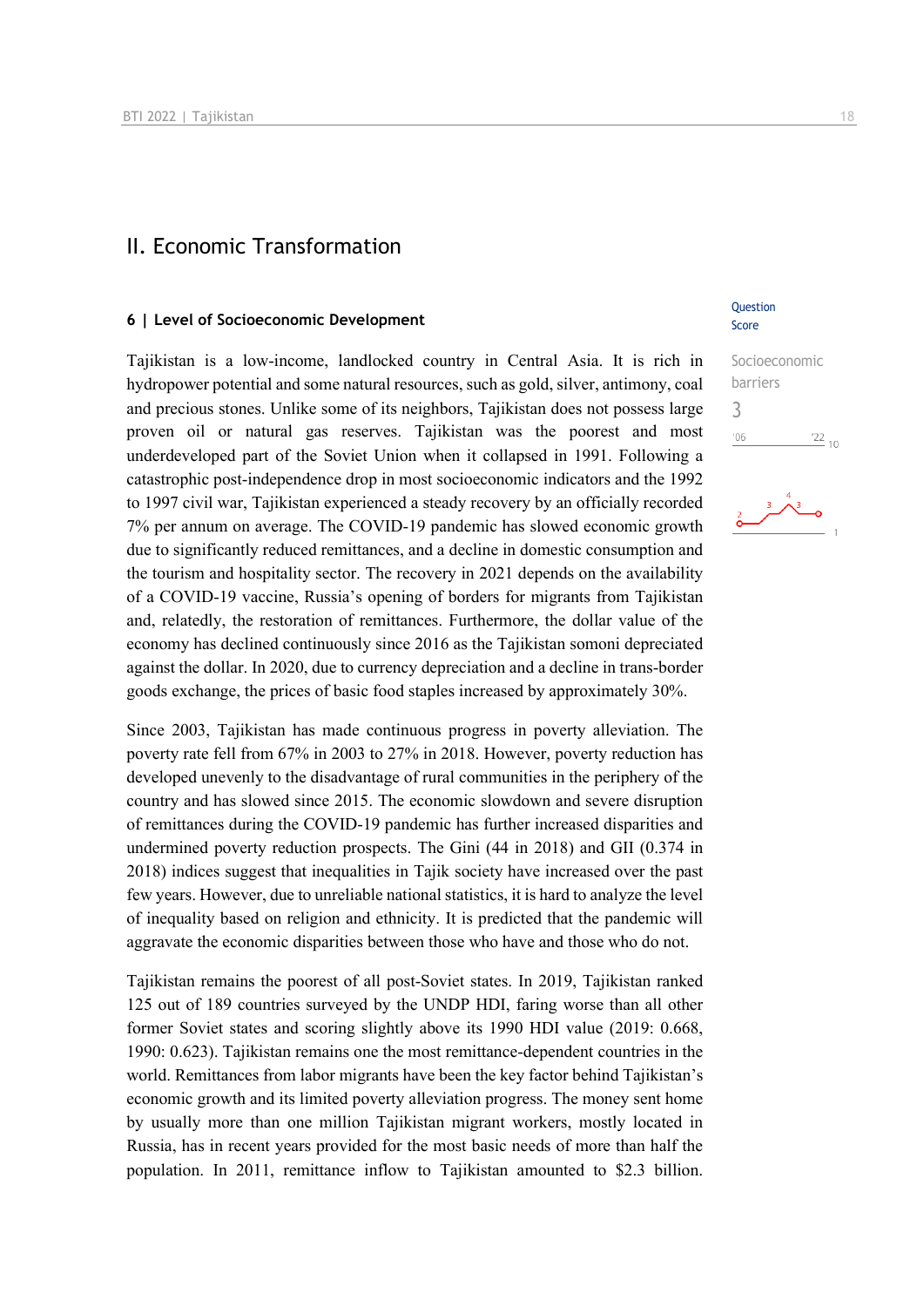Remittances rose to an estimated \$3.7 billion (or 42% of GDP) in 2014 and then fell by almost 40% in 2015 and by a further 20% in 2016, due to Russia's economic crisis following international sanctions. Since then, remittances increased to an estimated 28% of the GDP. However, due to the pandemic and closure of international borders, the flow of remittances sharply declined in 2020. The IMF reported for September 2020, that Tajikistan's GDP per capita has declined to \$833, below its 2011 level.

The official response to the pandemic was uneven, but eventually the government appealed for international aid, which was subsequently granted. Since July 2020, the authorities have rolled out a limited social assistance program supporting vulnerable groups with a one-time COVID-19 assistance payment of \$45. In order to counter the impact of inflation and the depreciation of the somoni, public sector wages and pensions were increased by 10-15% in September 2020.

Poverty and social exclusion are quantitatively and qualitatively extensive, as well as socially ingrained. Poverty is highest in rural areas, where approximately two-thirds of the population are poor and subsistence economies prevail, in particular among female-headed households and households with children. Geographically, areas with the highest incidence of poverty include GBAO, Rasht Valley and some isolated and non-cotton growing districts in Sughd and Khatlon. The World Food Program estimates that approximately one third of Tajikistan's population is undernourished and there is a severe risk of food insecurity due to the impact of the COVID-19 pandemic.

| <b>Economic indicators</b> |          | 2017                     | 2018                     | 2019                     | 2020   |
|----------------------------|----------|--------------------------|--------------------------|--------------------------|--------|
|                            |          |                          |                          |                          |        |
| <b>GDP</b>                 | \$ M     | 7536.4                   | 7765.0                   | 8300.8                   | 8194.2 |
| GDP growth                 | $\%$     | 7.1                      | 7.6                      | 7.4                      | 4.5    |
| Inflation (CPI)            | $\%$     | $\blacksquare$           |                          |                          |        |
| Unemployment               | $\%$     | 6.8                      | 6.7                      | 6.7                      | 7.5    |
|                            |          |                          |                          |                          |        |
| Foreign direct investment  | % of GDP | 2.5                      | 2.8                      | 2.6                      |        |
| Export growth              | $\%$     | $\overline{\phantom{a}}$ |                          | ٠                        |        |
| Import growth              | $\%$     | $\overline{\phantom{a}}$ | $\overline{\phantom{a}}$ | $\overline{\phantom{a}}$ |        |
| Current account balance    | \$ M     | 159.0                    | $-379.7$                 | $-185.3$                 | 335.9  |
|                            |          |                          |                          |                          |        |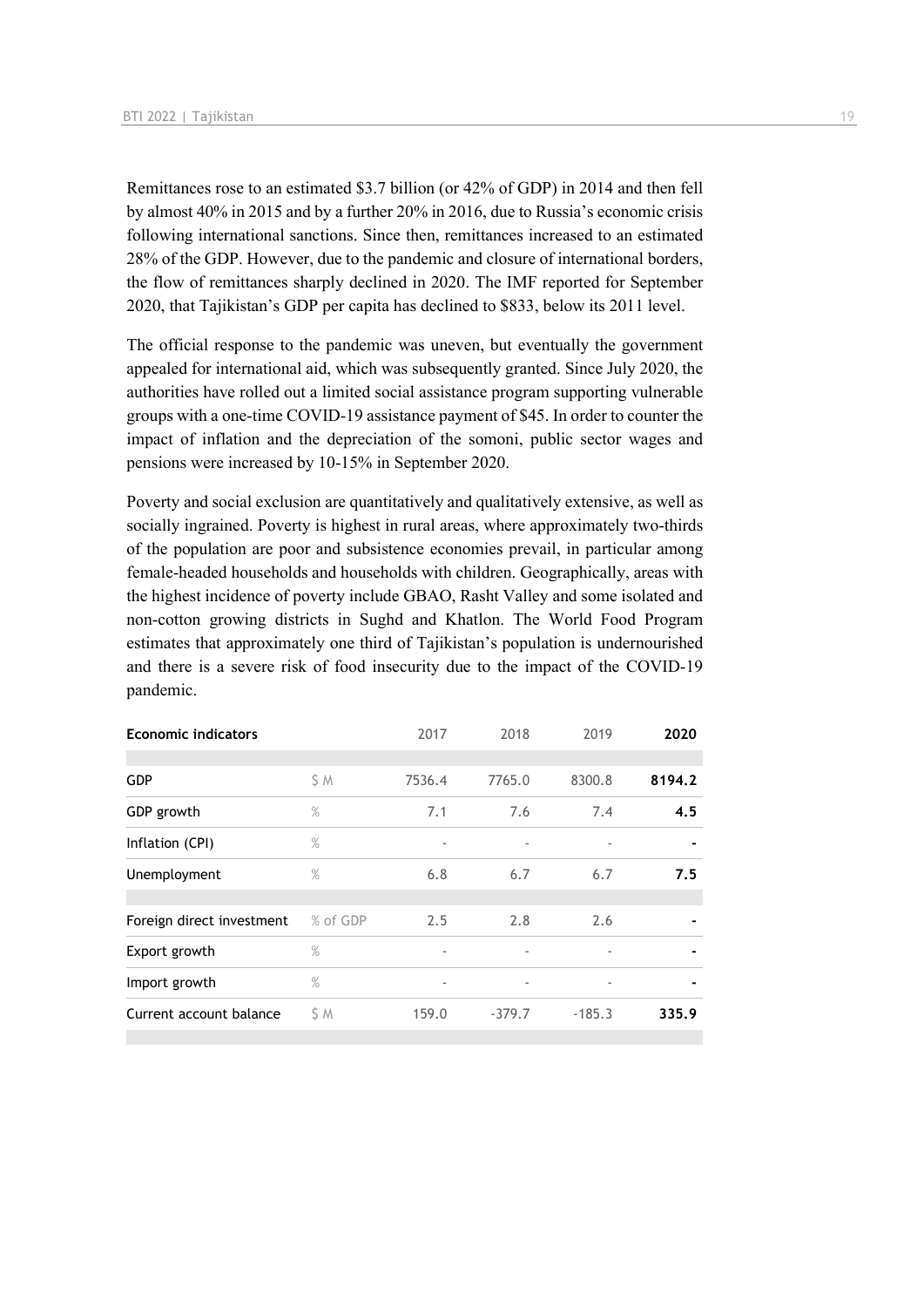| <b>Economic indicators</b> |          | 2017                     | 2018                     | 2019   | 2020   |
|----------------------------|----------|--------------------------|--------------------------|--------|--------|
|                            |          |                          |                          |        |        |
| Public debt                | % of GDP | 50.3                     | 47.8                     | 44.1   | 51.3   |
| External debt              | ŚΜ       | 5621.8                   | 6088.8                   | 6642.2 | 6797.8 |
| Total debt service         | SΜ       | 700.9                    | 586.6                    | 556.7  | 913.3  |
|                            |          |                          |                          |        |        |
| Net lending/borrowing      | % of GDP | $\overline{\phantom{a}}$ | $\overline{\phantom{a}}$ | ٠      |        |
| Tax revenue                | % of GDP | $\overline{\phantom{a}}$ | $\overline{\phantom{a}}$ | ٠      |        |
| Government consumption     | % of GDP | 11.4                     | 11.2                     | 11.2   | 11.3   |
| Public education spending  | % of GDP | 5.8                      | 5.6                      | 5.7    |        |
| Public health spending     | % of GDP | 2.1                      | 2.0                      |        |        |
| R&D expenditure            | % of GDP | 0.1                      | 0.1                      | ٠      |        |
| Military expenditure       | % of GDP | 1.1                      | 1.1                      | 1.0    | 1.0    |

Sources (as of December 2021): The World Bank, World Development Indicators | International Monetary Fund (IMF), World Economic Outlook | Stockholm International Peace Research Institute (SIPRI), Military Expenditure Database.

#### **7 | Organization of the Market and Competition**

Although Tajikistan has the legal and institutional framework necessary for a functioning market economy, the number of segments of the economy which have real market competition are limited. Legislative and procedural rules regulating market competitiveness are unreliable and often ignored. Price fixing, state subsidies and endemic corruption continue to shape the domestic economy. There is considerable state intervention in the agricultural sector which employs approximately half of the labor force and generated approximately 22% of the GDP in 2018. The intervention is particularly pronounced in the cotton sector which accounts for approximately 60% of agricultural production and approximately 10% of exports (as of 2018). This intervention appears aimed at protecting the businesses of key figures linked to the ruling elite. Since 2014, however, agricultural reforms have introduced changes to the cotton sector indicating a stronger commercialization of agriculture in Tajikistan. Although the ruling elite is reluctant to abandon its control of key resources, cotton farmers can now choose their purchaser and negotiate the sales price independently or decide to abandon cotton cultivation altogether. Local governments throughout the country still routinely attempt to administer retail prices for basic foodstuffs, particularly around major holidays. Tajikistan imports approximately 75% of its food supply.

Market organization 4 $\frac{22}{10}$  $-06$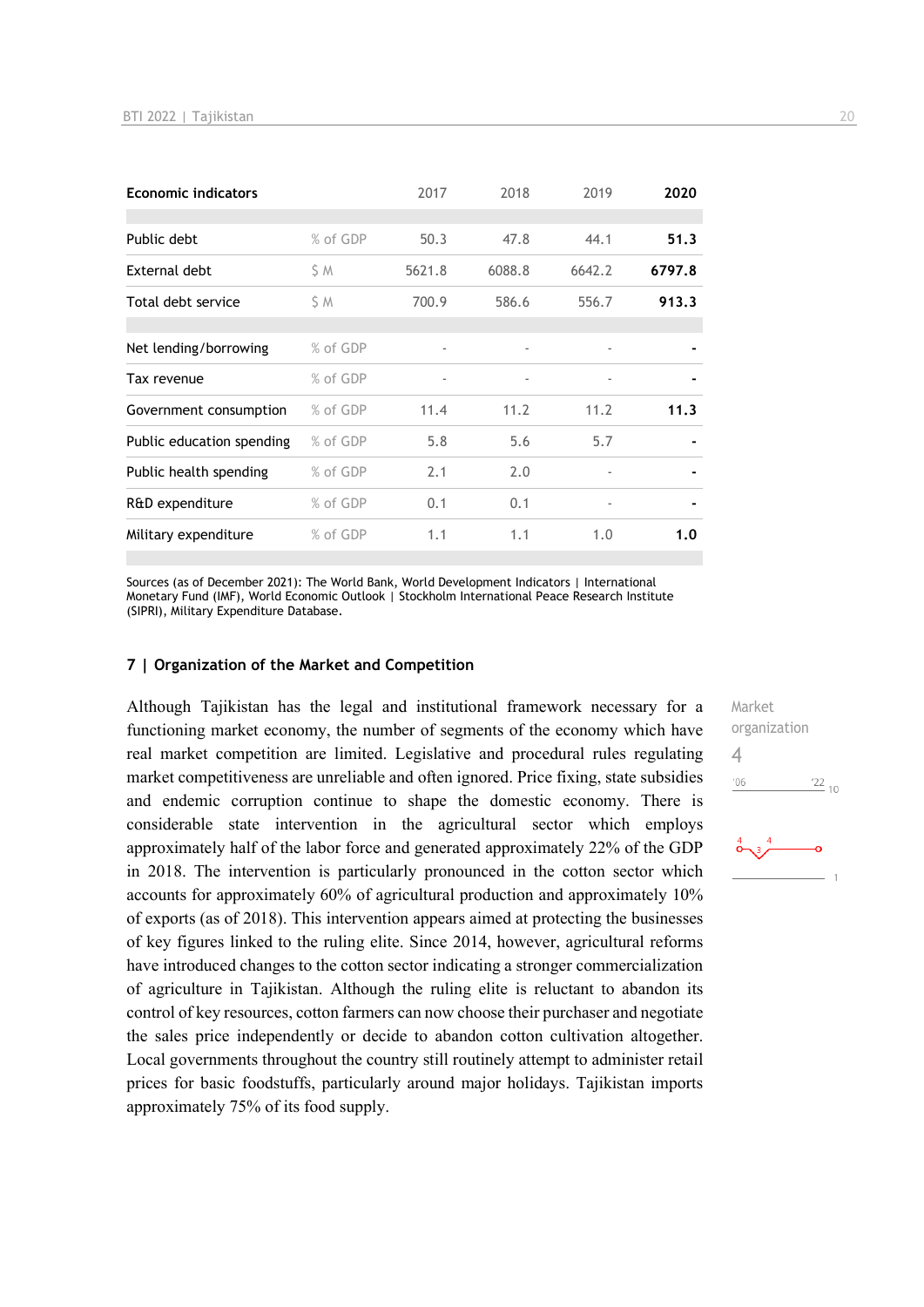There are no significant formal entry and exit barriers in the product and factor markets. Formally, the starting a business in Tajikistan indicator estimates that it takes approximately seven days and three procedures to register a company, while the process costs approximately \$165. However, informal barriers are considerable. Widespread corruption and patronage networks effectively restrict most foreign trade in certain products to members of the presidential family and senior government officials. Although there are legal guarantees supporting the freedom to launch businesses or withdraw investments, rampant corruption and extortion by tax and regulation agencies make private investment very scarce.

The informal sector of the economy is large, constituting about one third of GDP and providing employment to more than 40% of the working population. The national currency, the somoni, is fully convertible.

With support from international financial institutions, Tajikistan has reformed its economy to enhance business activity and grow the SME sector. These reforms have propelled Tajikistan into the top reforming countries in the World Bank Doing Business report since 2010. At present, the country ranks 106 out of 190 countries surveyed in the 2020 report, an improvement of 46 places since 2010. External experts and observers took note of this substantial improvement with some skepticism, acknowledging positive amendments in the SME sector on paper, but pointing to numerous informal restrictions.

Most basic regulations to prevent monopolistic structures and conduct are in place. An anti-monopoly agency exists, but it has generally been a marginalized body with little effective power. The agency's interventions are primarily limited to preventing unwarranted increases in food prices prior to major holidays. The state itself is still the main monopolist, controlling key sectors of the economy through so-called "natural" monopolies. These monopolies shield broad sectors of the economy that are defined as significant to national security from competitive pressure.

The majority of these monopolies, particularly in energy and transport, are undergoing gradual restructuring and privatization, with little transparency and competition, led by members of the president's family or his close associates. For example, the Tajikistan Aluminum Company (Talco) is fully state-owned, lacks meaningful corporate governance and is led by a managing director who reports directly to the president. It constitutes around 17% of Tajikistan's exports (2018) and accounts for 50% of the country's electricity usage.

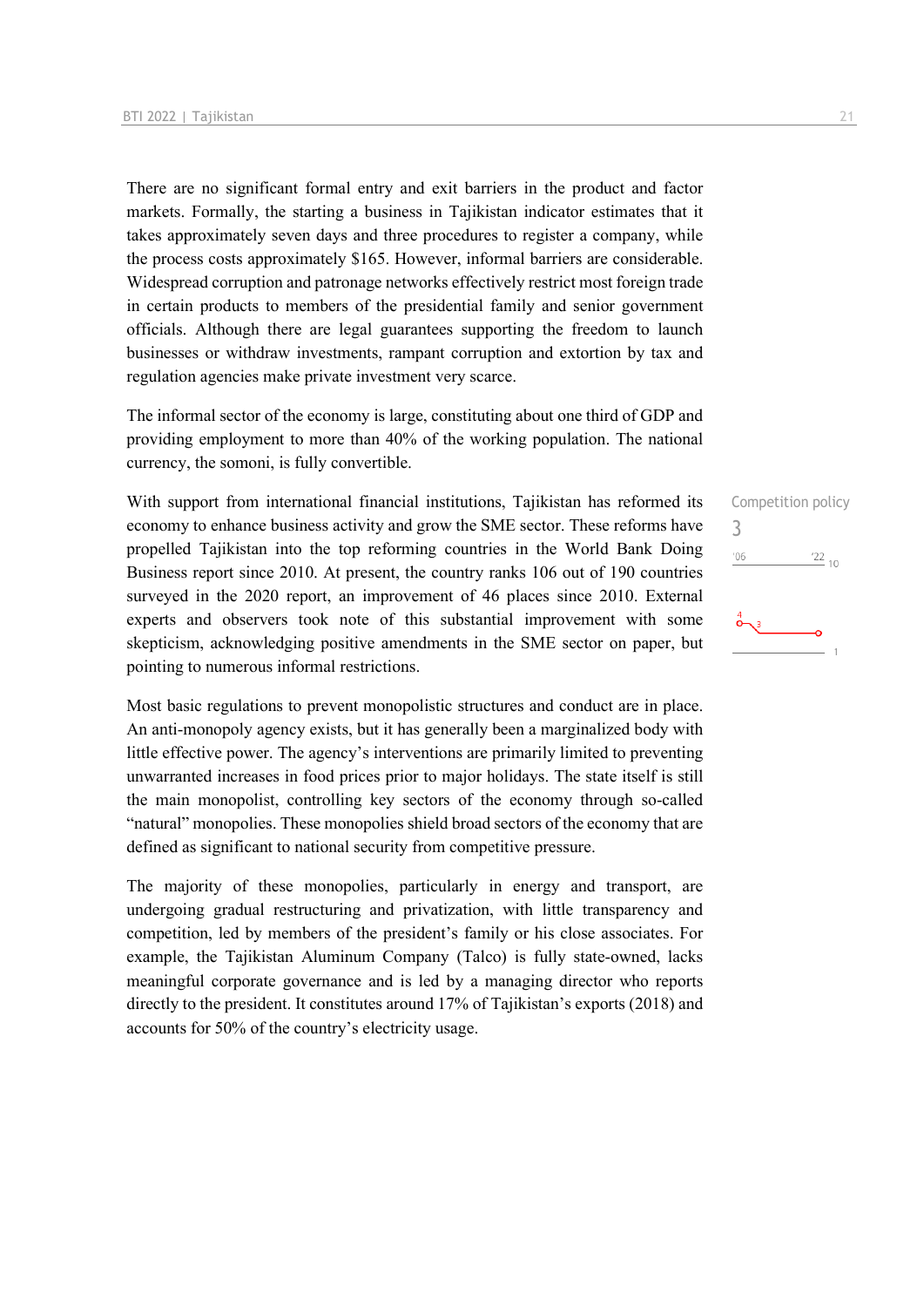Foreign trade is liberalized in principle, but significant exceptions remain, including differentiated tariffs and special rules for state-controlled export commodities, notably aluminum and cotton. One latent indication of liberal trade policy is the country's negative current account and trade balances in recent years. Since 2014, the current account was - except for 2017 - in deficit between \$261 million (2014) and \$407 million (expected for 2020). Tajikistan's trade deficit fluctuates between 25% and 50% of GDP (2017: 25%).

The country's economy is dependent on the export of aluminum and cotton. Formal tariff barriers and quantitative restrictions remain relatively low, but there are significant informal barriers, in particular the endemic corruption in the Customs Service. Foreign trade is also significantly impaired by politically motivated trade and transit barriers erected by Uzbekistan. However, the improvement of relations with Uzbekistan since 2016 has led to the opening of some areas of trade, the relaxation of border controls and the recommencement of airline flights, albeit irregular, between the two countries.

Apart from aluminum and cotton, which accounted for about 25% of Tajikistan's export earnings in 2018, the economy remains largely dissociated from the world market. Tajikistan has been a member of the WTO since 2013. The country's president also claimed in 2014 that Tajikistan was considering joining the Russia-led Eurasian Economic Union (EEU), a move that could potentially increase trade with other member states and provide better conditions for labor migrants. However, significant progress in this direction has not occurred since then, as the impact of Western sanctions on Russia, and the uneven economic development in neighboring Kyrgyzstan after joining the EEU, made accession to the union a less attractive option. Furthermore, the ruling elite is not willing to relinquish its lucrative control over customs and tariffs regulation.

Tajikistan's banking sector is dysfunctional and in crisis. The central bank's performance is restricted by low capitalization and weak institutional capacity. The country has virtually no capital market. The capital to assets ratio has declined significantly in recent years, while the number of non-performing loans has increased dramatically. The consumer economy remains predominantly cash-based and public trust in the banking sector has collapsed (See BTI 2020). Although the figures of nonperforming loans improved from 58% in 2016 to 20% in 2019, Tajikistan's dysfunctional banking sector will tie up additional financial resources in the future. The COVID-19 pandemic may well reverse the gradual consolidation of the banking sector seen over recent years.

In general, the banking sector remains constrained by a low level of integration into global financial markets, limited credit lines, a shallow capital market, a cash-based economy, a severe lack of confidence in the sector, weak loan repayment culture, the decline in the national currency and poor corporate governance and accountability.

 $\frac{22}{10}$ 

Liberalization of foreign trade

Banking system

 $\frac{22}{10}$ 

3

 $-06$ 

 $\Delta$ 

 $-06$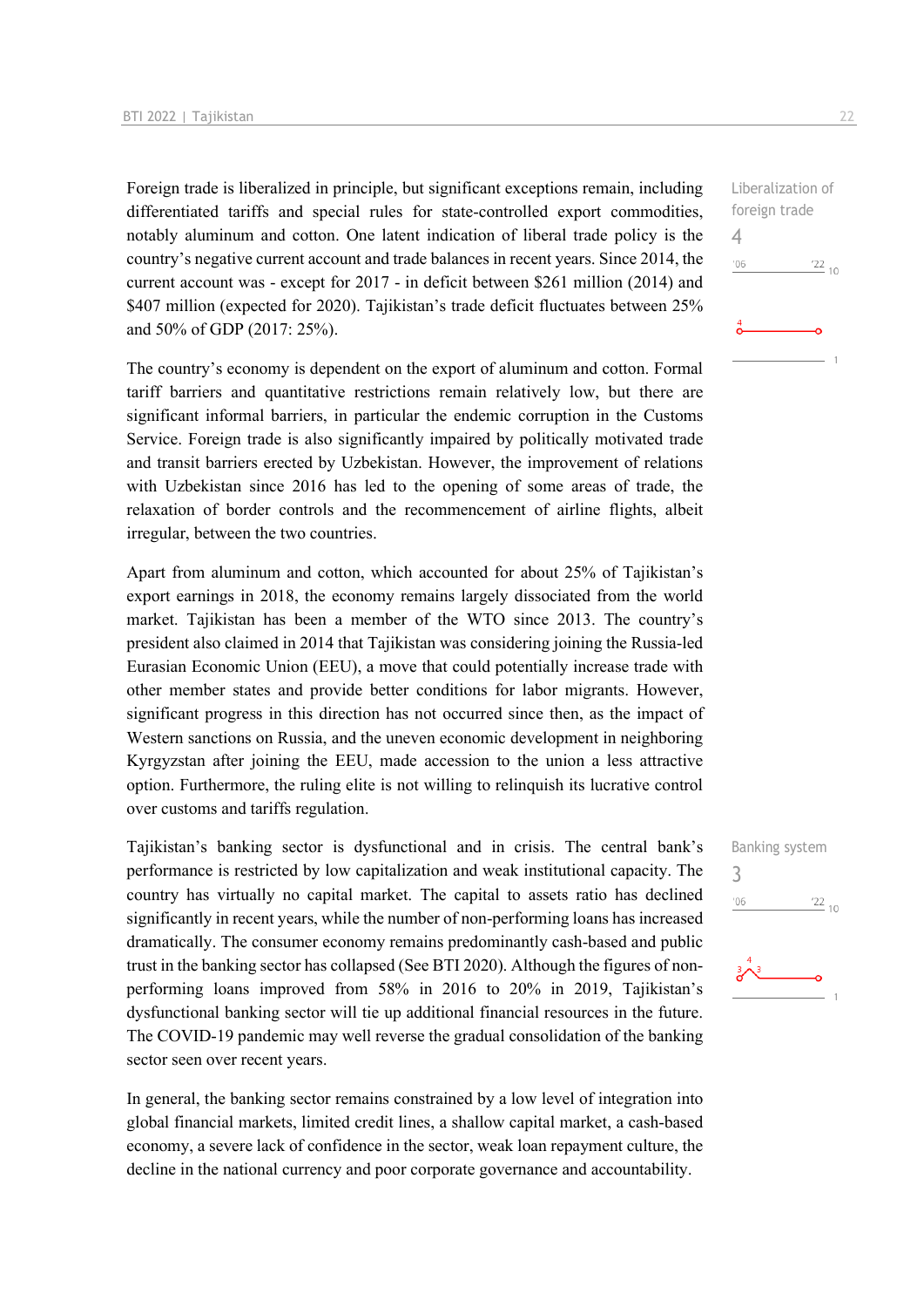#### **8 | Monetary and fiscal stability**

The control of inflation and establishment of an appropriate foreign exchange policy are significant goals of the country's economic policy. Tajikistan is ranked among the group of countries with high inflation volatility. Average consumer price inflation was 8-11% during the review period, due to the depreciation of the Tajikistan somoni. The domestic currency is not pegged to a foreign currency but is subject to a flexible exchange rate. The National Bank of Tajikistan has no control over foreign currency interest rates. The central bank is fully subordinated to the government, and its currency policy is dictated by the objective of maintaining stability at a macro level, as advised by international finance institutions. Inflation and foreign exchange remain largely outside of the government's control yet influenced by wider political and geopolitical factors, in particular by trends in global food and energy prices, as Tajikistan imports much of its fuel and almost 75% of its food needs. Global prices of raw materials also influence inflation because large-scale and politically important infrastructure projects in the country require the import of capital goods. The COVID-19 pandemic, and the decline of remittances in particular triggered a sharp rise in commodity prices and a devaluation of the somoni against the dollar in summer 2020. In November, the National Bank of Tajikistan let the somoni depreciate by 10%, to align the official exchange rate with the black-market one.

The maintenance of macroeconomic stability has been a declared goal of the government, but its policies have not always been consistent and effective. Tajikistan has maintained a tight fiscal policy in order to contain external debt. Due to the COVID-19 pandemic, Tajikistan's external public and publicly guaranteed debt has sharply increased from 45% of GDP in 2019 to 53% in 2020 (estimation by the IMF). Therefore, Tajikistan has a high risk of debt distress. The government has committed to budget consolidation and to update its Debt Management Strategy for 2021 - 2023. In late 2020, the country applied for the G20 Debt Service Initiative (DSSI), which had already suspended debt repayments to China. Holding some 70% of the external debt, China is Tajikistan's most important lender. China has acquired several mining concessions (gold, antimony and silver), and it is believed that these assets serve as potential collateral for debt owed.

The public debt is expected to continue to rise in absolute terms, as the country intends to continue external borrowing to invest in infrastructure and energy projects. In 2017, the government successfully issued a 10-year \$500 million bond at a yield of 7.125% on the international government security market. The bond was significantly oversubscribed and may indicate that the government will resort to additional bond sales in the future. In early 2021, the government announced it would solicit \$562 million of foreign credit in order to continue the construction of the Rogun hydroelectric power plant. It is unclear how the government plans to repay its rising debt. The current account deficit narrowed to 2.3% of GDP in 2019. The IMF estimates the country's total reserves at \$1.4 billion.



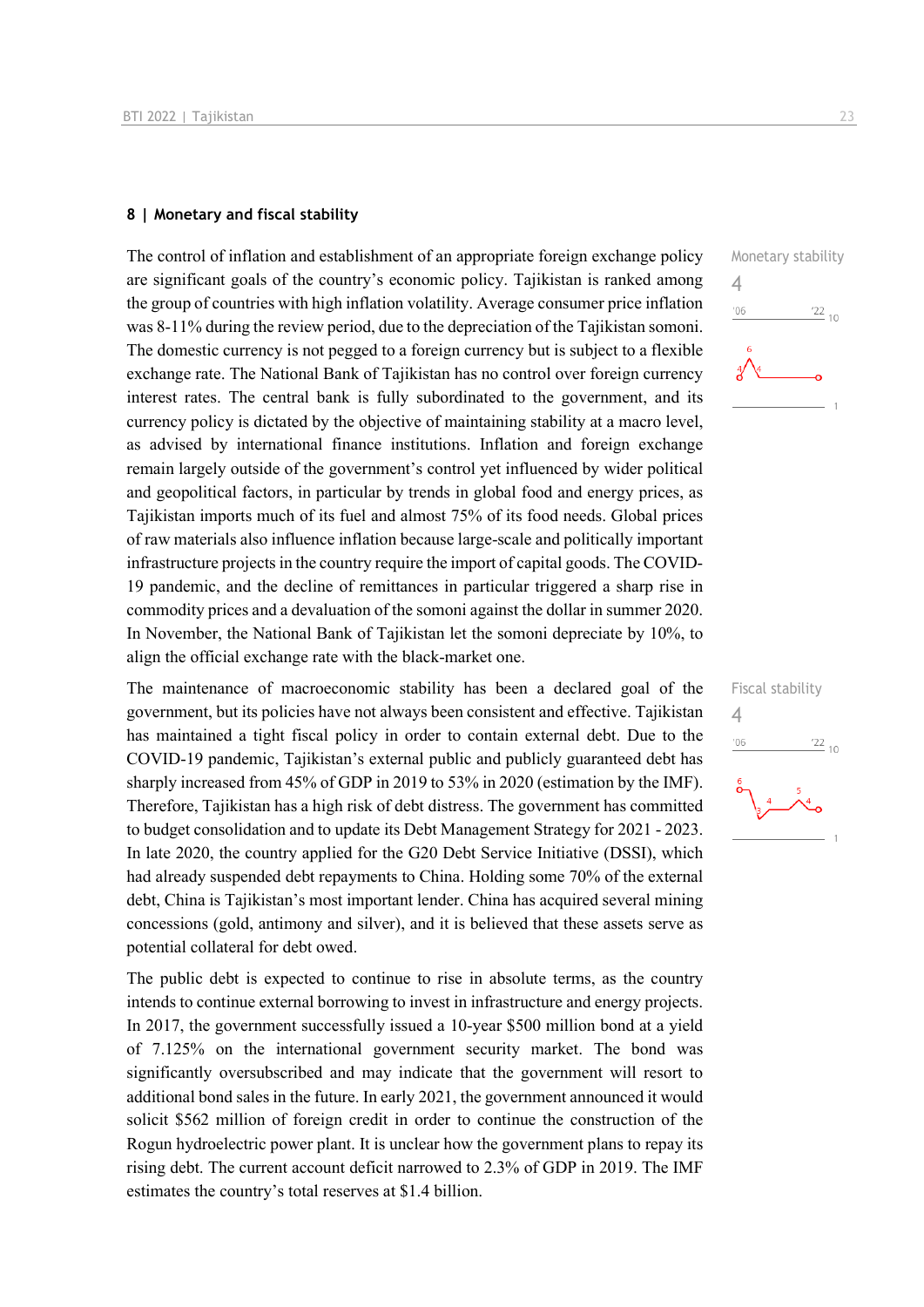The government's tax base remains very narrow, with a significant share of revenue still linked to the performance of the cotton and aluminum sectors. The government continues to rely on international aid in meeting some of its spending requirements, particularly in the social sector.

#### **9 | Private Property**

Property rights are defined formally in law and there are legislative and procedural norms regulating acquisition, benefits, use and sale of property. However, the implementation and enforcement of these rules is undermined by a weak private property protection system, judicial corruption and state intervention. During the period under review, municipal authorities continued to acquire large parcels of land in major urban centers, particularly the country's capital, for development at the expense of long-term residents. Although compensations for evictions improved in comparison with the late 2000s, they remain inadequate. This is particularly valid for the resettlement and compensation of residents in the flood zone of the Rogun Dam. In the period under review, the authorities continued to confiscate property belonging to opposition politicians and dissidents. There is no private ownership of agricultural land, although farmers can lease land parcels for life with a right to transfer them to their descendants. However, the government has the power to confiscate the land if it is not cultivated.

The government of Tajikistan claims to regard private companies as important agents of economic production. All small and most medium-sized enterprises have been privatized, and the privatization of many large state-owned enterprises is ongoing. Despite this, the government intends to retain ownership of the country's aluminum company, Talco, the fertilizer company, TajikAzot, and major hydroelectric power stations. Privatization of state companies has not been uniform, and has often been affected by corruption and insider deals. Tajikistan significantly improved its ranking in the World Bank's Doing Business Report in recent years. However, this generally refers to SMEs, primarily in retail and services. Forming a larger company requires political connection and patronage. The private sector accounts for just 13% of formal employment and 15% of investment.

To mitigate the economic impact of the pandemic, the government launched a tax holiday from April 1, 2020, to September 1, 2020, and exempted some companies from paying state property rents.



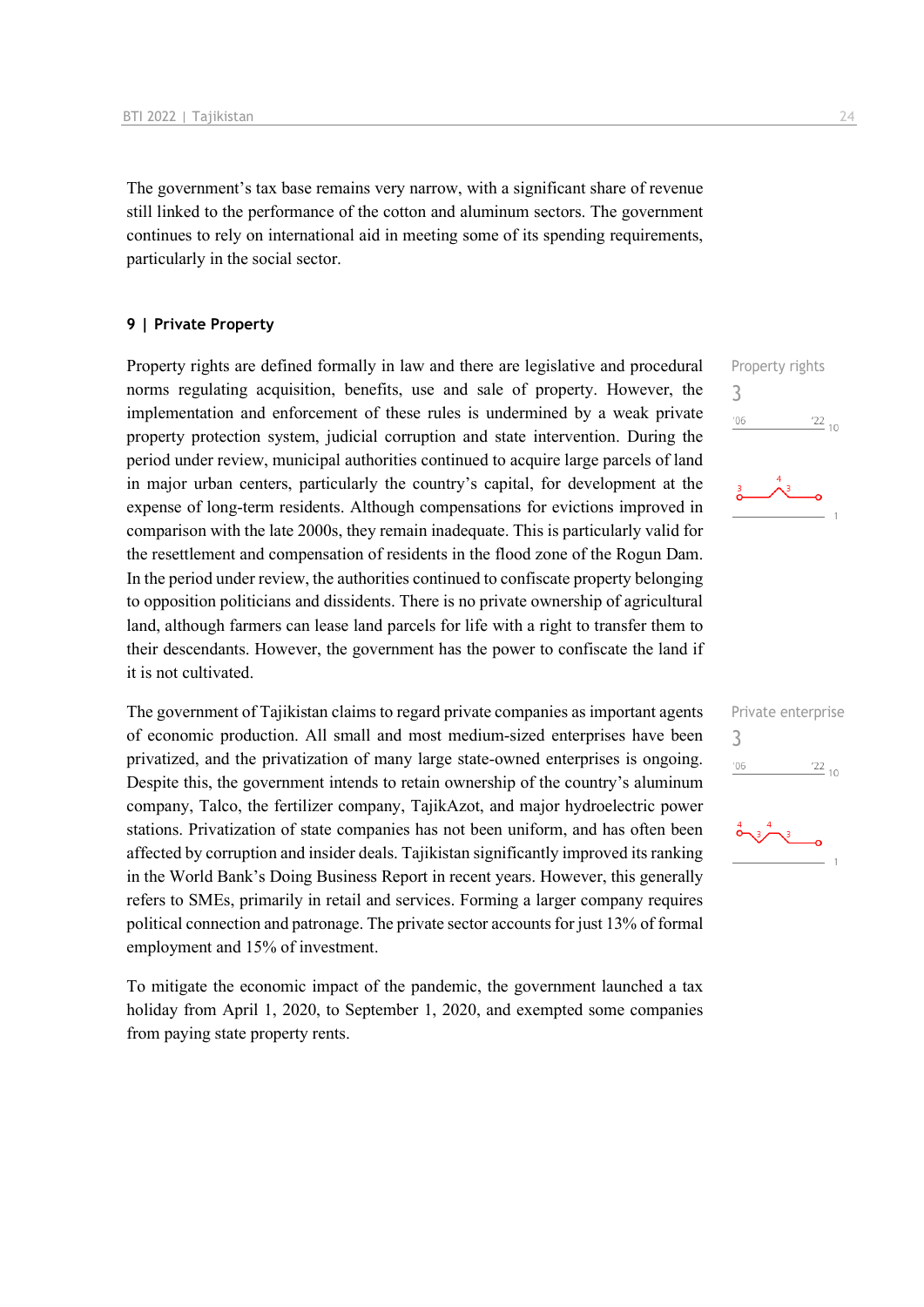#### **10 | Welfare Regime**

The integrated Soviet social welfare system has been steadily eroded since Tajik independence. Cash and subsidy provisions for pensions, illness, unemployment, disability and maternity exist in national legislation and the right to them are generally respected. However, the compensation in most instances remains so low that many vulnerable groups such as senior or disabled citizens would not survive without additional, non-state support. In July 2020, the government raised pensions and public sector wages, but minimum retirement pension rates and wages are considered precarious. An insignificant number of unemployed citizens receive unemployment benefits. Officially, the unemployment rate stood at 11% in 2020; however, observers estimate genuine unemployment to be between 40-50%. The labor market witnessed a sharp decline in April and May 2020 due to the COVID-19 pandemic but recovered by the summer in the absence of lockdown measures in the economic sector. Considering the inflexible labor market and the ongoing health crisis, the country will face difficulties to integrate labor migrants returning to the country.

Apart from poverty eradication, the welfare system has not been among top government priorities. Health care spending increased marginally to 7.2% of GDP by 2018, with more than half of the money allocated to salaries and maintenance. During the pandemic, the government successfully pleaded for financial assistance. The emergency relief focused on measures to alleviate the immediate shortfalls in the public health system (e.g., protective gear, testing capacity, and ventilators) and not its structural deficits. According to World Bank data, 20% of households who sought medical help during the pandemic, could not obtain any. The government's welfare function has been limited to occasional, miniscule increases in compensation rates for social risks, and the repair works to clinics and orphanages. For instance, in July 2020 the government made a one-time COVID-19 payment of \$45 to vulnerable groups in the population. According to the World Bank, 5% of households have reported receiving official financial or in-kind support from the government since the outbreak of the pandemic.

Labor migrants' remittances provide an important alternative social safety net for approximately two-thirds of the population. Informal self-help networks based on extended families and villages also serve as important social safety nets, particularly in rural areas.

The government is committed to poverty alleviation. Since 2012, the poverty rate has declined from 37% to 27% of the population (2018). However, the progress in poverty alleviation remains susceptible to external shocks, such as the recession in the Russian economy, and the COVID-19 pandemic. The pandemic triggered a sharp decline in remittances and in the summer of 2020, 41% of households reported that they could not afford food and essential goods (up from 21% in 2019).

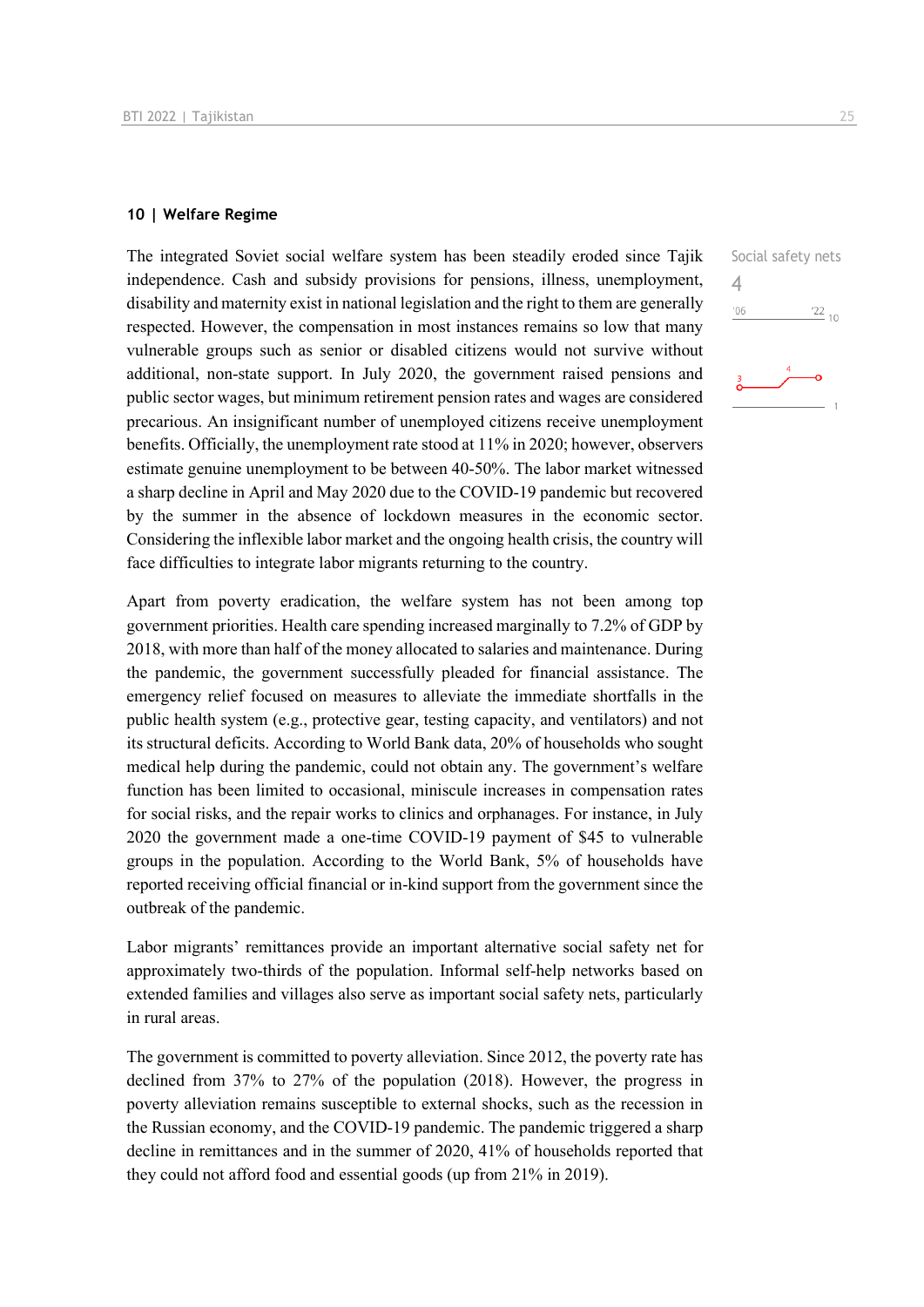Equal access to education, public office and employment for all citizens is guaranteed by the constitution. In practice, however, equality of opportunity has not been achieved. Individuals from the Rasht and Vakhsh valleys, GBAO and the Uzbek minority continue to face discrimination in government appointments and business opportunities. These opportunities are also all but denied to members of the opposition. There are no official or legal obstacles for employment, but representatives of ethnic minorities are often declined government jobs on the basis of inadequate knowledge of the Tajik language. Educational opportunities are equally open to all citizens, but corrupt admission practices limit access to higher education to those able to pay high bribes. There are legal provisions against discrimination, but they are not consistently enforced.

Education opportunities are equally open to boys and girls at primary, secondary and tertiary level, but there are serious gender disparities in higher education attainment. The 2020 Global Gender Gap Report (GGGR) ranks Tajikistan 137 out of 153 countries, a drop of 14 places since 2018. The female-to-male ratio among individuals enrolled in higher education in 2018 was 0.75, compared to a ratio of 0.9 in secondary education and 1.00 in primary education. The gap between women and men in higher education attainment is particularly pronounced in rural areas. A "presidential quota" mechanism enabling girls from remote regions to attain higher education has had a limited effect. Female participation in the labor force has increased in recent years, with women constituting around 37% of those working outside the home – but this fails to account for the disproportionate number of Tajikistan male labor migrants who have left the domestic labor market. Women are considerably underrepresented in public offices and business. In the 2020 parliament, women held only 19% (down from 23%) of seats and 6% of ministerial positions at deputy level (down from 13%). Although there are strong components in the country's economic reform and poverty reduction strategies that seek to correct these inequalities, a number of institutional, social and cultural factors may impede these measures.

The COVID-19 pandemic has had an adverse effect on the situation of the most vulnerable population, especially women as well as ethnic and religious minorities.

#### **11 | Economic Performance**

The value of Tajikistan's somoni (TJS) continued to fall during the review period due to its depreciation against the dollar. After an economic contraction in 2016, Tajikistan's GDP reportedly grew 7% annually up to 2020. Independent experts, however, consider the official data to be unreliable. The pandemic has plunged the country into a serious socioeconomic crisis, reducing GDP growth to 2% (the Economist Intelligence Unit predicts negative growth of 2.5% for 2020) and accelerating inflation.



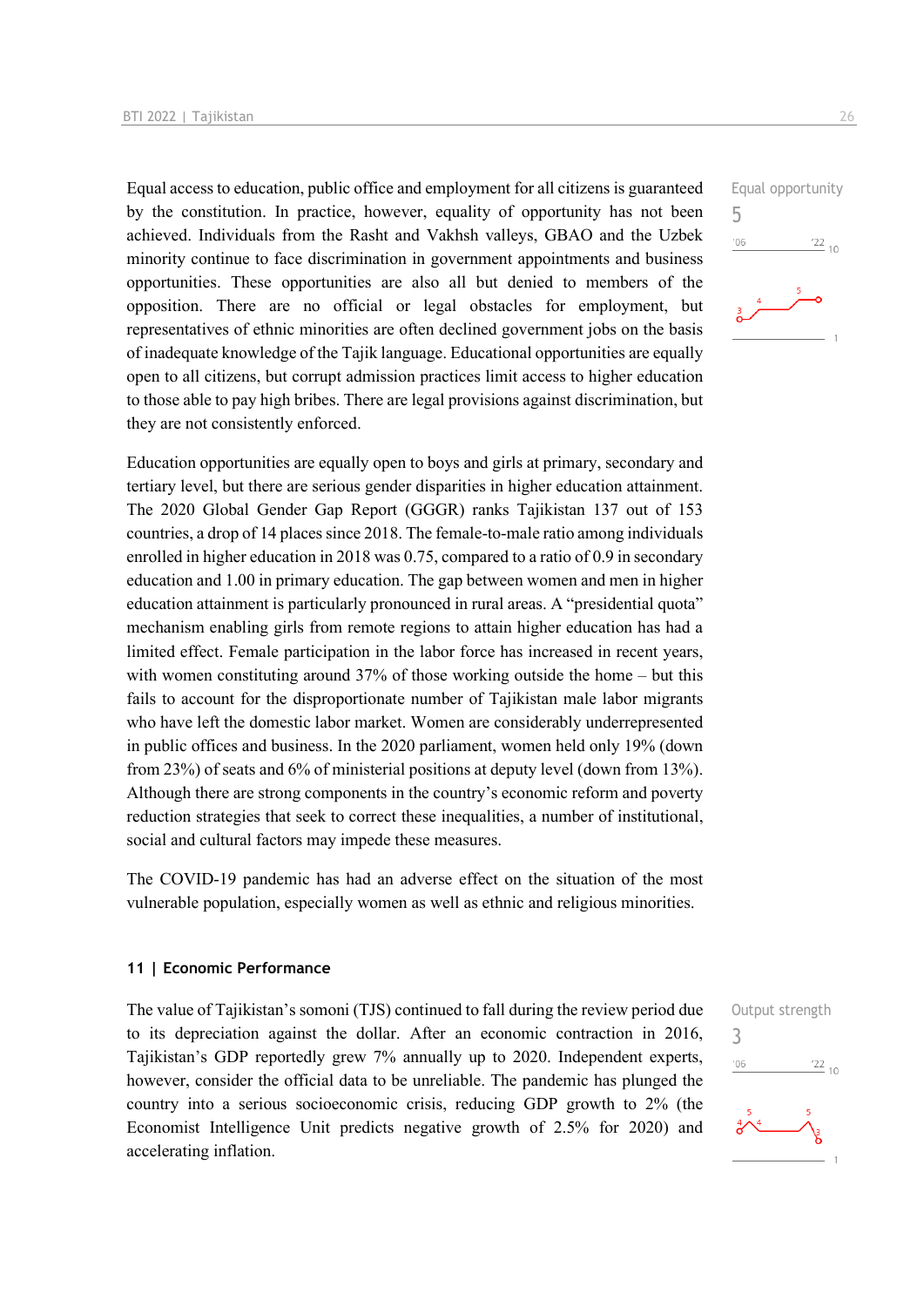Tajikistan runs a large trade deficit because it needs to import all of its petroleum and most of its food needs and capital goods. The IMF estimates that the country's trade deficit fluctuates between 33% and 50% of GDP. The unemployment rate stood officially at 11% in 2020, however observers estimate genuine unemployment to be between 40% and 50%. The public debt is expected to stagnate at 53% of GDP. The IMF expects a negative fiscal balance of 3.1% in 2020.

The government continues to rely primarily on foreign, state-led loans and investment from China and Russia, rather than creating conditions favorable for private investors. Rampant corruption, nontransparent practices, problems with power supply, poor infrastructure and a burdensome regulatory process continue to deter private investment in the country, and as a result it is very low. FDI inflows to Tajikistan stood at 2.6% of GDP in 2019, according to the World Bank.

In October 2016, Tajikistan began the \$3.9 billion construction of the Rogun Dam, led by the Italian engineering company, Salini Impreglio. The first unit of the plant was commissioned in November 2018. In the review period construction was delayed due to technical and financial constraints. Reportedly, a rockslide impeded construction in early 2021. A World Bank assessment in 2014 supported the government's claim that building Rogun is the cheapest way to end Tajikistan's energy shortages. However, studies also suggest that in order for the Rogun project to be economically viable, the government needs to reform its energy sector, raise electricity tariffs, and make the state-run Talco aluminum smelter pay its energy bills and years-overdue debt. It is not clear at the moment whether the government will be able or willing to implement these reforms in full.

#### **12 | Sustainability**

Environmental concerns in Tajikistan receive only occasional consideration and are largely subordinated to economic growth. In the 2020 Environmental Performance Index (EPI), the country ranked 114 out of 180 nations surveyed, faring below the average for Eastern Europe and Central Asia.

Approximately 98% of Tajikistan's energy is generated by hydropower. Environmental degradation as a result of soil erosion, water pollution and deforestation increasingly constrains economic growth. Cotton cultivation still uses high inputs of chemical fertilizers and pesticides with severe consequences for public health and water quality. The aluminum smelter in Tursunzade, a cement factory and heating facility in Dushanbe, contribute to local air pollution. Radioactive waste from the Soviet-era enrichment plant in northern Chkalovsk is stored in some 30 tailing dumps close to residential areas without appropriate safety regulations, seriously affecting public health. The remains of uranium, lead and mercury mining in central Tajikistan have repeatedly contaminated water resources. Environmental regulation is in place, but rarely enforced, particularly in cotton cultivation, gold mining and

Environmental policy 3'06  $\frac{22}{10}$ 

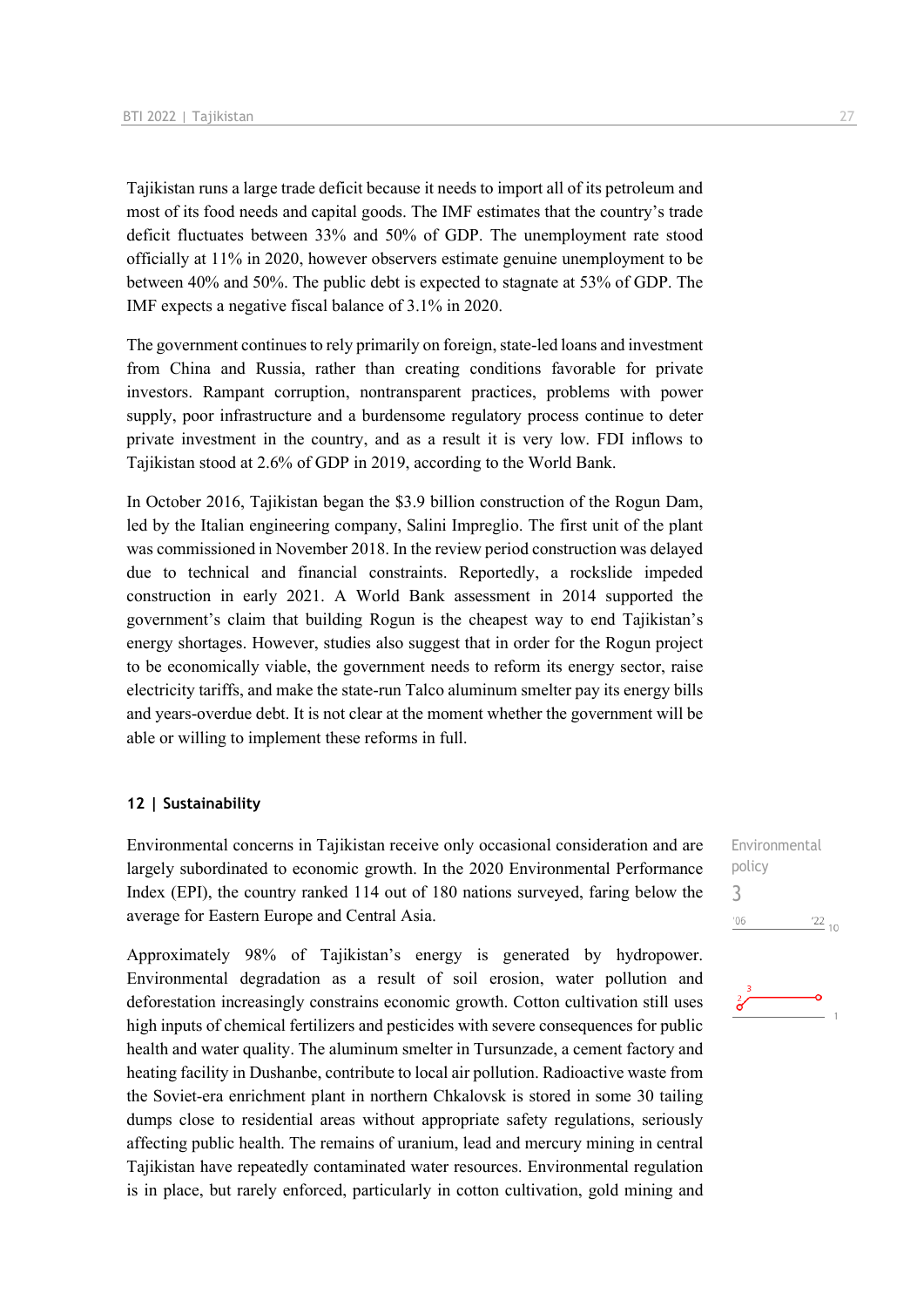aluminum production. Measures to protect the environment are largely absent in tax policies. Legal and institutional frameworks for sustainable energy use remain rudimentary. Public awareness of environmental concerns is limited.

Climate change has increased the incidence of floods and extreme weather conditions, and accelerated the melting of glaciers in Tajikistan, eroding the resilience of poor communities. Environmental degradation and climate change have also increased the incidence of natural disasters in the country. According to national authorities, on average about 150 small and medium-scale disasters occur in the country annually. However, when residents raise concerns over environmental safety their pleas are often met with an inadequate response.

Tajikistan's education and training system remains substandard. The country's public expenditure on education rose to 5.2% of GDP in 2015 (the latest available figures), from 4% in 2012. However, enrollment and completion rates in primary and secondary education are the lowest in Central Asia. The gross enrollment rate is 99% in primary education (2018), 82% in secondary education (2018), and 29% in tertiary education (2018). However, the enrollment of females in secondary and tertiary education is significantly lower than male enrollment. The quality of schooling, particularly at the secondary level, is impaired significantly by a shortage of qualified teachers, low motivation, outdated textbooks and underdeveloped school infrastructure. The majority of public school buildings require major repairs.

Facing population growth (2.32% in 2020) and the disintegration of the Soviet educational infrastructure, the government has implemented various reforms in the education sector including a move from 10-year to 12-year education. However, there are conflicting reports about the implementation of the reform, and it is not clear how the authorities will deal with the shortage of school places and teachers. Tajikistan's position in the UN Education Index improved marginally to 0.682 (2019).

Despite these shortcomings, formally Tajikistan retains a high literacy rate of over 99%. This rate may well conceal very weak literacy or functional illiteracy among an increasing number of young people, particularly women. The majority of institutions of higher education are state-owned, but the government has consistently attempted to convince foreign universities to open branches in Tajikistan. In addition, the country benefits from offers of subsidized placements (quotas) at foreign educational establishments, particularly in Russia, Kazakhstan and China. These quotas are then effectively exchanged for bribes.

Moreover, in most, if not all of the country's higher education institutions, plagiarism by both students (copying from textbooks or others' research) and staff (in reading from textbooks in lieu of writing their own lectures) is widespread and condoned. The government has created further hurdles for students seeking education abroad by introducing special permits to study or conduct research abroad.

Education policy / R&D 4 $\frac{22}{10}$  $06'$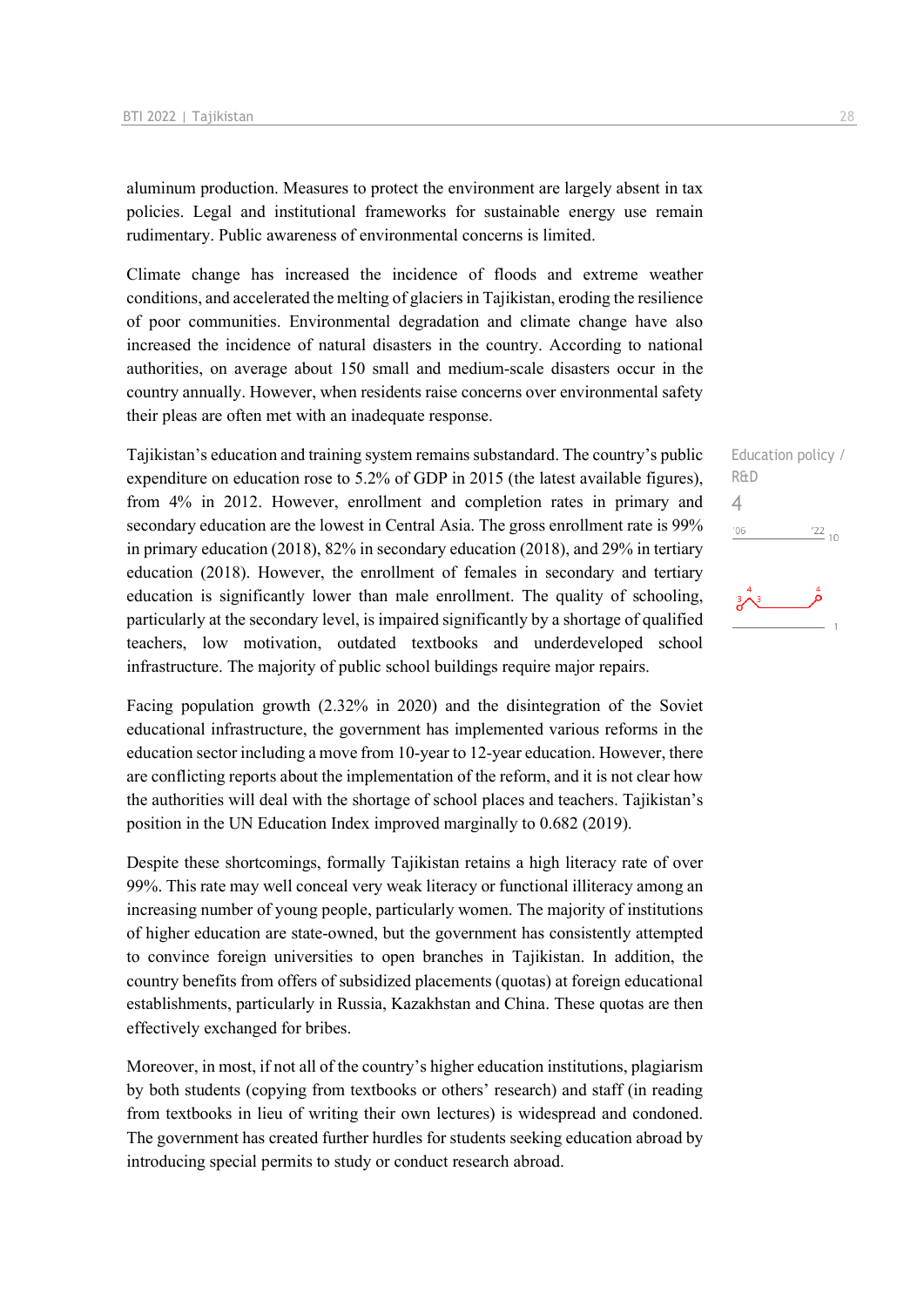R&D remains deficient. Public expenditure on R&D was below 0.1% of GDP in 2019. More than half of the country's researchers are employed in 13 institutions in the higher education sector, followed by the Academy of Sciences and over 50 research institutes and design bureaus. The R&D sector suffers from severe underfunding, obsolete equipment and aging personnel. The emigration of talented scientists and researchers continues.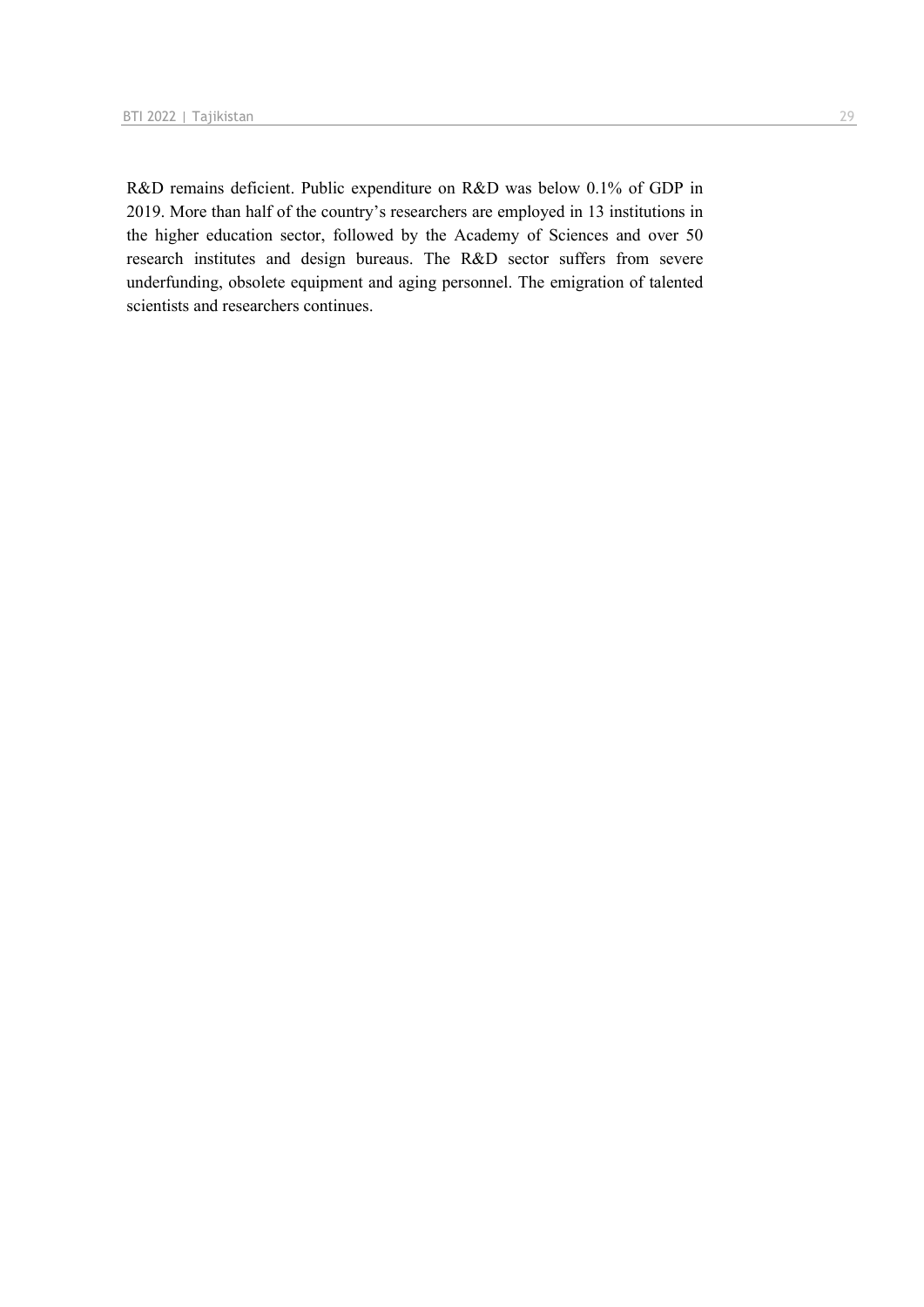## Governance

## I. Level of Difficulty

The structural constraints on governance are high. Major structural problems include a rugged terrain, disadvantageous geographical location, and an underdeveloped transport infrastructure. Mountains cover about 93% of Tajikistan's territory, making large parts of the country all but inaccessible in winter periods and unsuitable for agriculture. With its fast-growing population and soil degradation, the country has increasingly low per capita farmland. Landlocked by Afghanistan, China, Kyrgyzstan and Uzbekistan, and 3,000 kilometers from the nearest deep-sea port, Tajikistan is probably the most isolated country in the region, with the highest transport and logistics costs. Chinese companies have invested in roads, improving the infrastructure within and to the country. Major roads connecting the north and south of the country have recently been refurbished. In general, however, the country's road and rail networks remain underdeveloped.

After more than two decades of mutual obstruction and embargos, bilateral relations between Tajikistan and Uzbekistan have significantly improved. In 2018, both countries signed a number of agreements lifting trade and transport barriers which had impeded regional economic integration. In 2020, Tashkent and Dushanbe settled the remaining border disputes. Nonetheless, the regional trade turnover remains low and during the pandemic regional borders were closed. Improved regional integration and continuous Chinese investment will reduce the country's isolation and its structural constraints.

The Tajik government's inept response to the pandemic had severe social effects. Although the government has acknowledged only 90 COVID-19 related deaths, official data for excess mortality indicate a 26% increase – a very high rate for a country with a robust inverted demographic pyramid. Combined with the expected economic downturn, the long-term structural effects of the pandemic will hinder political and economic transformation.

**Structural** constraints 8 $106$  $\frac{22}{10}$  $\tilde{\mathbf{Q}}$  8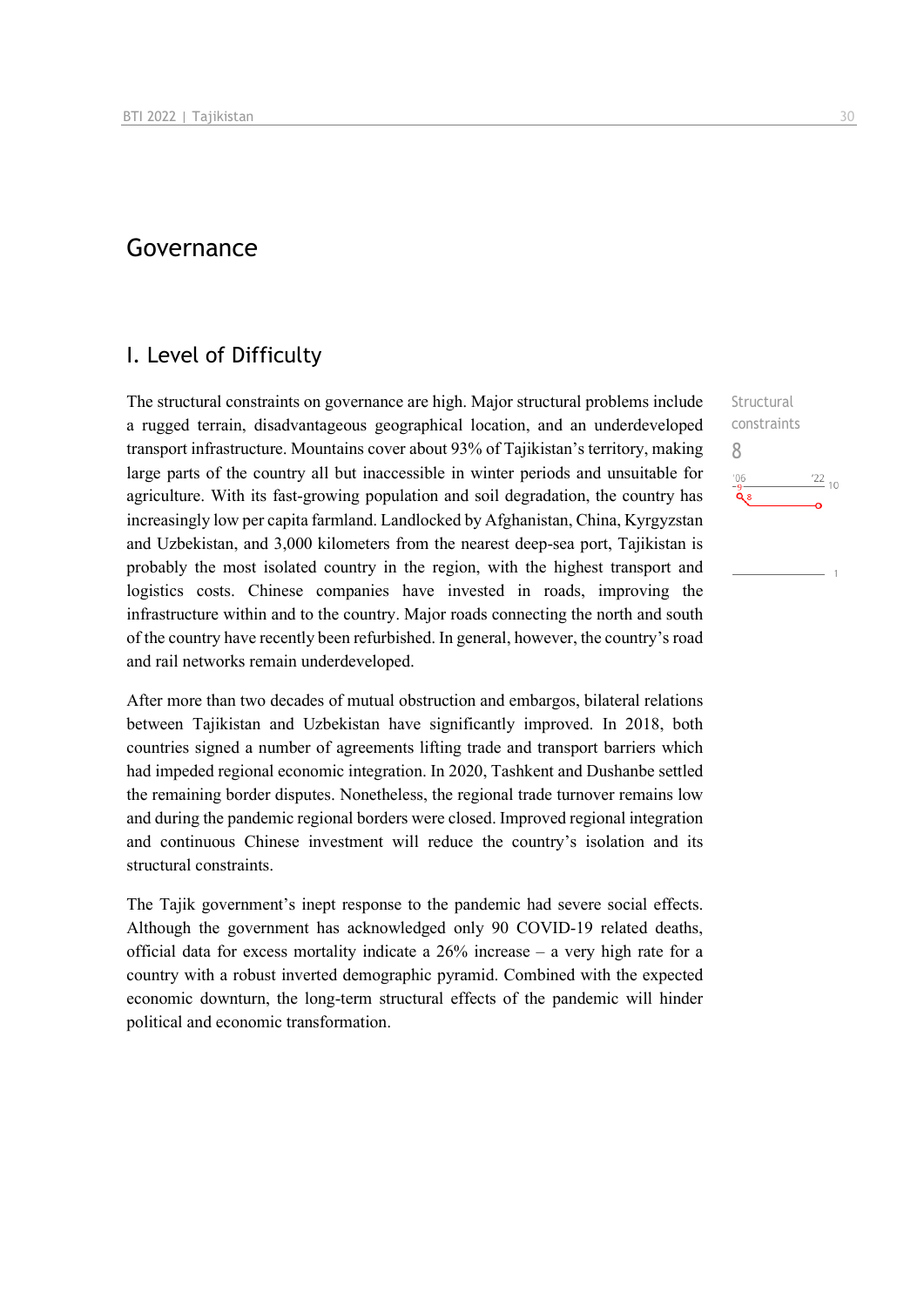Tajikistan has weak traditions of civil society. NGOs are largely unsustainable without foreign grants and the government has further restricted their room to maneuver. Public trust in NGOs is low, and many NGOs resemble development consultancy companies and not advocacy groups. A number of human rights NGOs receiving foreign funding faced increasing pressure from the government during the period under review, with many being forced to close. In December 2018, the Tajik parliament amended the Law on Public Associations, further exacerbating the operation of NGOs in the country, including the imposition of stiff requirements on financial reporting, which few NGOs are able to meet.

The country has a tradition of voluntary activities conducted by neighborhood groups and extended families. These, however, have not become the basis for civil society development, but rather nurture communalization. The intelligentsia, which actively participated in public life during the Soviet period, has overwhelmingly left the country or has been forced into conformism with the regime. During the COVID-19 pandemic, grassroots initiatives have initially played an important role in informing the public about the disease but have been silenced by the authorities since then.

The government has established firm control over the Rasht Valley and GBAO, where serious outbreaks of violence occurred in the 2010s. The country's political space remains dominated by the regime and is kept free from apparent confrontation. The government's continuous repression of activists from the banned Islamic groups results in deep grievances and may lead to their involvement in anti-state activities. A substantial number of Tajikistan nationals were fighting in Syria and Iraq between 2014 and 2018; the outflow of such fighters has significantly decreased since 2016 and the number of returnees is unknown. The authorities attributed the deadly attack on foreign tourists in 2018 to IS, as well as a violent incident close to the Uzbek border in 2019, and the prison riots in 2018/19, without however documenting the investigations transparently or allowing public court proceedings. According to authorities, the isolated and rather low-tech militant attacks were of local origin and did not depend on a more elaborated network. The government continues to use terrorism as a label for any form of social and political opposition, as well as a pretext for accessing international security assistance.



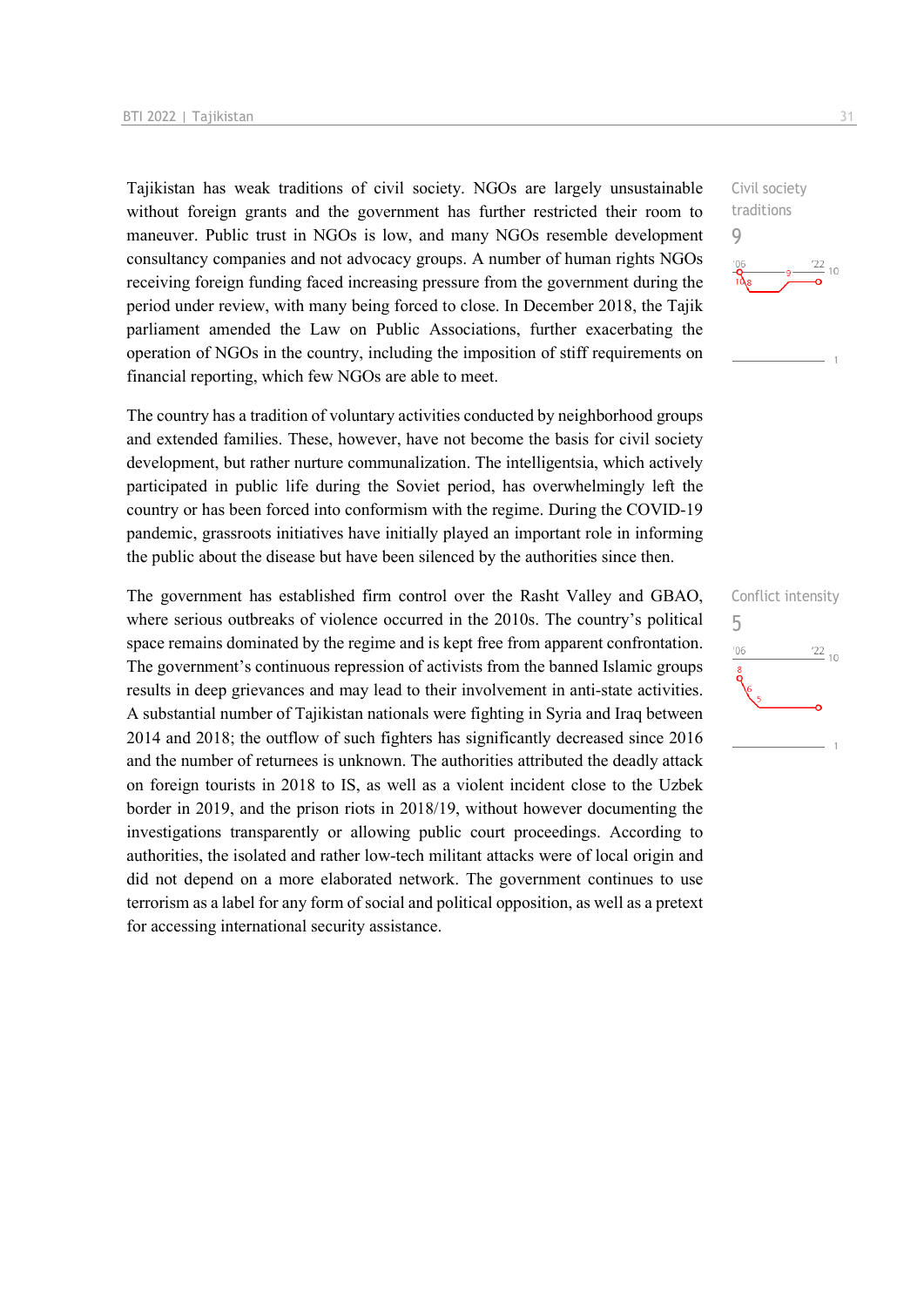## II. Governance Performance

#### **14 | Steering Capability**

The government sets broad long-term aims and priorities and, in most cases, pursues them without interruption or political debate. The official response to the pandemic is to some extent symptomatic of the general steering capability. After a prolonged denial of COVID-19 cases in the country, the authorities eventually focused on shortterm emergency relief and silencing critique. There was apparently little intersectoral coordination between government agencies and health sector institutions. As in previous crisis situations, the responsible minister was dismissed, without scrutinizing and addressing the root causes of the failure to respond to the pandemic more efficiently. Arguably, considering the authoritarian nature of the political system, a transparent and candid analysis of these root causes would reveal that the very foundations of the political system – namely the lack of accountability, transparency, cooperation, social inclusion and trust – impeded a coherent response to the unfolding pandemic. The deep distrust of any civil society involvement has unambiguously spelled out the ulterior priority of the government, which is regime security at all costs.

The government has not developed a long-term COVID-19 mitigation strategy. As of March 2021, there are no meaningful efforts to procure and administer vaccines, except for the promise of vaccine allocation managed by WHO's COVAX program, which would only cover a fraction of the adult population in Tajikistan.

Despite the pandemic, the political leadership continues to maintain five strategic priorities, as emphasized in the National Development Strategy 2030 and the president's annual addresses to the parliament. These priorities are the achievement of energy independence, freeing the country from communications isolation, ensuring food security and access to good quality nutrition, expanding employment, and containing the purported rise of radical Islam. Energy independence remains the principal objective of the regime. Construction of the Rogun dam continued during the review period, despite unanswered questions over engineering, environmental and, above all, financial issues. The president and senior officials continuously emphasize that the construction of new hydropower plants and the refurbishment of existing plants is a way of transforming Tajikistan into a major regional energy producer and exporter. The regime continues to stress the importance of breaking the country's geographic isolation, by constructing roads and railway lines that will connect the country with major regional economic hubs. Although the government has attracted Chinese investment to major road projects, key regional railway projects

#### **Ouestion** Score

## Prioritization 5 $\frac{22}{10}$  $-06$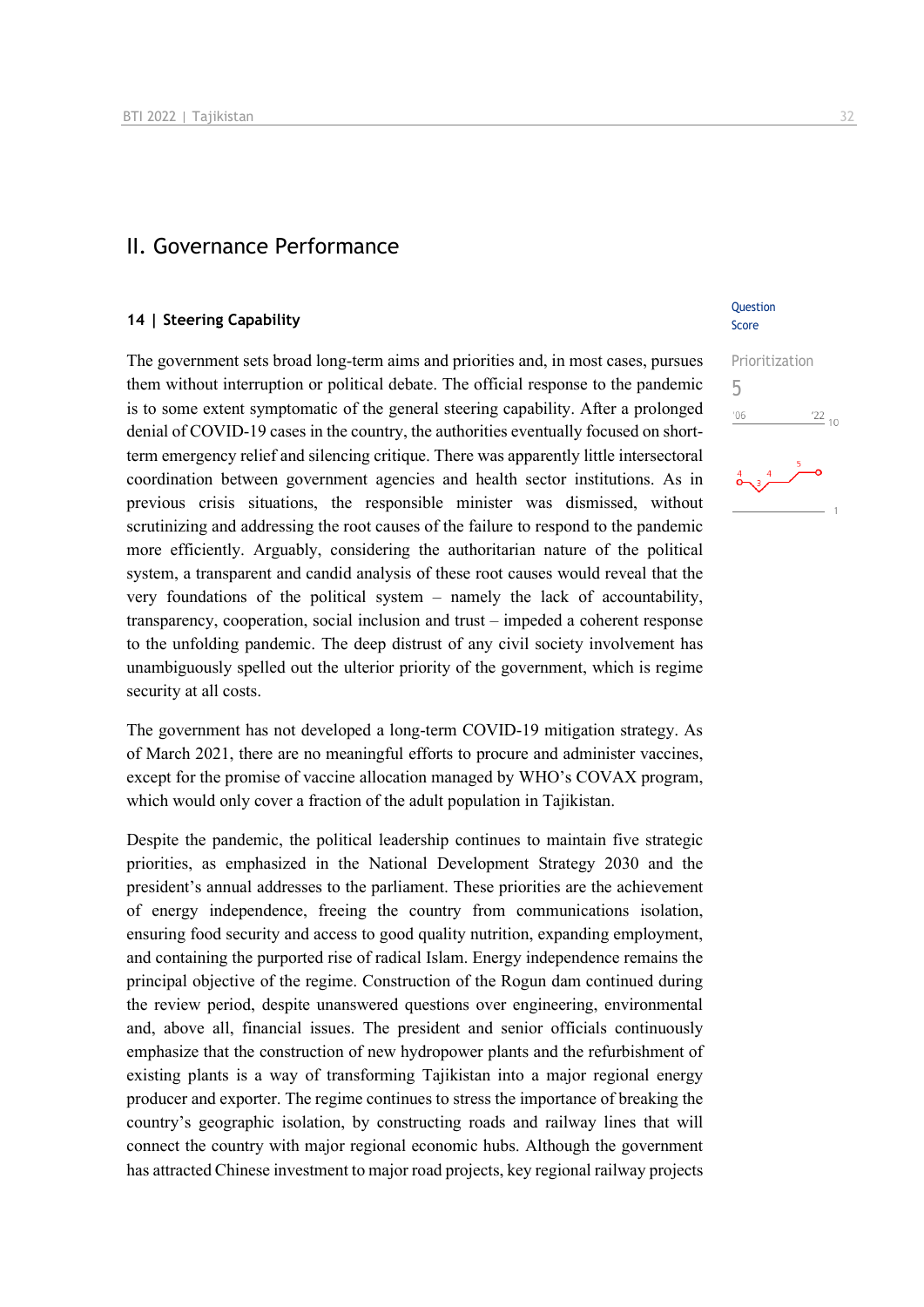have so far bypassed Tajikistan. The improved relations with Uzbekistan, and the integration of the country into the Chinese "One Belt, one Road" initiative, might change this.

The political leadership has been able to maintain its long-term priorities despite pressure from foreign donors and IFIs to invest more resources in social protection, education and health. However, the government's strategic capacity to organize policy measures that support long-term aims remains impaired by a low level of professionalism, a lack of expertise and the failure to embrace evidence-based policymaking. There are effectively no independent think tanks or academic institutions that can critically assess government policies, the current situation in the country, its governance or its most pressing issues, so as to offer strategic vision and solutions.

The regime continues to claim that the development of democratic norms and institutions remains its priority. However, these claims remain little other than empty rhetoric, primarily for the consumption of foreign donors, media and IFIs.

The government has the capacity to concentrate administrative, human and financial resources for pursuing strategic priorities. The government has had significant success in meeting its unstated objective of consolidating authoritarian rule and its stated objective of developing the country's hydropower and export capacity. The Rogun Dam began full construction in 2016 and the plant's first unit was commissioned in November 2018. However, members of the government are frequently afraid of taking the initiative in implementing strategic policies or are insufficiently qualified to do so. The president frequently reshuffles the government, moving officials from one post to another, often without consideration of their expertise and skills. As a result, many officials have no institutional memory or qualifications to effectively do their jobs. In addition, many members of the government are more preoccupied with personal enrichment than with the situation in their country or continuity in government policy.

The government response to the COVID-19 pandemic has underlined the many deficits in implementation capacity. Due to the initial negligence and denial, the country suffered significant excess death. Infection and mortality rates among doctors and health care professionals was staggeringly high because of the lack of personal protective equipment. While neighboring countries began implementing lockdowns and response mechanisms in March 2020, the Tajik government organized mass, multi-day, theatrical celebrations of Navruz (national holiday) across the country.

Implementation 4 $'06$  $\frac{22}{10}$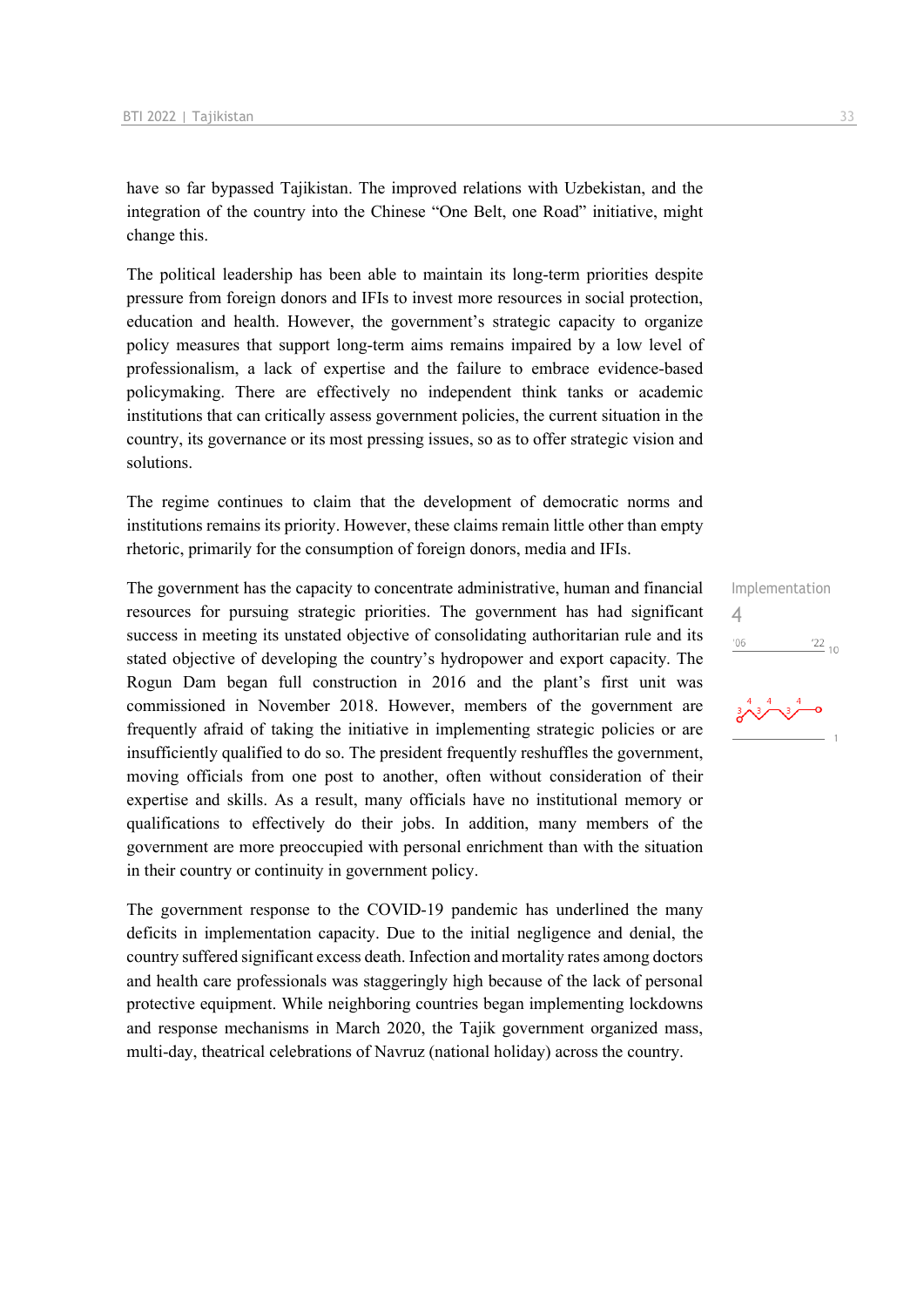During the period under review, the government has demonstrated limited willingness or ability in policy learning. There are few institutionalized mechanisms that facilitate innovation in policymaking. Any learning from past experience is significantly impaired by the practice of government reshuffling and weak monitoring and evaluation practices. Frequent workshops and study tours organized by donors and IFIs have little effect because the government sends the chosen few. The government relies extensively on foreign consultants in devising policy measures, particularly in reform efforts driven by donors and IFIs. The high degree of centralization and rigid structure of authority impedes policy innovation by discouraging initiative from the lower ranks and from outside the governing circle. The only exception is the expanding security sector. The state has invested significant resources in fostering allegiance to the regime and improving operational readiness.

#### **15 | Resource Efficiency**

The government rarely uses its available human, financial and organizational resources efficiently. During the period under review, the president's extended family remained in control of all high- to medium-level appointments. The 68-year-old president personally controls all senior-level appointments to security and lawenforcement agencies as well as to the army. Such appointments are generally based on personal loyalty rather than professional aptitude. His eldest son, Rustam Emomali, was appointed chairman of the Upper House in 2020, in an apparent move to prepare for a dynastic transition of power.

After realizing the magnitude of the COVID-19 pandemic, the government pleaded for assistance from international financial institutions (World Bank and ADB) and Western donor countries. It was granted \$400 million emergency relief for alleviating the social crisis and repairing the public health care system, without however, any provisions for accountability. Moreover, although various donor organizations donated approximately \$44 million in food, medical and PPE supplies, rarely did the aid reach the intended recipients. For example, health care workers reported having to pay for the materials and PPE that arrived as humanitarian aid. As of January 2021, the government still does not report transparently about the pandemic aid and there are substantial doubts over the data on infections and COVID-19 related deaths due to unreliable and limited testing capacities: up to January 2021, Tajikistan had reported fewer than 13,500 infections and 90 deaths since the outbreak of the pandemic.

Although senior government officials continuously emphasize the importance of recruiting skilled individuals to government positions, informal mechanisms and patron-client networks continue to regulate the distribution of most lucrative positions in government institutions. A number of public offices – particularly the President's Office, the office of the Dushanbe mayor, and the Ministry of Foreign



Efficient use of assets 3 $106$  $\frac{22}{10}$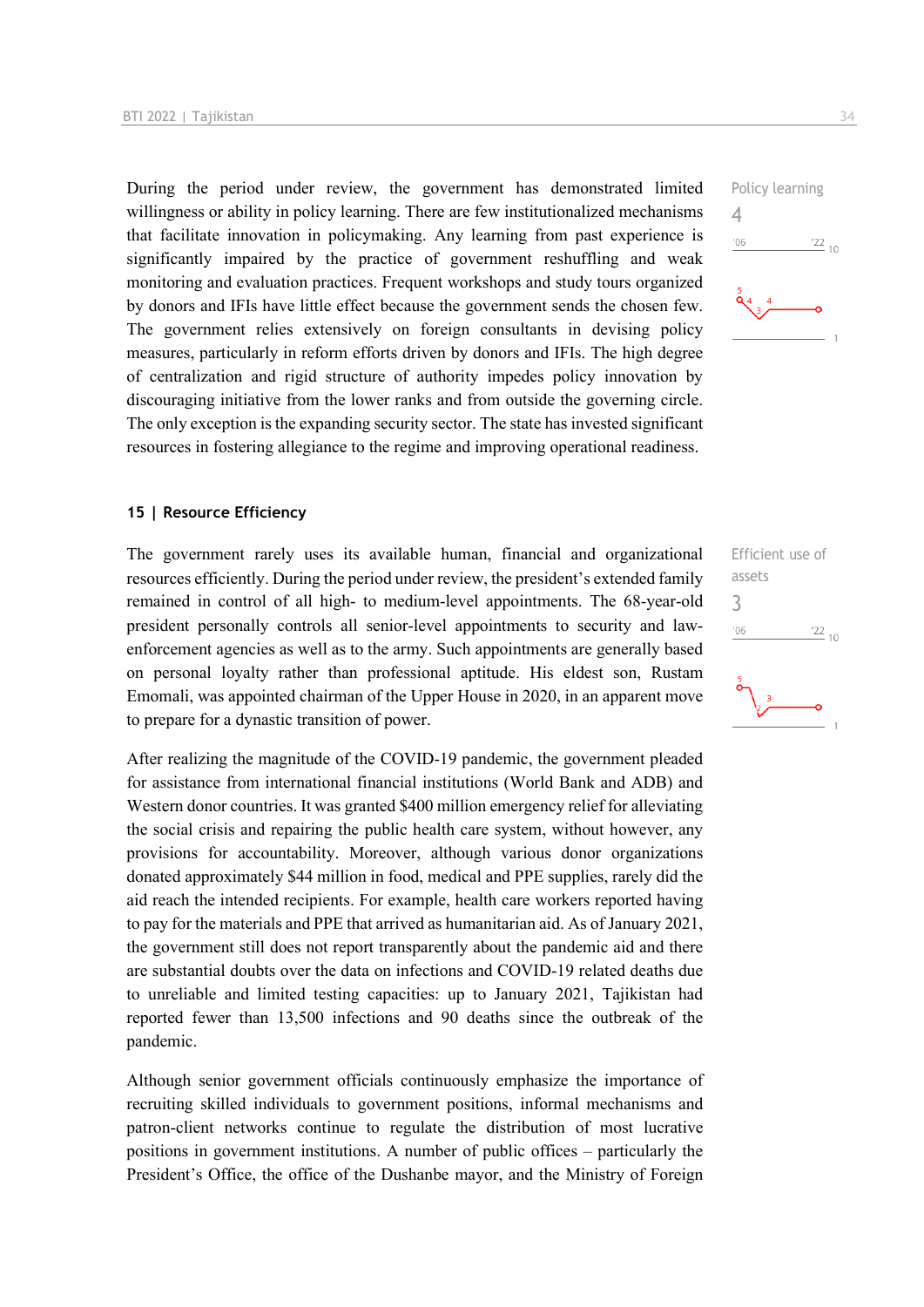Affairs – have made attempts to recruit skilled professionals for lower-rank positions through relatively transparent and competitive procedures. The government remains suspicious of the hundreds of individuals who receive an education in Western countries and is reluctant to hire them.

In 2020, the government announced a local development action plan with the intention to delegate authority to local district (nohiya) and province (viloyat) level governments. However, this autonomy is limited to social affairs and the mechanisms of delegation are often disregarded if deemed necessary by the central government.

Tajikistan's highly centralized decision-making structure enables the top-down coordination of key policies between different ministries and agencies in case of conflicting interests. The duplication of responsibilities by different offices has largely been eliminated in critical sectors (importantly among the security structures) but is still widespread across the government. A relatively strict hierarchy of policy priorities makes choices fairly straightforward. All policy goals are subordinated to internal security and regime survival. Decision-making on major security and foreign policy issues is monopolized by the president and his close confidants. The president also assumes responsibilities for major policy areas. At the same time, the coherence of government policy is affected by weak communication across and within agencies, inefficiency of government bureaucracy, personal distrust and corruption.

During the period under review, rampant levels of corruption and abuse of power have remained an integral part of Tajikistan's political system and among the security force a culture of impunity is common. The government largely fails to contain corruption. Although several agencies are charged with combating corruption (e.g., Ministry of Internal Affairs, Anti-Corruption Agency, Prosecutor's Office, and State Committee of National Security), Tajikistan does not seem to have a coherent anticorruption strategy. Conflict-of-interest rules and codes of conduct do not exist. State spending is not subject to independent auditing. The budget is not discussed in parliament. A transparent public procurement system has not yet been established, despite pressure from donors and IFIs. Journalists reporting on corruption among public officials often face libel and defamation charges. Public prosecution of corruption happens almost exclusively out of political considerations, or at the lower levels of state administration, particularly in health, education, infrastructure and agricultural sectors. Since all major government posts are distributed among the president's close circle of family and friends, any corruption investigation signals changes in the pecking order rather than a change in political direction.



| Anti-corruption |               |
|-----------------|---------------|
| policy          |               |
| $\prime$        |               |
| '06             | $^{22}_{-10}$ |
|                 |               |

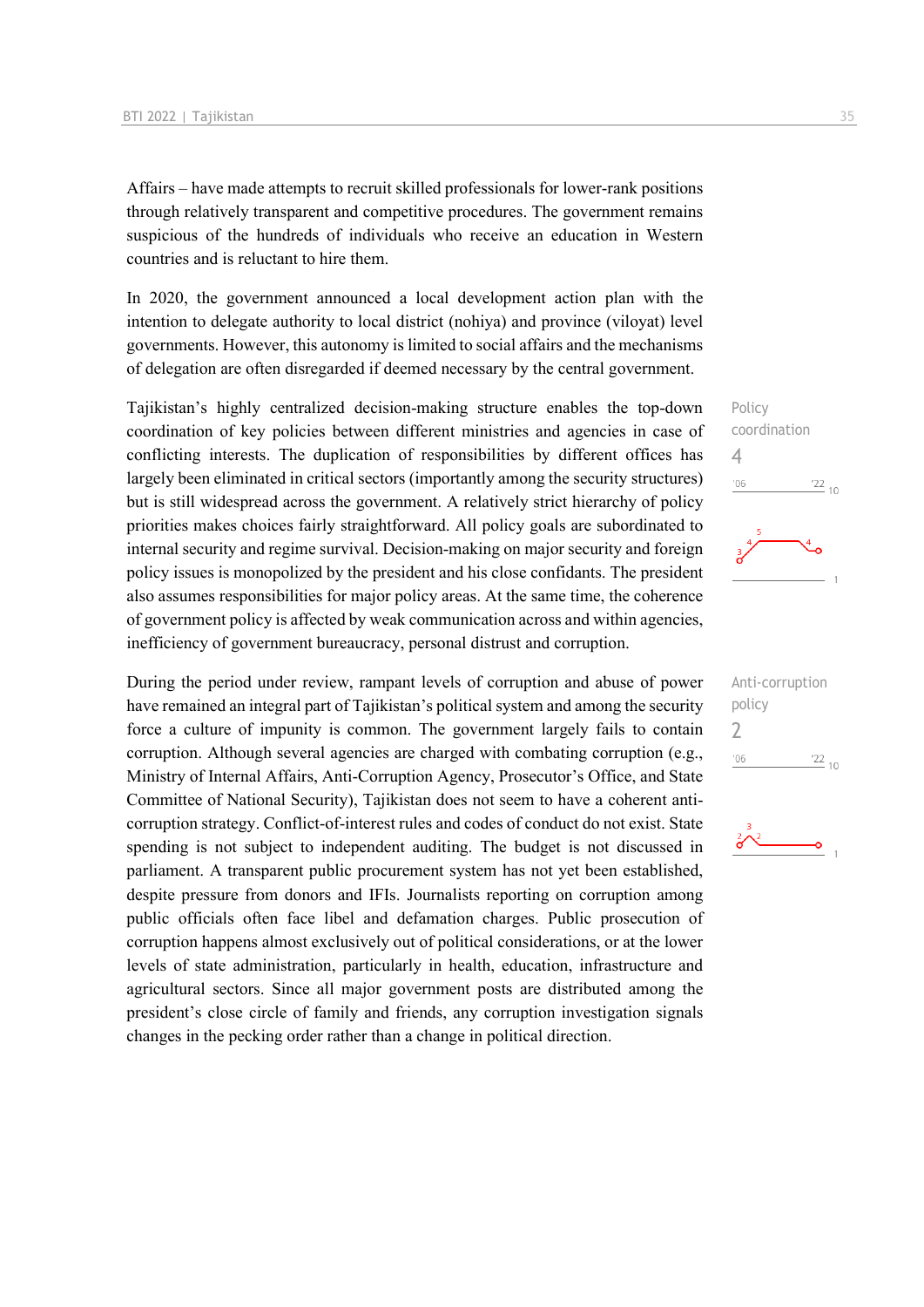#### **16 | Consensus-Building**

All major political actors close to the president continue to claim that mature democracy is a long-term priority and, in fact, has been partly achieved in recent years. In practice, however, their commitment to democratic institutions is totally superficial and an allegedly "Western" model of political transformation is explicitly rejected. The dominant political elites are widely seen as lacking legitimacy and an election-based popular mandate.

With the exception of the increasingly irrelevant Communist Party (CPT), all registered political parties emphasize their dedication to democracy and the free market. Some members of the ruling elite present themselves to the international community as reform-minded people. However, it is not possible to assess the extent to which these individuals would remain committed to reform if they attained full power. The important fact is that Tajikistan's political and economic system is based on patronage and therefore institutionally opposed to democratic or market reform.

The only veto players who are overtly opposed to democracy in practice are the members of the ruling regime who have banned or excluded all significant political opposition in the country. There are few, if any, relevant political actors genuinely committed to advancing democratic reforms, and those people, if they do exist, sit outside the center of power. The political culture remains closed and anti-pluralist. Over recent years, domestic and international discourse on security and religious extremism has only contributed to the entrenchment of the anti-democratic power players. The pandemic contributed to this negative dynamic of entrenching centralization and legitimizing the anti-democratic regime by necessitating international financial support.

As the dialogue initiatives of the post-civil war period fade into distant memory, the political leadership has neither reduced existing divisions nor prevented cleavagebased conflicts from escalating. The most potent, broad-based cleavages follow regional and ethnic lines. The majority of the high- to medium-level positions in the government and the majority of the country's lucrative economic resources are monopolized by the president's extended family and his close associates from the Danghara/Kulob region. Citizens of Gharmi origin from the Rasht and Vakhsh valleys, natives of Sughd and GBAO Provinces, and ethnic Tajiks born in Uzbekistan, all remain excluded from access to political and economic resources. The significant Uzbek minority, constituting up to 20% of the population, as well as the smaller Kyrgyz and Slav (Russian) minorities also remain marginalized. The political leadership has consistently sought to suppress cleavage-based conflicts rather than to moderate them. The establishment of a consensus is not on the government's agenda. In the period under review, the political leadership continued to propagate exclusive identity politics coalescing around an ethnic-based nationalism with a narrow idea of a particular Tajik Islam. These identity politics have exacerbated cleavages along ethnic and religious lines. In particular, Ismaili Muslims and adherents to other interpretations of the Islamic tradition, mostly nonviolent Muslims, are targeted by repressive official policies.

Consensus on goals 2  $-06$  $\frac{22}{10}$ 



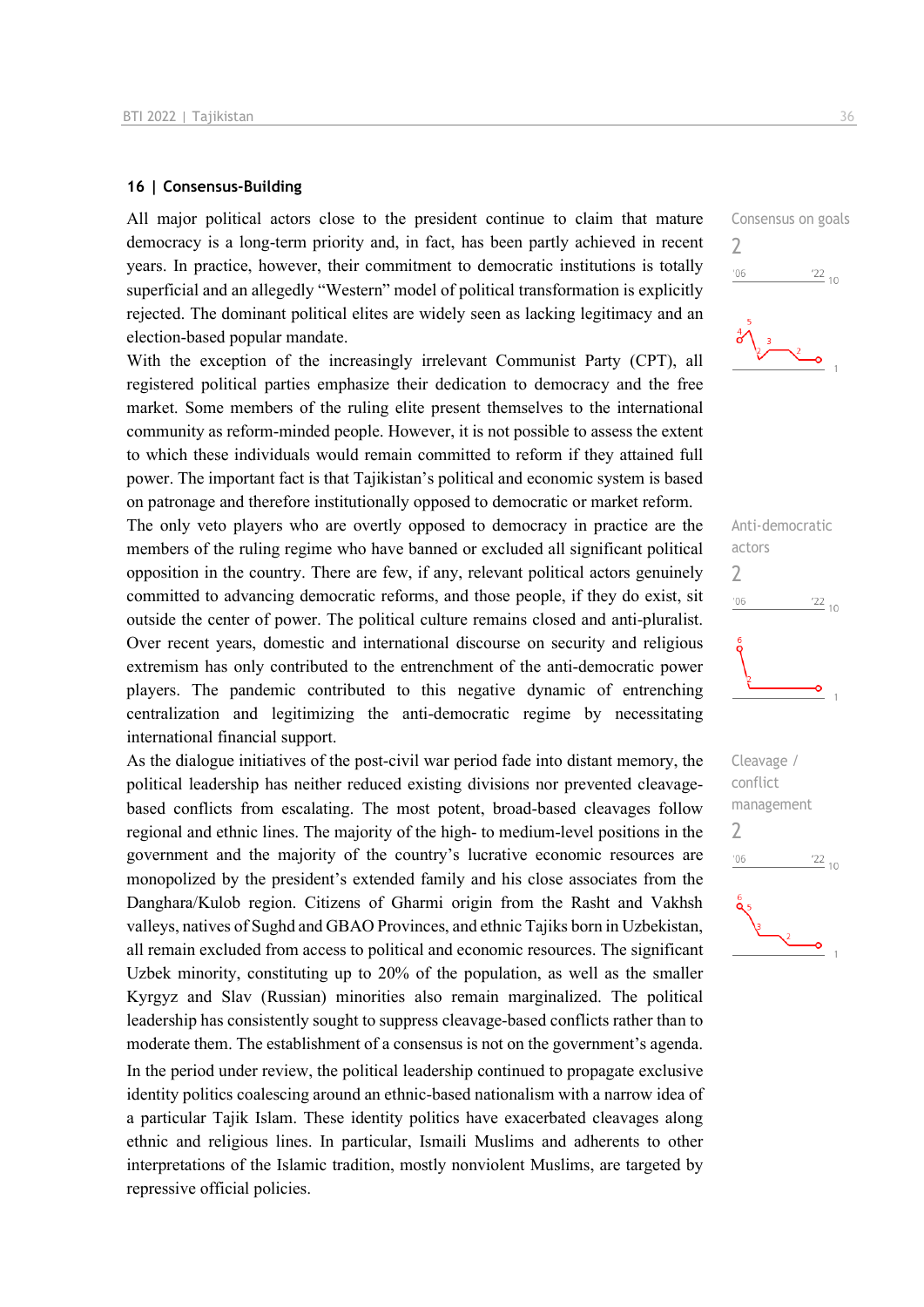Although the political leadership has occasionally granted civil society actors the opportunity to nominally participate in the deliberation of social policies, civil society participation in economic, political and security issues is neglected. Civic actors are also excluded from policy implementation and performance monitoring. They are seen as complementary service providers who must stay out of contentious issues. Civil activism is typically spontaneous, ad hoc and issue-specific, fizzling out just as quickly as it arises.

In the review period, civil society actors and a disparate grassroots movement successfully organized public resistance against a government decision to raise internet tariffs by 125% in 2019. Similarly, the initial response to the pandemic in Tajikistan was led by civil society activists who used online platforms to inform the public about COVID-19. Eventually, the government repressed these initiatives and increased its censorship of the internet. The marginalization and repression of civil society continues.

The political leadership has chosen to avoid addressing past injustices and continues formally to practice a "forgive-and-forget" policy in connection with offenses that occurred during the civil war between 1992 and 1997. Most crimes committed during this period are covered by a general amnesty. In the period under review, there were no significant prosecutions for non-amnestied crimes. However, the government has largely abandoned the policy of formal and informal restrictions on discussing the civil war. Government officials, state-owned media, school textbooks and academics and intellectuals co-opted by the state all blame the political violence of the 1990s on the opposition, particularly the IRPT. Therefore, broad-based reconciliation is now not possible. The ongoing political and economic marginalization of citizens of Gharmi origin from the Rasht and Vakhsh valleys, and the isolation of Pamiris, increasingly leads them to feel like the "losers" of the civil war. Distrust among the previously warring regional groups persists. The political exclusion of the IRPT reflects the manipulation of the past for political purposes. It has, however, provoked surprisingly little backlash.

#### **17 | International Cooperation**

The political leadership of Tajikistan tries to use international assistance for its own long-term development agenda, which was set out in the National Development Strategy 2030 and in poverty reduction strategies. Due to substantial Chinese investment and significant improvements in relations with Uzbekistan, Tajikistan may be in a position to implement core elements of the National Development Strategy 2030, such as improving infrastructure and overcoming the geographic isolation of the country.

Confronted by the COVID-19 pandemic, authorities pleaded for financial assistance to alleviate the social impact of the crisis. International IFIs and Western countries





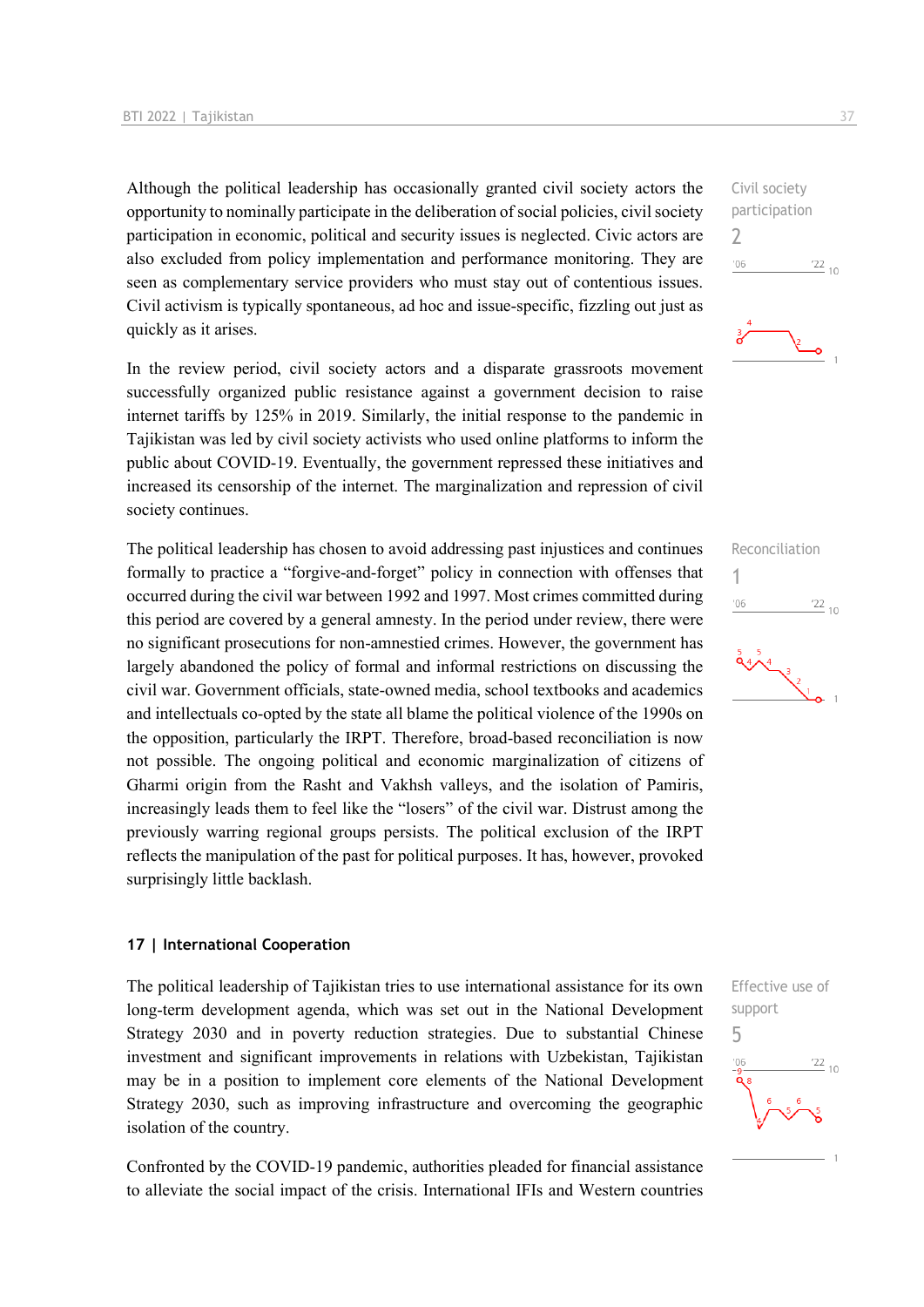provided some \$400 million in emergency relief. In January 2021, the government applied to the G20 Debt Service Suspension Initiative. Chinese investments and credits play an increasingly important role in the Tajikistan economy, marking a dramatic shift from the time when the previous national development strategy was adopted. China's One Belt One Road Initiative offers opportunities for infrastructure investment that are not conditional on economic reform but may come with political and economic strings attached with regard to privileging Chinese businesses and excluding their rivals.

During the period under review, the government achieved modest levels of foreign investment of \$346 million in 2019, with the Chinese investment accounting for 76% of the FDI. The Asian Development Bank, European Commission, IMF and World Bank continued to provide direct budget support, despite pervasive corruption. The government has frequently drawn on international support to address short-term needs, particularly infrastructure maintenance and its responses to natural disasters, including most recently, the COVID-19 pandemic. The government's Western partners and donor agencies often emphasize the importance of political reform during meetings with senior Tajik government officials. However, the ability of these actors to push for genuine reform remains limited. Besides, the regime is aware of and willing to make use of the major contradictions of the key Western powers' democratization and political reform agendas and their foreign policy and security interests. The government's capacity to channel available international support into long-term beneficial projects is limited.

Tajikistan's credibility as an economic and political partner suffers from the effects of corruption. The legacy of the 2008 scandal involving the embezzlement and misreporting by the National Bank of Tajikistan and reports about offshore companies used to shelter profits from road tolls and aluminum production foster a continued – and accurate – perception that corruption is widespread in Tajikistan. The government has sought to improve its reputation and develop one for increased technical competency by promoting younger, Western-educated officials, with limited impact however due to their often-presumptuous behavior. Rampant corruption is among the major reasons for the low level of foreign investment in the country's economy. Many government agencies and entire ministries have been blacklisted by international organizations and NGOs for misuse of donor funds. Cooperation with state agencies entails major risks. Tajikistan is also increasingly seen as a human rights pariah due to its brutal treatment of the political opposition in recent years, including credible allegations of torture. Furthermore, the government has misused the Interpol Red Notice system in order to harass political dissidents abroad.

## Credibility 4 $106$  $\frac{22}{10}$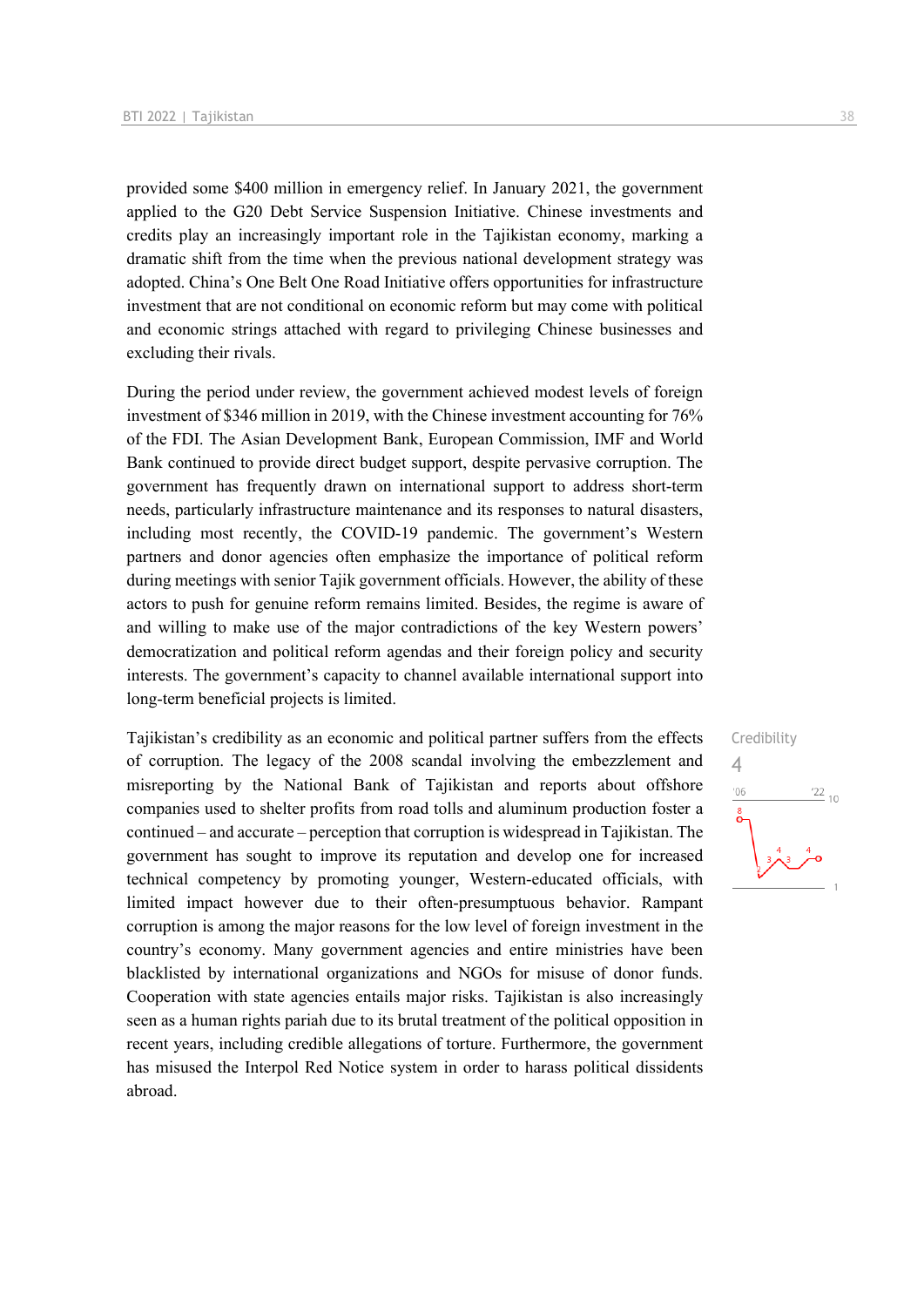The political leadership is open to cooperation with neighboring states and has supported regional integration initiatives. The period under review saw a continuous improvement in the country's relationship with Uzbekistan. In early 2020, Tajikistan and Uzbekistan signed a comprehensive border agreement, settling long-term disputes dating back to Soviet times. The détente between the two neighbors lifted Tajikistan's transport isolation and may result in stronger regional integration and increased volume in trade. The strained relations with Iran were improved slightly at the diplomatic level after tensions over a corruption scandal (see BTI 2020).

While Tajikistan has continued to actively participate in regional organizations such as the Shanghai Cooperation Organization (SCO) and Collective Security Treaty Organization (CSTO), the country's policy toward organizations considered "Western" has deteriorated. In 2020, Tajikistan blocked - together with Turkey and Azerbaijan - the extension of the mandate of the OSCE's representative on the freedom of media and the chairman of the OSCE's Office for Democratic Institutions and Human Rights (ODIHR), resulting in a severe crisis and resignation of the organization's leadership. Tajikistan's confrontational policy stems from an increasingly hostile attitude to allegedly "Western" concepts of development cooperation and political transformation.

China remains Tajikistan's biggest lender, holding an estimated 70% of Tajikistan's foreign debt (\$2.1 billion). In 2020, China opened a military base in Tajikistan's autonomous GBAO region, dramatically transforming the regional and domestic security architecture of the country, which had previously relied exclusively on Russia's security assistance and military deployment in southern Tajikistan. China's economic and political role in the country is expected to expand further. Russia has effectively lost its status as Tajikistan's principal economic partner, although the large-scale dependence on remittances from labor migrants in Russia proves Moscow with important leverage over the Tajik government. As a result, Dushanbe's relations with the West and its security policies are still to some extent dictated by relations with Moscow.

Regional cooperation 5 $-06$  $\frac{22}{10}$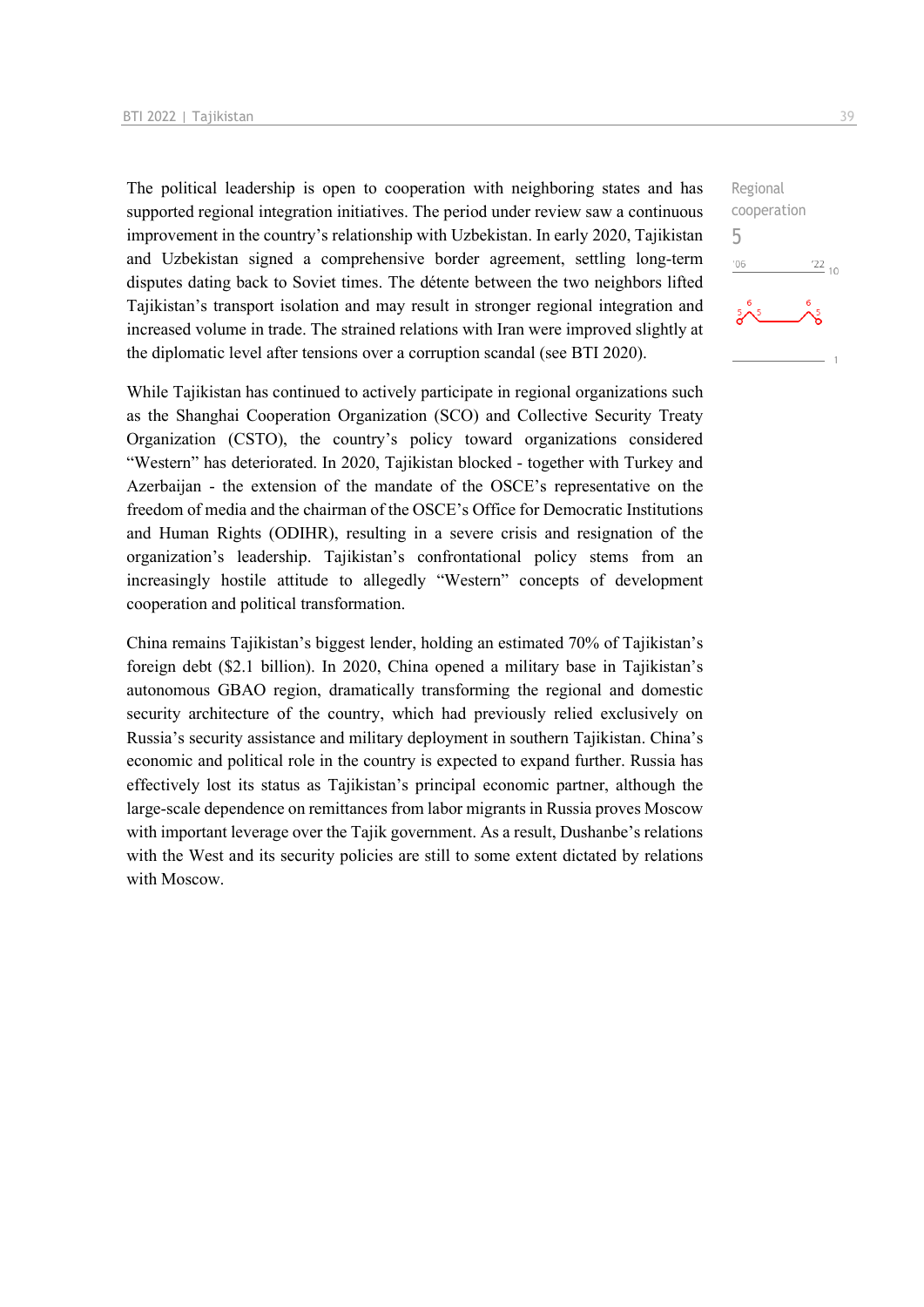## Strategic Outlook

Tajikistan remains an authoritarian state with a consolidated elite around the incumbent President Rahmon and his family. The COVID-19 pandemic has dramatically exposed the country's weak public health system and its dysfunctional and deficient public administration. While the pandemic tests the resilience of large segments of the population and continues to have an adverse effect on poverty alleviation, it will not undermine the stability of the current political regime.

Tajikistan's post-pandemic recovery will depend on the rebound of Russia's economy and the resumption of labor migration. The Tajik government selectively follows the economic and financial policy recommendations favored by IFIs, but this has led not to broad-based economic growth, but rather the concentration of wealth in the hands of those with political connections. Equally, the presence of formally democratic institutions has not resulted in political competition and debate. After 25 years of authoritarian consolidation, all of this is readily apparent. This suggests that international organizations committed to political transformation in Tajikistan are to some extent complicit in the status quo. A different approach to Tajikistan is required, recognizing the state's dependency on remittances and foreign finances and the fact that international actors, far from being agents of change, serve as de facto apologists for the regime, if they fail to speak out against its abuses of power. Given the extent of poverty in the country, the international community should maintain pressure on the regime to provide adequate support to the failing social sector, which has always been at the periphery of the government's priorities.

Western states, international organizations and NGOs have limited leverage over a government that is neither committed to reform nor considers itself dependent on the donor community due to the increasing role of China. FDI from Western states will remain limited due to the political risks in Tajikistan and the anti-corruption laws that companies must negotiate. Russia and China remain far more important as diplomatic actors, providers of military assistance and international investors than any other foreign players. Tajikistan's future may be bound to the economic policies and international relations of these two states, given the country's increasing reliance on financing from and trade with China, and the prominent role still played by Russia, diplomatically, militarily and as the host country for most of the country's labor migrants. The question for Tajikistan, and the Central Asia region as a whole, is whether China's infrastructure investments will lead to Beijing playing a greater role in regional politics and any future crises.

Alongside economic stability and growth, internal security challenges remain a concern. These challenges pertain to struggles within the state, among elites, rather than an internal terrorist or a foreign threat. Localized, small-scale outbreaks of political violence will continue, but due to their isolated and low-tech character, they will not challenge the regime's stability. A spillover of violence from Afghanistan is unlikely, since dominant elites on both sides of the border benefit from the current informal arrangements allowing undisturbed drug traffic via the Northern Route. Security assistance to such a regime effectively aids and abets misdiagnosis and mismanagement of the problem. In light of this, the international community should not provide further technical assistance to the government's security forces until it shows signs of implementing reforms that would increase the accountability of security services and impose the rule of law.